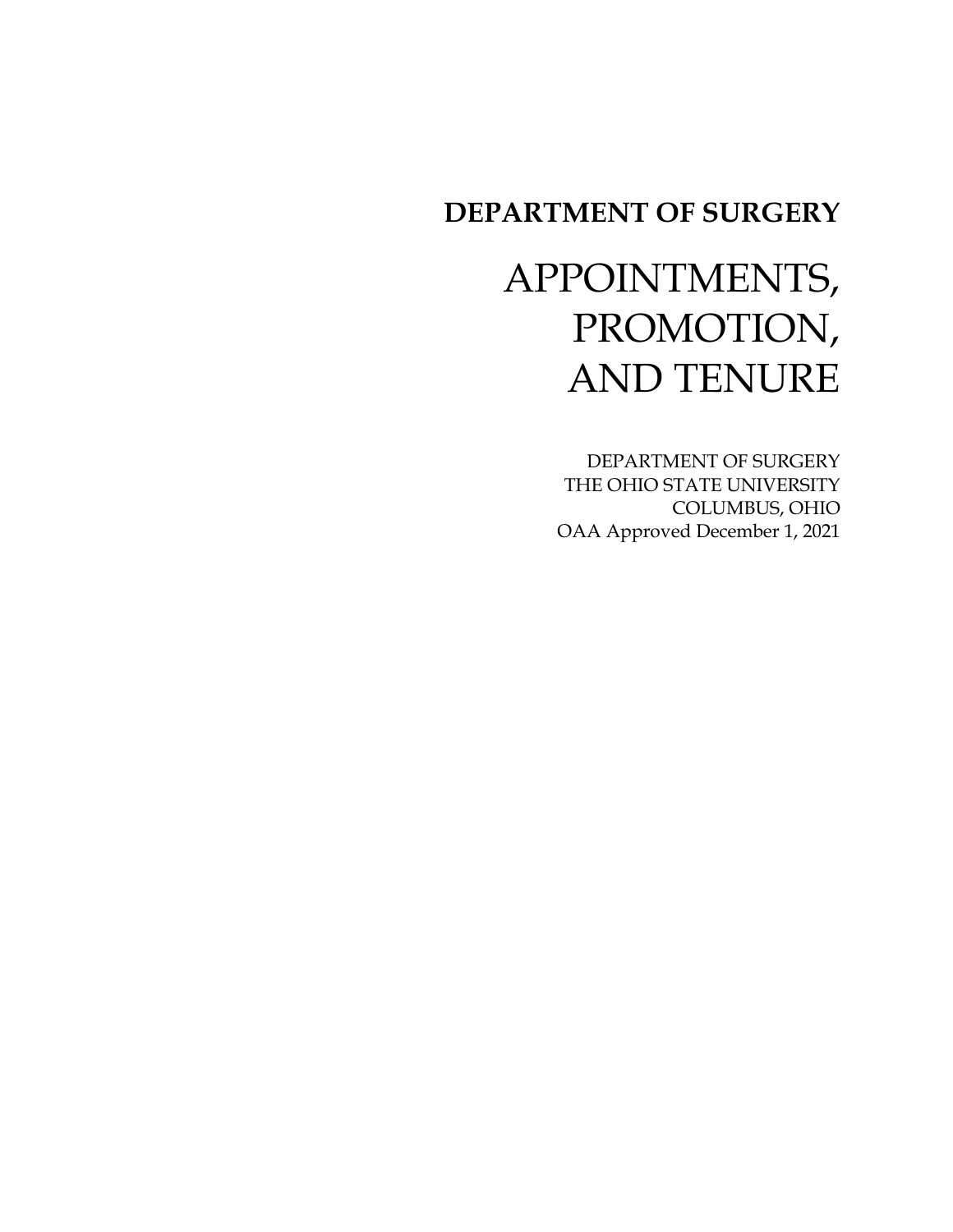# **APPOINTMENTS, PROMOTION AND TENURE Criteria and Procedures for the DEPARTMENT OF SURGERY**

# **Table of Contents**

| I. Preamble                                                             | 4  |
|-------------------------------------------------------------------------|----|
| II. Department Mission                                                  | 5  |
| III. Definitions                                                        | 6  |
| A. Committee of the Eligible Faculty                                    | 6  |
| 1. Tenure-Track Faculty                                                 | 6  |
| 2. Clinical Faculty                                                     | 6  |
| 3. Research Faculty                                                     | 7  |
| 4. Associated Faculty                                                   | 7  |
| 5. Conflict of Interest                                                 | 8  |
| 6. Minimum Compositions                                                 | 8  |
| B. Promotion and Tenure Committee                                       | 8  |
| C. Quorum                                                               | 8  |
| D. Recommendation from the Committee of the Eligible Faculty            | 8  |
| 1. Appointment                                                          | 9  |
| 2. Reappointment, Promotion and Tenure, Promotion, and Contract Renewal | 9  |
| IV. Appointments                                                        | 9  |
| A. Criteria                                                             | 9  |
| 1. Tenure-Track Faculty                                                 | 9  |
| 2. Clinical Faculty                                                     | 14 |
| 3. Research Faculty                                                     | 16 |
| 4. Associated Faculty                                                   | 18 |
| 5. Emeritus Faculty                                                     | 20 |
| 6. Courtesy Appointments for Faculty                                    | 21 |
| <b>B.</b> Procedures                                                    | 21 |
| 1. Tenure-Track Faculty                                                 | 22 |
| 2. Clinical Faculty                                                     | 23 |
| 3. Research Faculty                                                     | 23 |
| 4. Track Transfers                                                      | 24 |
| 5. Associated Faculty                                                   | 24 |
| 6. Courtesy Appointments for Faculty                                    | 25 |
| V. Annual Performance and Merit Review Procedures                       | 25 |
| A. Documentation                                                        | 26 |
| B. Probationary Tenure-Track Faculty                                    | 26 |
| 1. Fourth-Year Review                                                   | 27 |
| 2. Eighth Year Review                                                   | 28 |
| 3. Exclusion of Time from Probationary Period                           | 28 |
| C. Tenured Faculty                                                      | 28 |
| D. Clinical Faculty                                                     | 29 |
| E. Research Faculty                                                     | 29 |
| F. Associated Faculty                                                   | 29 |
| G. Salary Recommendations                                               | 29 |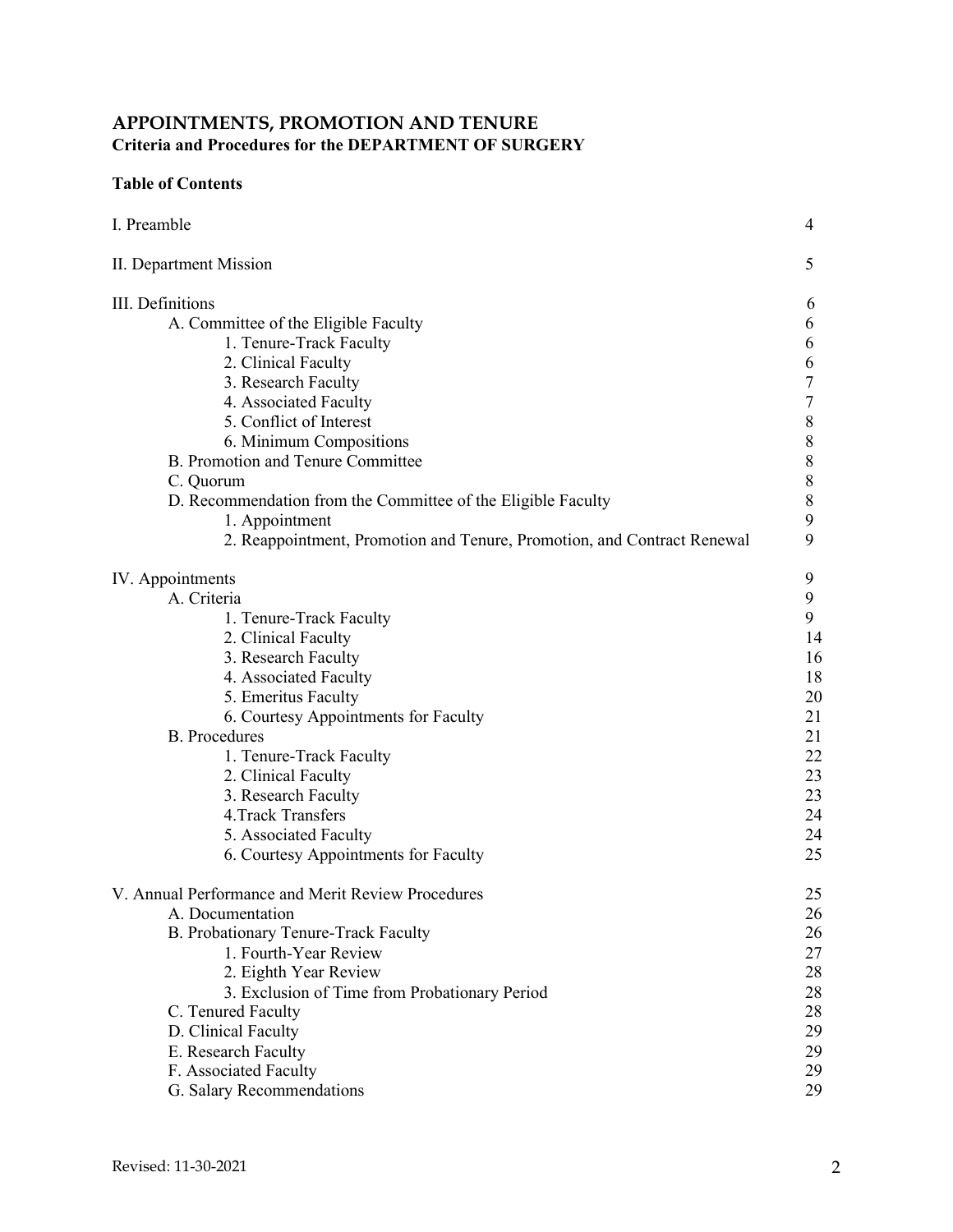| VI. Promotion and Tenure and Promotion Reviews                      | 30       |
|---------------------------------------------------------------------|----------|
| A. Criteria                                                         | 31       |
| 1. Promotion to Associate Professor with Tenure                     | 31       |
| 2. Promotion to Associate Professor without Tenure                  | 34       |
| 3. Promotion to Professor                                           | 34       |
| 4. Clinical Faculty                                                 | 36       |
| 5. Research Faculty                                                 | 44       |
| 6. Associated Faculty                                               | 45       |
| B. Procedures for Tenure-Track, Clinical, and Research Faculty      | 46       |
| 1. Candidate Responsibilities                                       | 46       |
| 2. Promotion and Tenure Committee Responsibilities                  | 48       |
| 3. Eligible Faculty Responsibilities                                | 49       |
| 4. Department Chair Responsibilities                                | 49       |
| 5. External Evaluations                                             | 50       |
| C. Procedures for Associated Faculty                                | 51       |
| VII. Appeals                                                        | 51       |
| VIII. Seventh/Twelfth Year Reviews                                  | 52       |
| IX. Procedures for Student and Peer Evaluation of Teaching          | 52       |
| A. Student Evaluation of Teaching<br>B. Peer Evaluation of Teaching | 52<br>52 |
| Appendix: Statement on Professional Ethics                          | 54       |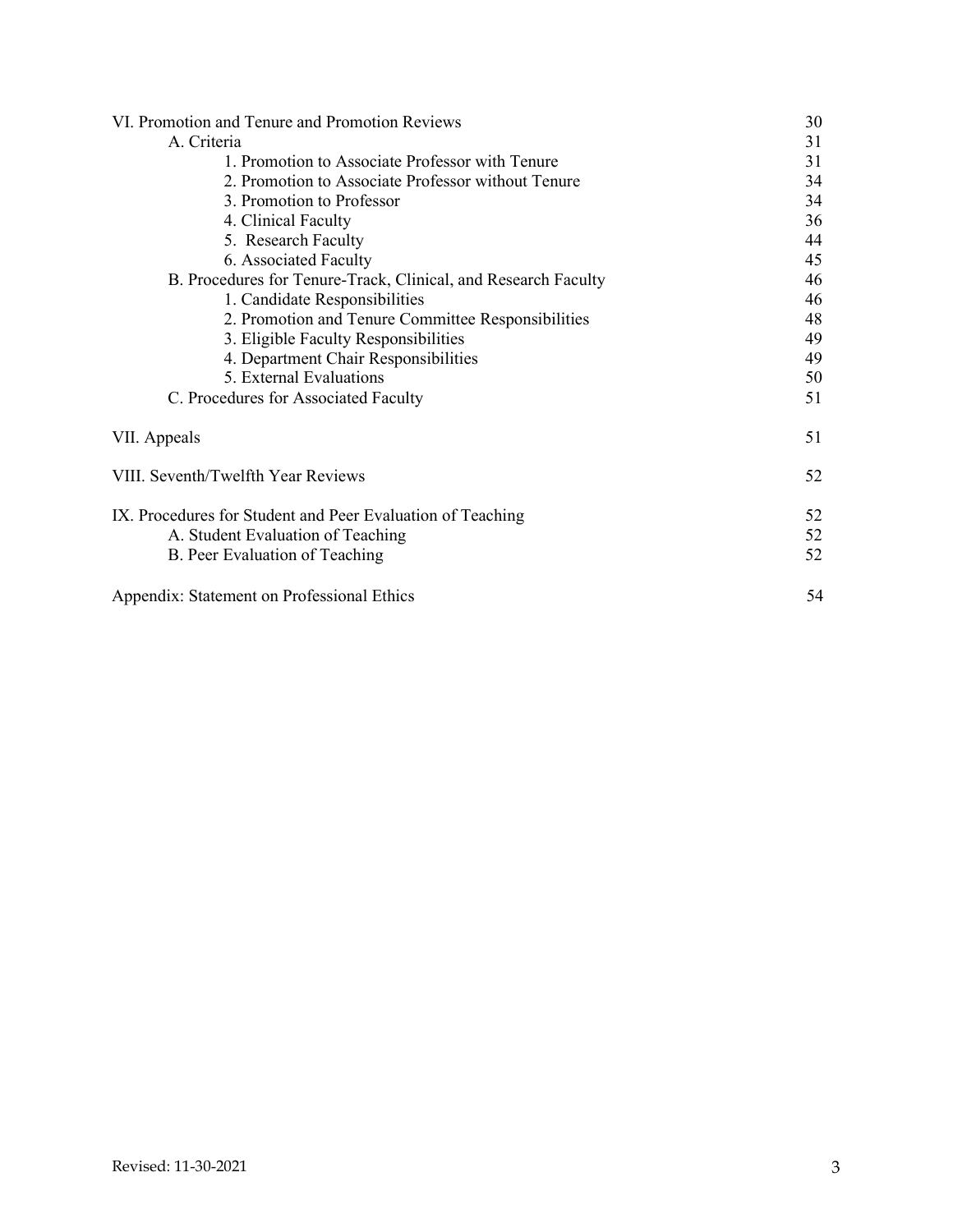# **I. Preamble**

This document is a supplement to Chapters 6 and 7 of the [Rules of the University Faculty](https://trustees.osu.edu/bylaws-and-rules/university-faculty-rules); the annually updated procedural guidelines for promotion and tenure reviews in Volume 3 of the Office of Academic Affairs [Policy and Procedures Handbook](https://oaa.osu.edu/policies-and-procedures-handbook) and other policies and procedures of the college and university to which the department and its faculty are subject.

Should those rules and policies change, the department will follow the new rules and policies until such time as it can update this document to reflect the changes. In addition, this document must be reviewed, and either reaffirmed or revised, at least every four years on the appointment or reappointment of the department chair.

This document must be approved by the Dean of the college and the Office of Academic Affairs before it may be implemented. It sets forth the department's mission and, in the context of that mission and the missions of the college and university, its criteria and procedures for faculty appointments and for faculty promotion, tenure and rewards, including salary increases. In approving this document, the Dean and the Office of Academic Affairs accept the mission and criteria of the department and delegate to it the responsibility to apply high standards in evaluating current faculty and faculty candidates in relation to departmental mission and criteria.

The faculty and the administration are bound by the principles articulated in Faculty Rule [3335-6-01](https://trustees.osu.edu/rules/university-rules/chapter-3335-6-rules-of-the-university-faculty-concerning-faculty-appointments-reappointments-promotion-and-tenure.html) of the Administrative Code. In particular, all faculty members accept the responsibility to participate fully and knowledgeably in review processes; to exercise the standards established in Faculty Rule [3335-6-02](https://trustees.osu.edu/rules/university-rules/chapter-3335-6-rules-of-the-university-faculty-concerning-faculty-appointments-reappointments-promotion-and-tenure.html), and other standards specific to this department and college; and to make negative recommendations when these are warranted in order to maintain and improve the quality of the faculty.

All individuals considered for appointment, reappointment, promotion and/or tenure within the Department of Surgery must have a record of excellence in teaching, research and scholarship, and service in accordance with the guidelines described in this document, and must also demonstrate conduct consistent with the Statement on Professional Ethics of the American Association of University Professors (1987).

The Department of Surgery endorses the University's recognition of the value of diverse contributions by individual faculty members toward the realization of the overall mission of the institution. For example, within the Tenure-Track there may be many different patterns of scholarly activity that reflect a range of faculty interests, skills, and accomplishments. These different patterns of performance may result in variation in emphasis between teaching, scholarship and service. Although faculty members may choose to place greater emphasis on certain aspects of scholarly activity, and less emphasis on others, the Department requires that the faculty member demonstrate excellence in all areas.

In addition, faculty members' activities may change over time, and thus may be consistent with different patterns of performance throughout the course of their careers. All of these different patterns of faculty activity will still lead to consideration for, and granting of, promotion and/or tenure, provided that the Department's standard of excellence in all areas (including demonstration of national or international impact and recognition) as appropriate to the faculty level, is met.

It follows that the purpose of promotion to a senior faculty position and achievement of tenure is to recognize individual contributions and to build and maintain a strong and diverse university and departmental faculty that will enrich our academic fabric. This document outlines the individual milestones for a faculty member to attain senior rank and tenure. It should be appreciated these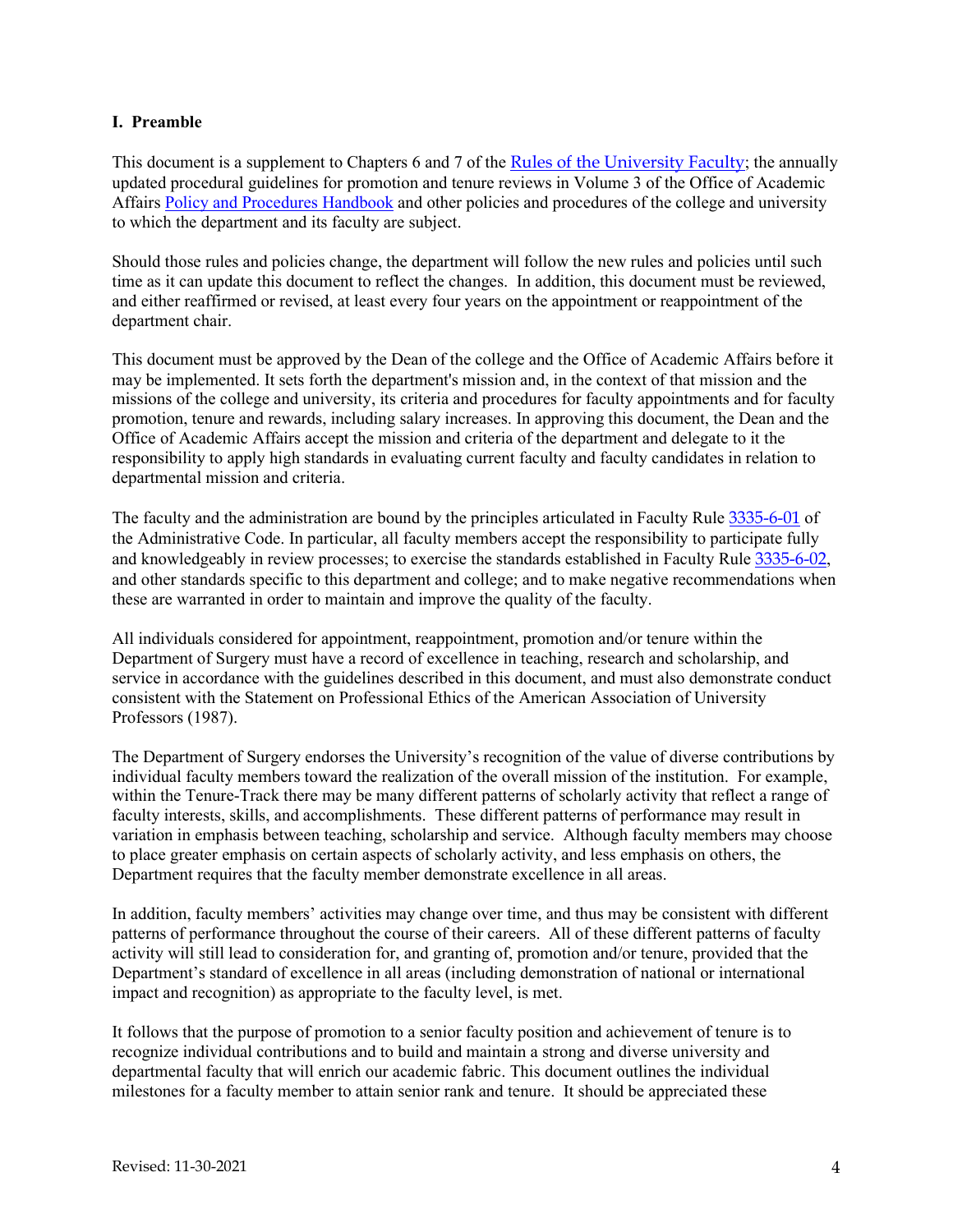guidelines are semi-rigid and there will arise the need for flexibility in the application of the standards to ensure that non-traditional faculty who have made unique and substantial contributions in innovation, leadership, team science, education and clinical care be eligible for promotion and tenure.

Decisions considering appointment, reappointment, and promotion and tenure will be free of discrimination in accordance with the university's [policy on equal opportunity.](https://policies.osu.edu/assets/docs/policy_pdfs/AffirmativeActionEqualEmploymentOpportunityandNon-Discrimination-Harassment_FINAL.pdf)

# **II. Department Mission**

The Department of Surgery of the Ohio State University is dedicated to the achievement of excellence in education, research and clinical care in all of the various disciplines encompassed by the specialty.

The Department of Surgery is a participant in the education of medical students at all levels of the medical curriculum. It also educates medical school graduates in a General Surgery residency program, and in other residency and fellowship programs associated with the specialty. Graduates of these programs become eligible for certification by specialty boards and similar agencies. The Department instructs graduate students in the College of Medicine's masters and PhD level program and in other related disciplines. In addition, the department trains postdoctoral fellows in both basic and clinical science categories. The Department also conducts a variety of teaching programs for practicing physicians. From time to time members of the Department may also participate in educational projects for the general public.

The Department members, including both those with medical and non-medical doctoral degrees, conduct basic, translational and clinical research. Laboratories associated with the Department are active in the instruction of pre-medical students, medical students, residents, postdoctoral fellows and graduate students in research methodology and technique. Departmental research is supported by both internal and external funding. Department members are engaged in collaborative projects with researchers in other departments of the University and outside of the University. The results of these various efforts are presented at various scientific meetings and symposia, and they are published in books, journals and other media.

Physician members of the Department are active practitioners of surgery and its associated specialties. Members of the Department who are non-physician practitioners engage in practice related to their area of expertise. These faculty members are organized into divisions based upon surgical specialties and fellowship programs; these divisions are responsible for providing care to patients whose medical problems are encompassed by the specialty or sub-specialty. The Department strives to maintain a clinical staff with the capability of providing a broad spectrum of surgical and related services, with special expertise in the management of complex and unusual problems in addition to those considered more common.

Department members also participate in the administration and governance of the OSU Medical Center and Nationwide Children's Hospital, the College of Medicine and the University through service as members and officers of various committees. In addition, faculty members serve local, regional and national medical organizations in a variety of administrative positions. Faculty members may also serve as members and officers of other charitable and service organizations on a local, regional and national level.

The Department performs reassessments of the effectiveness of its efforts in teaching, research and service. A comprehensive evaluation is performed and published as the Department of Surgery Annual Report.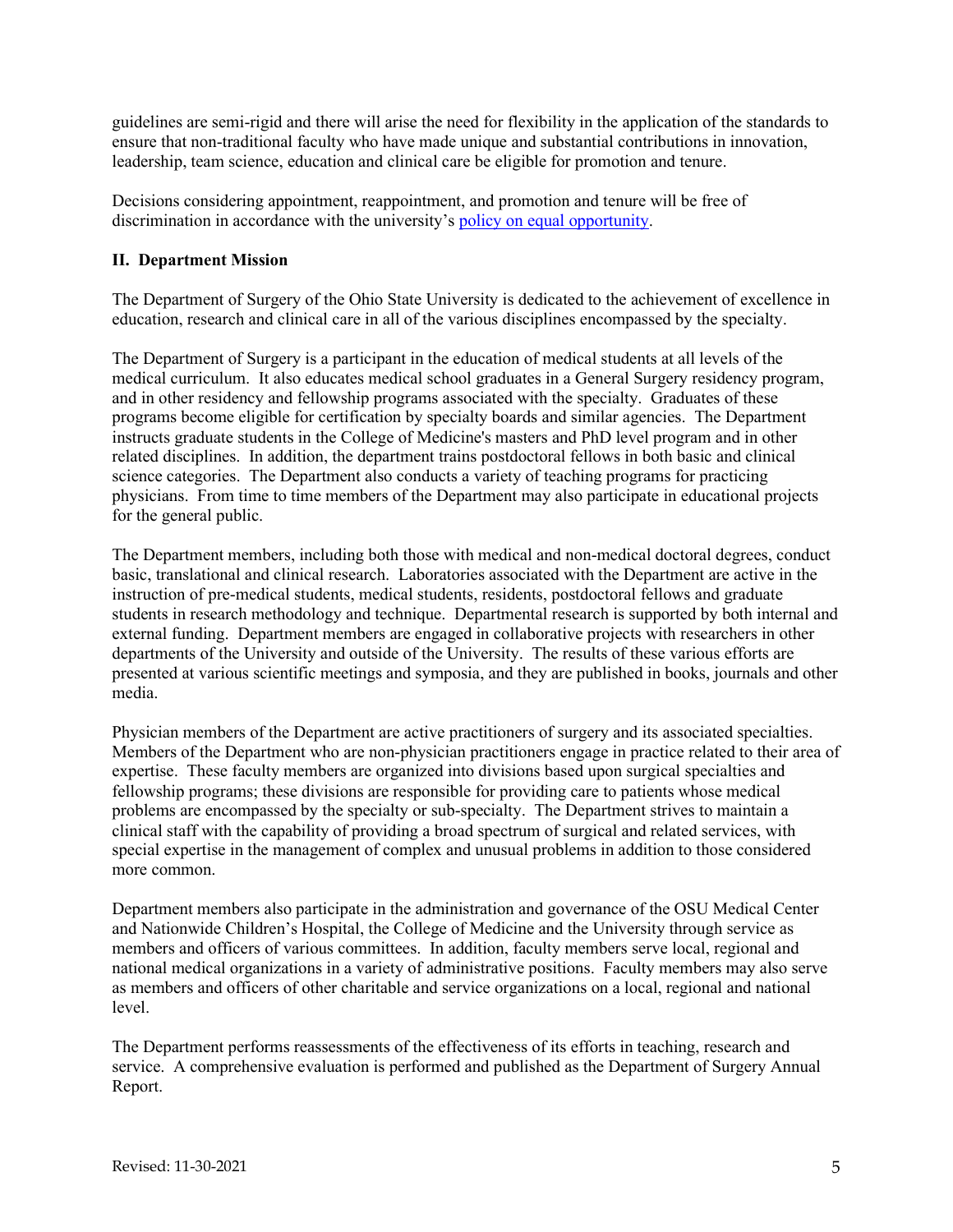A critical component of the Department mission is the dedication to continuous improvement in the quality of its contributions to the discipline and practice of surgery and its various specialties, and to the provision of personalized health care for all of its patients.

#### **III. Definitions**

#### **A. Committee of the Eligible Faculty**

The eligible faculty for all appointment (hiring), reappointment, contract renewal, promotion, or promotion and tenure reviews must have their tenure home or primary appointment in the department.

The department chair, the dean and assistant and associate deans of the college, the executive vice president and provost, and the president may not participate as eligible faculty members in reviews for appointment, reappointment, promotion, promotion and tenure, or contract renewal.

#### **1. Tenure-Track Faculty**

#### **Initial Appointment Reviews**

For an appointment (hiring or appointment change from another faculty type) review at senior rank (associate professor or professor), the eligible faculty consists of all tenuretrack faculty in the department*.* A vote on the appropriateness of the proposed rank must be cast by all tenured faculty of equal or higher rank than the position requested.

#### **Reappointment, Promotion, or Promotion and Tenure Reviews**

For the reappointment and promotion and tenure reviews of assistant professors, the eligible faculty consists of all tenured associate professors and professors.

For the promotion reviews of associate professors, the eligible faculty consists of all tenured professors.

#### **2. Clinical Faculty**

#### **Initial Appointment Reviews**

For an appointment (hiring or appointment change from another faculty type) review at senior rank (clinical associate professor or professor), the eligible faculty consists of all tenure-track and all clinical faculty in the department. A vote on the appropriateness of the proposed rank must be cast by all tenured faculty of equal or higher rank than the position requested, and all nonprobationary clinical faculty of equal or higher rank than the position requested.

#### **Reappointment, Contract Renewal, or Promotion Reviews**

For the reappointment, contract renewal, and promotion reviews of clinical assistant professors, the eligible faculty consists of all tenured associate professors and professors, and all nonprobationary clinical associate professors and professors.

For the reappointment, contract renewal, and promotion reviews of clinical associate professors, and the reappointment and contract renewal reviews of clinical professors, the eligible faculty consists of all tenured professors, and all nonprobationary clinical professors.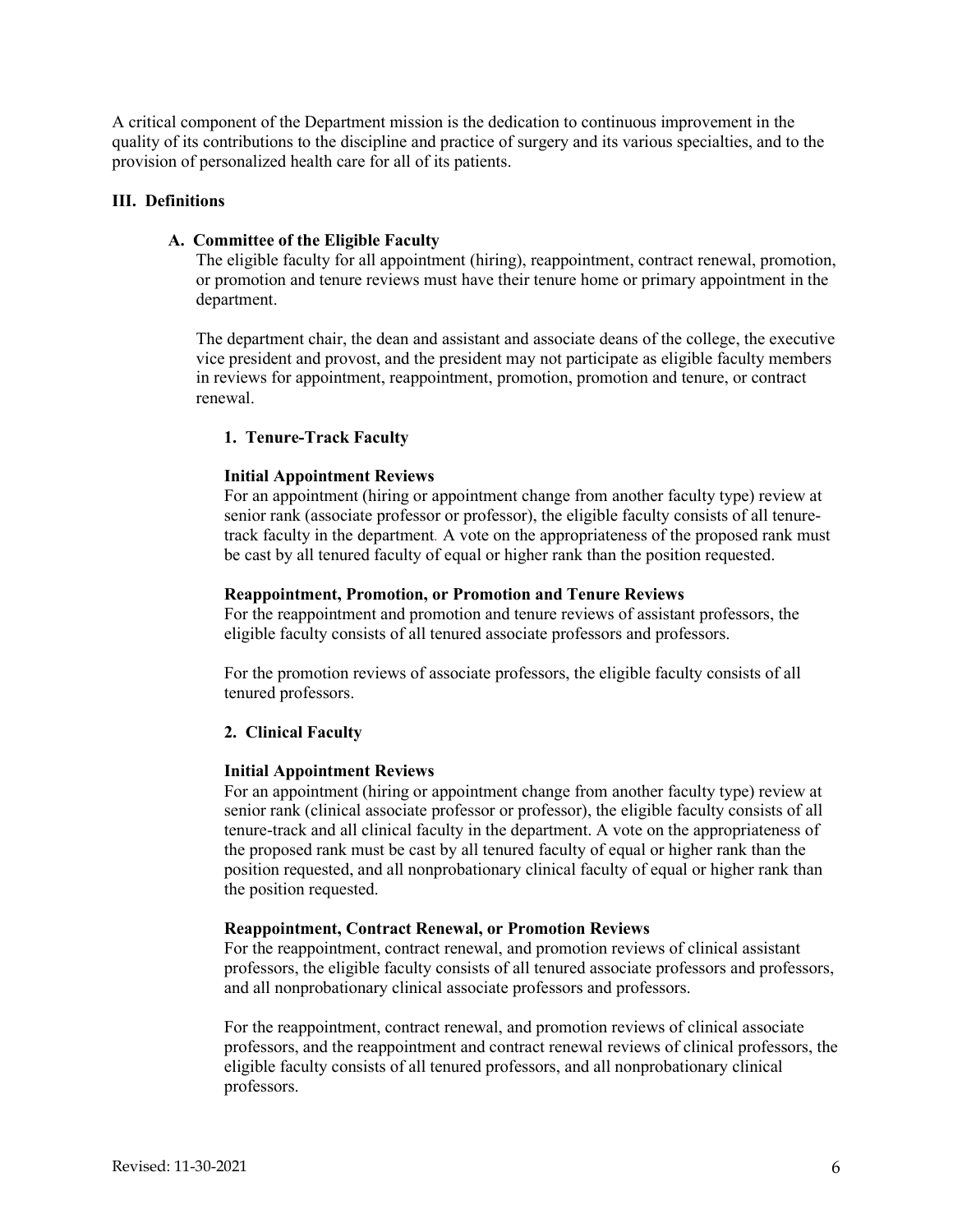# **3. Research Faculty**

#### **Initial Appointment Reviews**

For an appointment (hiring or appointment change from another faculty type) review at senior rank (research associate professor or research professor), the eligible faculty consists of all tenure-track, all clinical faculty, and all research faculty in the department. A vote on the appropriateness of the proposed rank must be cast by all tenured faculty of equal or higher rank than the position requested and all nonprobationary clinical and research faculty of equal or higher rank than the position requested.

#### **Reappointment, Contract Renewal, or Promotion Reviews**

For the reappointment and contract renewal reviews of research assistant professors, the eligible faculty consists of all tenured associate professors and professors and all nonprobationary clinical and research associate professors and professors.

For the reappointment and contract renewal reviews of research associate professors and the reappointment and contract renewal reviews of research professors, the eligible faculty consists of all tenured professors and all nonprobationary clinical and research professors.

For the promotion of research professors, the eligible faculty consists of all tenured faculty of higher rank than the candidate and all non-probationary Research Faculty.

# **4. Associated Faculty**

# **Initial Appointment and Reappointment Reviews**

Appointment and reappointment of associated faculty may be proposed by any faculty member in the Department and are decided by the Department chair. For appointment (hiring or appointment change from another faculty type) at senior rank (associate professor or professor), a review is performed and a vote cast by all tenured faculty of equal or higher rank than the position requested and all nonprobationary clinical and research faculty of equal or higher rank than the position requested.

#### **Promotion Reviews**

Associated faculty are eligible for promotion but not tenure if they have adjunct titles, tenure-track titles with service at 49% FTE or below, clinical titles, and lecturer titles.

For the promotion reviews of associated faculty with adjunct and tenure-track titles, the eligible faculty shall be the same as for tenure-track faculty as described in Section III.A.1 above.

For the promotion reviews of associated clinical faculty, the eligible faculty shall be the same as for clinical faculty as described in Section IIII.A.2 above.

The promotion of a lecturer to senior lecturer is decided by the department chair in consultation with the appropriate vice chair.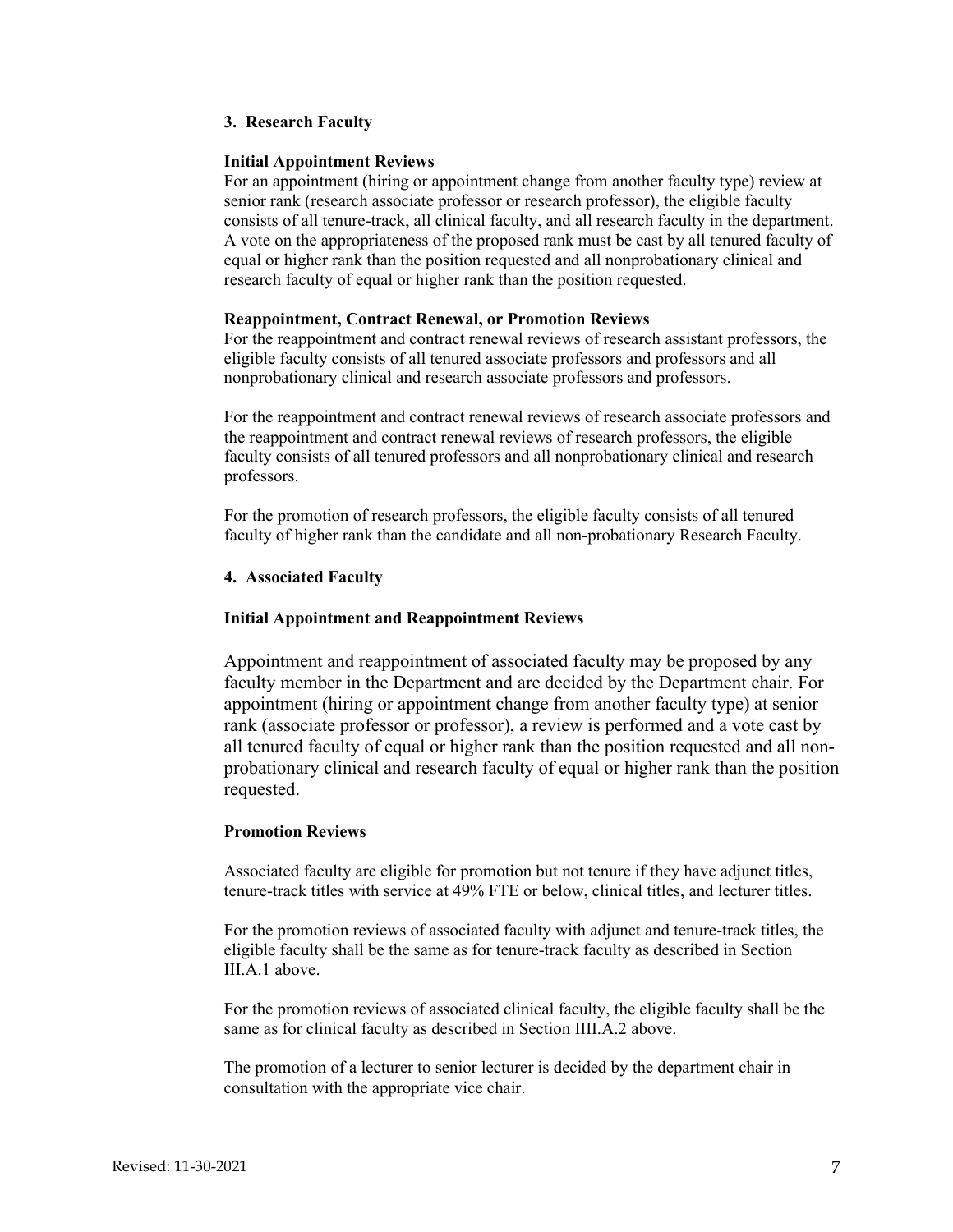# **5 Conflict of Interest**

A conflict of interest exists when an eligible faculty member is related to a candidate or has a comparable close interpersonal relationship, has substantive financial ties with the candidate, is dependent in some way on the candidate's services, has a close professional relationship with the candidate (e.g., dissertation advisor), or has collaborated so extensively with the candidate that an objective review of the candidate's work is not possible. Generally, faculty members who have collaborated with a candidate on at least 50% of the candidate's published work since the last promotion will be expected to withdraw from a promotion review of that candidate.

# **6. Minimum Composition**

In the event that the department does not have at least three eligible faculty members who can undertake a review, the department chair, after consulting with the Dean, will appoint a faculty member from another department within the college.

# **B. Appointment, Promotion and Tenure Committee**

The Department has an Appointment, Promotion and Tenure Committee that assists the Committee of the Eligible Faculty in managing the personnel and promotion and tenure issues. The committee is comprised of Professors only (at least one of these members shall be a representative of the clinical faculty at the Professor level). The committee's chair and membership are appointed by the department chair with the concurrence of the Executive Committee. The term of service is three years, with reappointment possible. The chair of the Appointment, Promotion and Tenure Committee will also serve as the chair of the Committee of the Eligible Faculty.

When considering cases involving Clinical Faculty the Appointment, Promotion and Tenure Committee may be augmented by one additional non-probationary Clinical Faculty member(s) at the Associate Professor or Professor level.

When considering cases involving Research Faculty the Appointment, Promotion and Tenure Committee may be augmented by one non-probationary research faculty member at the Associate Professor or Professor level.

# **C. Quorum**

The quorum required to discuss and vote on all personnel decisions is simple majority of the eligible faculty not on an approved leave of absence. Faculty on approved leave are not considered for quorum unless they declare, in advance and in writing, their intent to participate in all proceedings for which they are eligible during the leave. A member of the eligible faculty on Special Assignment may be excluded from the count for the purposes of determining quorum only if the department chair has approved an off-campus assignment. Faculty members who recuse themselves because of a conflict of interest are not counted when determining quorum.

# **D. Recommendation from the Committee of the Eligible Faculty**

In all votes taken on personnel matters only "yes" and "no" votes are counted. Abstentions are not votes. Faculty members are strongly encouraged to consider whether they are participating fully in the review process when abstaining from a vote on a personnel matter.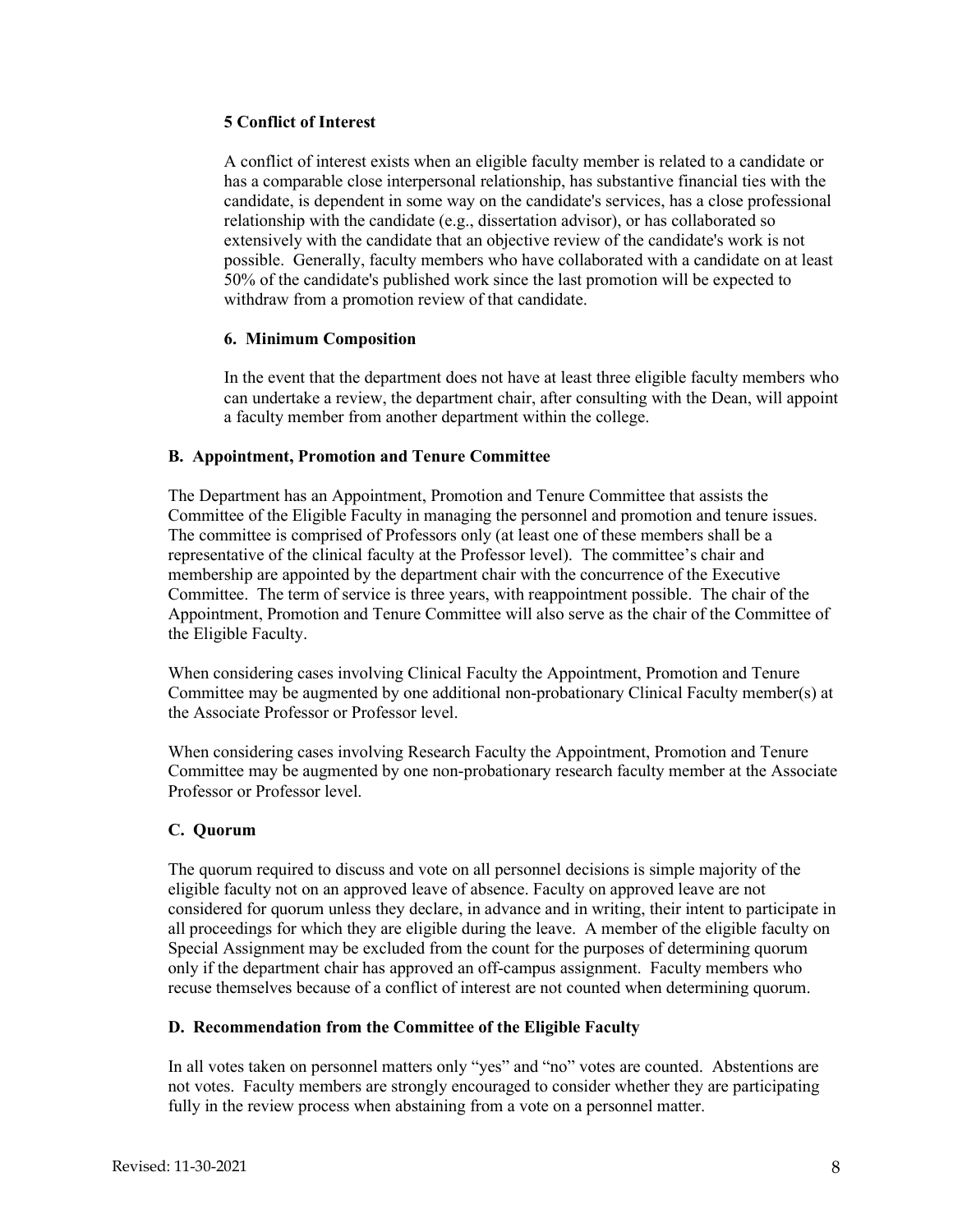Absentee ballots and proxy votes are not permitted.

#### **1. Appointment**

A positive recommendation from the eligible faculty for appointment is secured when the majority of the votes cast are positive.

In the case of a joint appointment, the department must seek input from a candidate's joint-appointment TIU prior to his or her appointment.

#### **2. Reappointment, Promotion and Tenure, Promotion, and Contract Renewal**

A positive recommendation from the eligible faculty for reappointment, promotion and tenure, promotion, and contract renewal is secured when a simple majority of the votes cast are positive.

In the case of a joint appointment, the department must seek input from a candidate's joint-appointment TIU prior to his or her reappointment, promotion and/or tenure, or contract renewal.

#### **IV. Appointments**

Faculty appointments in the Department of Surgery shall be made only to individuals with clear potential to enhance the quality of the Department and facilitate the achievement of the Department's mission. Important considerations include the individual's record to date in teaching, research and service; the potential for professional growth in each of these areas; and the potential for interacting with colleagues and students in a way that will enhance their academic work and attract other outstanding faculty, residents and students to the department. No offer will be extended in the event that the search process does not yield one or more candidates who would enhance the quality of the department. The search is either cancelled or continued, as appropriate to the circumstances. For each appointment, the projected schedule of promotion and tenure reviews will be stipulated in the letter of offer.

# **A. Criteria**

#### **1. Tenure-Track Faculty**

The Tenure-Track exists for those faculty members who primarily strive to achieve sustained evidence of excellence in the discovery and dissemination of new knowledge, as demonstrated by national and international recognition of their scholarship and successful competition for extramural funding such as that provided by the National Institutes of Health or similar agencies including industry. This may include participation as a co-investigator if the faculty member is a .5 clinical FTE or greater. Although excellence in teaching and outstanding service to The Ohio State University is required, these alone are not sufficient for progress on this track.

Faculty appointed on the Tenure-Track must have the potential for excellence in all three critical areas: teaching, scholarship and service. In addition, faculty members are encouraged to develop programs which reflect the integration of teaching, service and research in a specific content area. Appointments to this track are made in accordance with University Rule [3335-6-02.](https://trustees.osu.edu/bylaws-and-rules/3335-6) Each new appointment must enhance, or have strong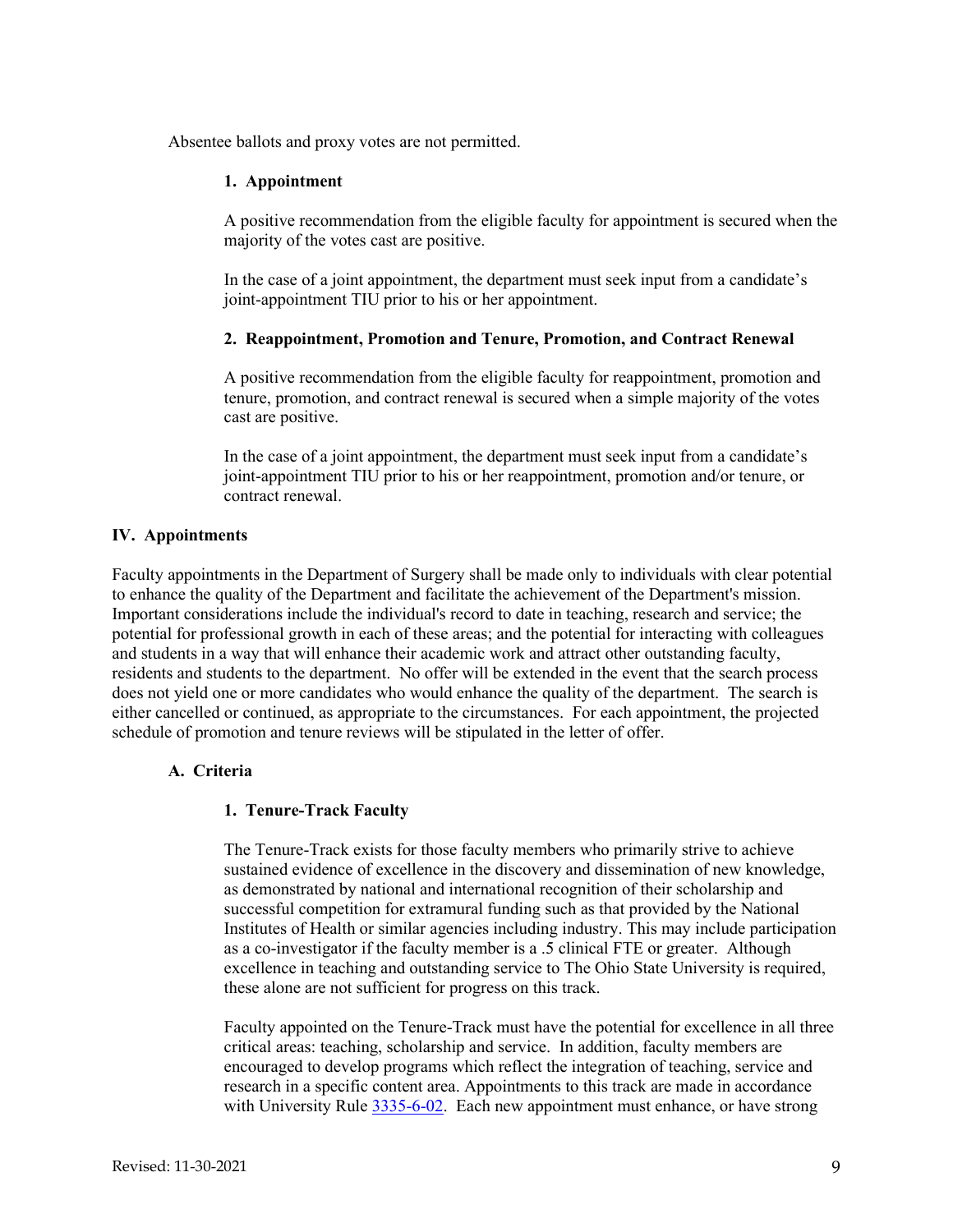potential to enhance, the quality of the Department. There must be an expectation that faculty members who are appointed to the Tenure-Track will be assigned a workload that provides sufficient time for the faculty member to meet the expectations and requirements for Tenure-Track appointments. The appointment process requires the Department to provide sufficient evidence in support of a Tenure-Track faculty appointment so as to ensure that the faculty candidate has clearly and convincingly met or exceeded applicable criteria in teaching, scholarship, and service [See Section VII. of this document for examples]. Each candidate for appointment should undergo an appropriate faculty review by the Department. Consensus in support of appointment must be achieved.

All appointments in the Department of Surgery at the level of Assistant Professor shall entail a probationary period. In general, appointments at higher rank shall not entail a probationary period unless there are compelling reasons not to offer tenure.

An appointment to the rank of Instructor or Assistant Professor in the Tenure-Track is always probationary, and tenure will not be awarded at this rank. The maximum probationary period will be dependent upon whether the faculty member has patient clinical service responsibilities as determined by the Department Chair in consultation with the College of Medicine.

For faculty members with patient clinical service responsibility, the probationary period for an Assistant Professor may not exceed 11 years (including prior service credit). An Assistant Professor is reviewed for promotion and tenure no later than the eleventh year of appointment as an Assistant Professor, and informed by the end of the eleventh year as to whether promotion and tenure will be granted at the beginning of the twelfth year. For individuals not recommended for promotion and tenure after the mandatory review, a twelfth and final year of employment will be offered.

For faculty members without patient clinical service responsibility, the maximum probationary period will be six years. An Assistant Professor is reviewed for promotion and tenure no later than the sixth year of appointment as an Assistant Professor, and informed by the end of that year as to whether promotion and tenure will be granted at the beginning of the seventh year. For individuals not recommended for promotion and tenure after the mandatory review, a seventh and final year of employment will be offered. It is anticipated that not all faculty members will require the full probationary period, and that, consistent with University Rule [3335-6-03\(](https://trustees.osu.edu/bylaws-and-rules/3335-6)B2), promotion and tenure may be granted at any time during the probationary period if the faculty member's record of achievement merits tenure and promotion. Similarly, a probationary period may be terminated at any time, subject to the notice provisions of University Rule [3335-6-08](https://trustees.osu.edu/bylaws-and-rules/3335-6) and the provisions of paragraphs (G), (H), and (I) of this rule. In all circumstances, annual review and fourth year review procedures, as specified in University Rule [3335-6-03\(](https://trustees.osu.edu/bylaws-and-rules/3335-6)C), will be followed.

For each appointment, the projected schedule of promotion and tenure reviews will be stipulated in the letter of offer.

University promotion and tenure policies and criteria are modified on occasion. If these documents are revised during the probationary period, probationary Tenure-Track faculty members will be provided with copies of the revised documents.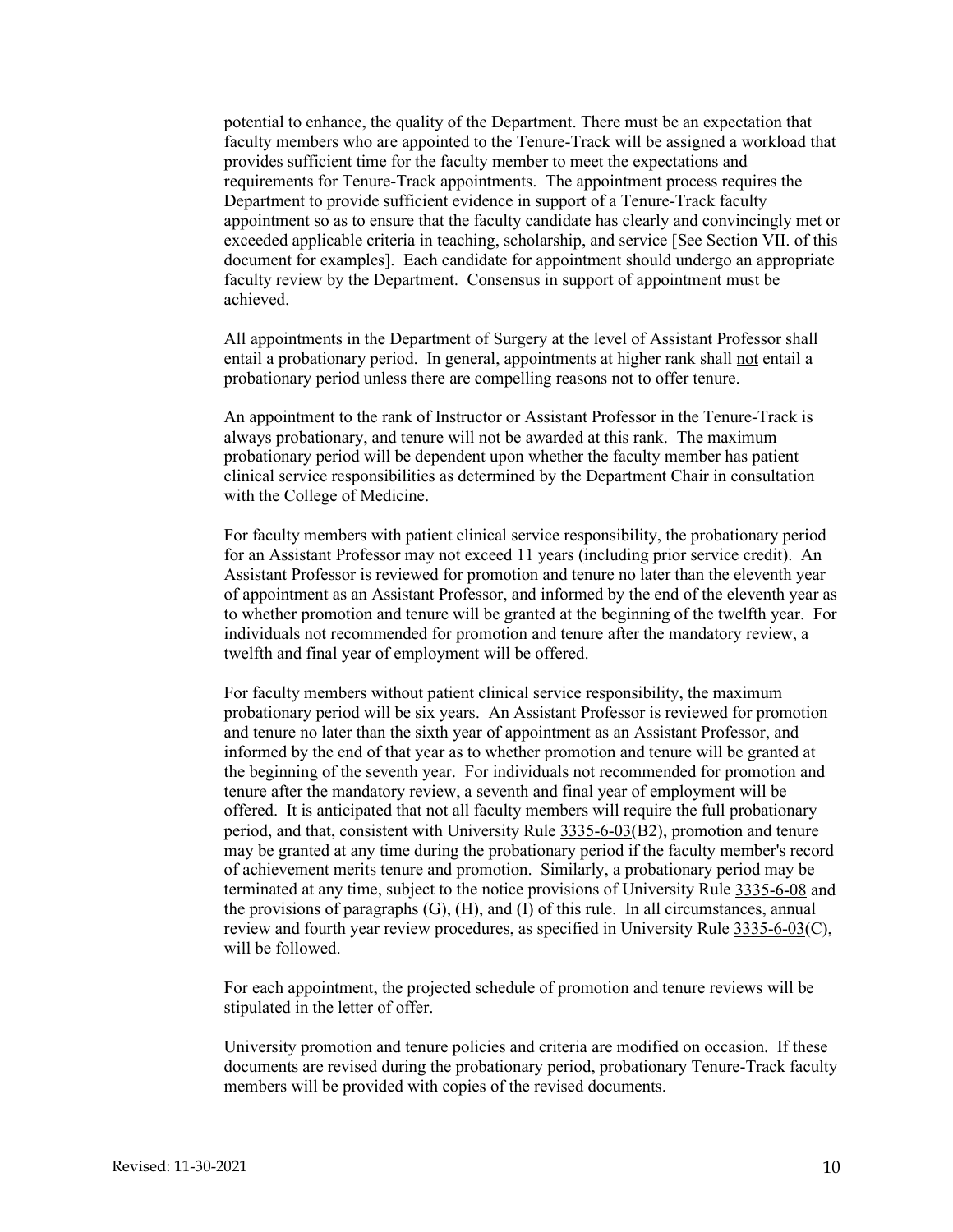In this section, criteria for appointment in the Tenure-Track at the rank of Instructor and Assistant Professor will be outlined in detail. Appointments at higher ranks shall be based upon fulfilling the same criteria described in section VI A and VI B which relate to promotion to the rank of Associate Professor and Professor in the Tenure-Track.

#### **Appointment: Instructor of Surgery on the Tenure-Track**

Under certain circumstances, the Department may choose to appoint a new faculty member at the **Instructor** level. This title is appropriate for individuals who embody most of the characteristics listed below under Assistant Professor, but have not completed the terminal degree or other relevant training (e.g. residency or fellowship) at the time of appointment. In select circumstances, individuals who are eligible but have not achieved board certification may be appointed as an instructor.

In addition, the Department may choose to make an appointment at the Instructor level in order to give an individual the opportunity to gain the requisite skills or experience to fully qualify for the Assistant Professor title. When an individual is appointed to the rank of Instructor, the letter of offer should indicate the specific benchmarks and achievements required for promotion to Assistant Professor.

An appointment at the Instructor level is limited to three years. Promotion to assistant professor occurs without review the semester following completion of the required credentialing. When an Instructor has not completed requirements for promotion to the rank of Assistant Professor by the beginning of the third year of appointment, the third year is a terminal year of employment. Upon promotion to Assistant Professor, the faculty member may request prior service credit for time spent as an Instructor. This request must be approved by the department's eligible faculty, the department chair, the Dean, and the Office of Academic Affairs. Faculty members should carefully consider whether prior service credit is appropriate since prior service credit cannot be revoked without a formal request for an extension of the probationary period. In addition all probationary faculty members have the option to be considered for early promotion.

Criteria for appointment to the rank of Instructor include the following.

- Anticipated receipt of an earned doctorate or other terminal degree in the relevant field of study or possession of equivalent experience. Individuals who have completed all the requirements of their terminal degree, but who have not obtained the final degree at the time of initial employment will be appointed as an Instructor. In addition, appointment at the rank of Instructor is appropriate for individuals who, at the time that they join the faculty, do not have the requisite skills or experience to fully assume the full range of responsibilities of an Assistant Professor.
- Evidence of potential for excellence in scholarship. Such evidence might include peer-reviewed publications in a mentored setting, but insufficient evidence of an independent, creative, and productive program of research with potential for external funding.
- A mindset and track record reflecting adherence to standards of professional ethical conduct consistent with the "Statement on Professional Ethics" by the American Association of University Professors [see Appendix].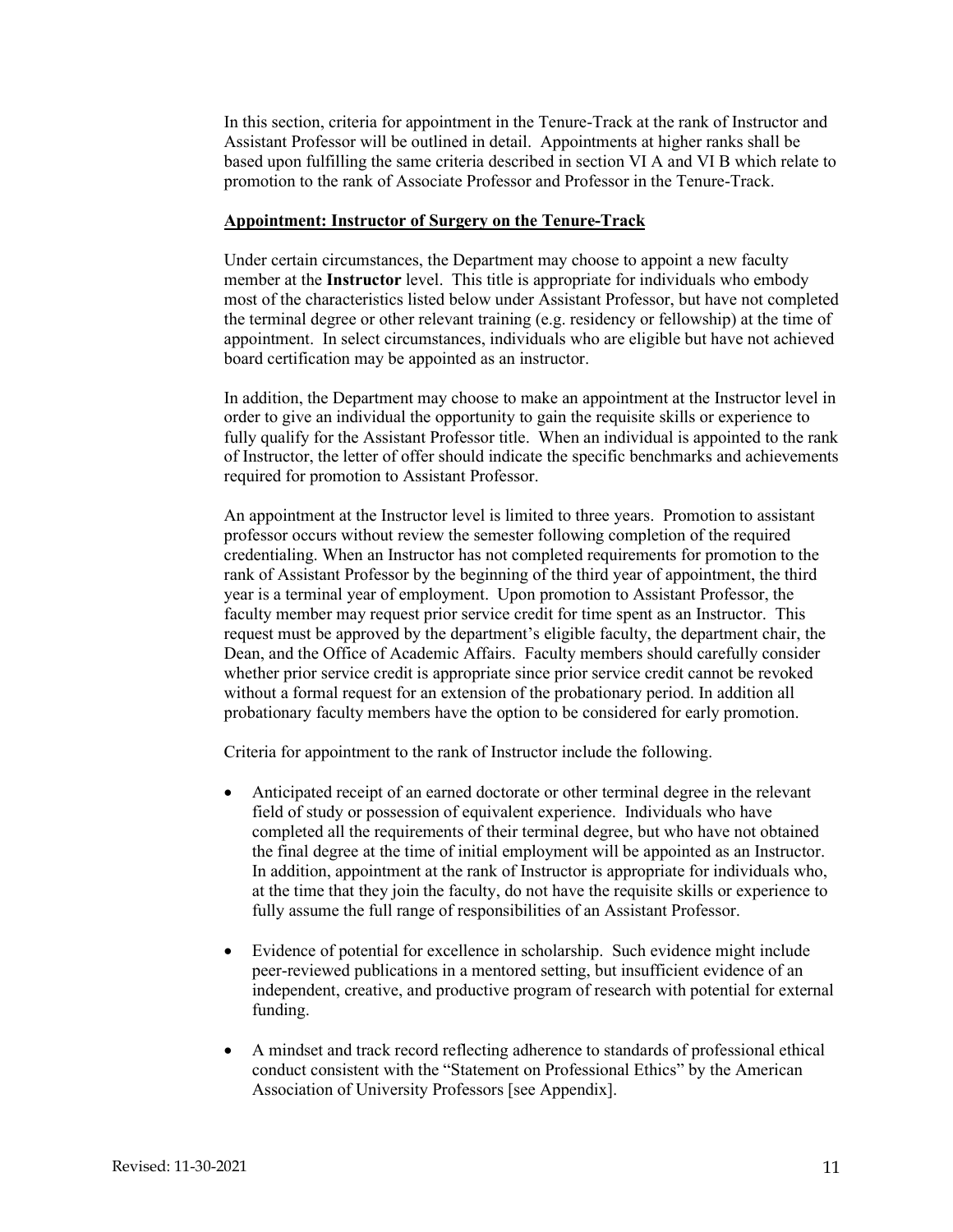• In aggregate, accomplishments related to the above criteria should be sufficiently compelling that the appointee is judged to have significant potential to attain tenure and a distinguished record as a faculty member in the College of Medicine.

#### **Appointment: Assistant Professor of Surgery on the Tenure-Track**

Appointment at the rank of assistant professor is always probationary. A candidate for appointment as **Assistant Professor** should have a demonstrated record of impact and recognition at a local or regional level. The following will constitute characteristics of individuals worthy of appointment as Assistant Professor in the areas of teaching, research and service. Accomplishments in the area of program development will be included within the categories of teaching and service where appropriate.

#### Teaching (M.D., D.O. or equivalent)

- 1. Evidence of teaching competence and accomplishments during residency training and/or prior employment.
- 2. Teaching awards achieved during residency training or prior employment.
- 3. Participation in the development of educational materials and programs.

(For appointment to the Assistant Professor level, the individual should have at least achieved accomplishment #1.)

Teaching (Ph.D.)

- 1. Evidence of teaching competence and accomplishments during postdoctoral training and/or prior employment.
- 2. Teaching awards obtained during postdoctoral training or prior employment.
- 3. Participation in the development of educational materials and programs.

(For appointment to the Assistant Professor level, the individual should have at least achieved accomplishment #1.)

Research and Scholarship (M.D., D.O. or equivalent)

- 1. Publications in peer-reviewed journals.
- 2. Presentations of scholarly work at local, regional, national or international forums.
- 3. A commitment to seek peer-reviewed funding as a principal or co-investigator as determined by clinical commitment from federal, professional or other sources including industry.
- 4. Initial development of a specialized area of research or scholarship.
- 5. Co-authorship of book chapters or other scholarly materials.

(For appointment to the Assistant Professor level, the individual should have at least achieved accomplishment #1 or #2 and #3).

Research and Scholarship (Ph.D.)

- 1. Publications in peer-reviewed journals.
- 2. Presentations of scholarly work at local, regional, national or international forums.
- 3. A commitment to seek peer-reviewed funding from federal, professional or other sources including industry.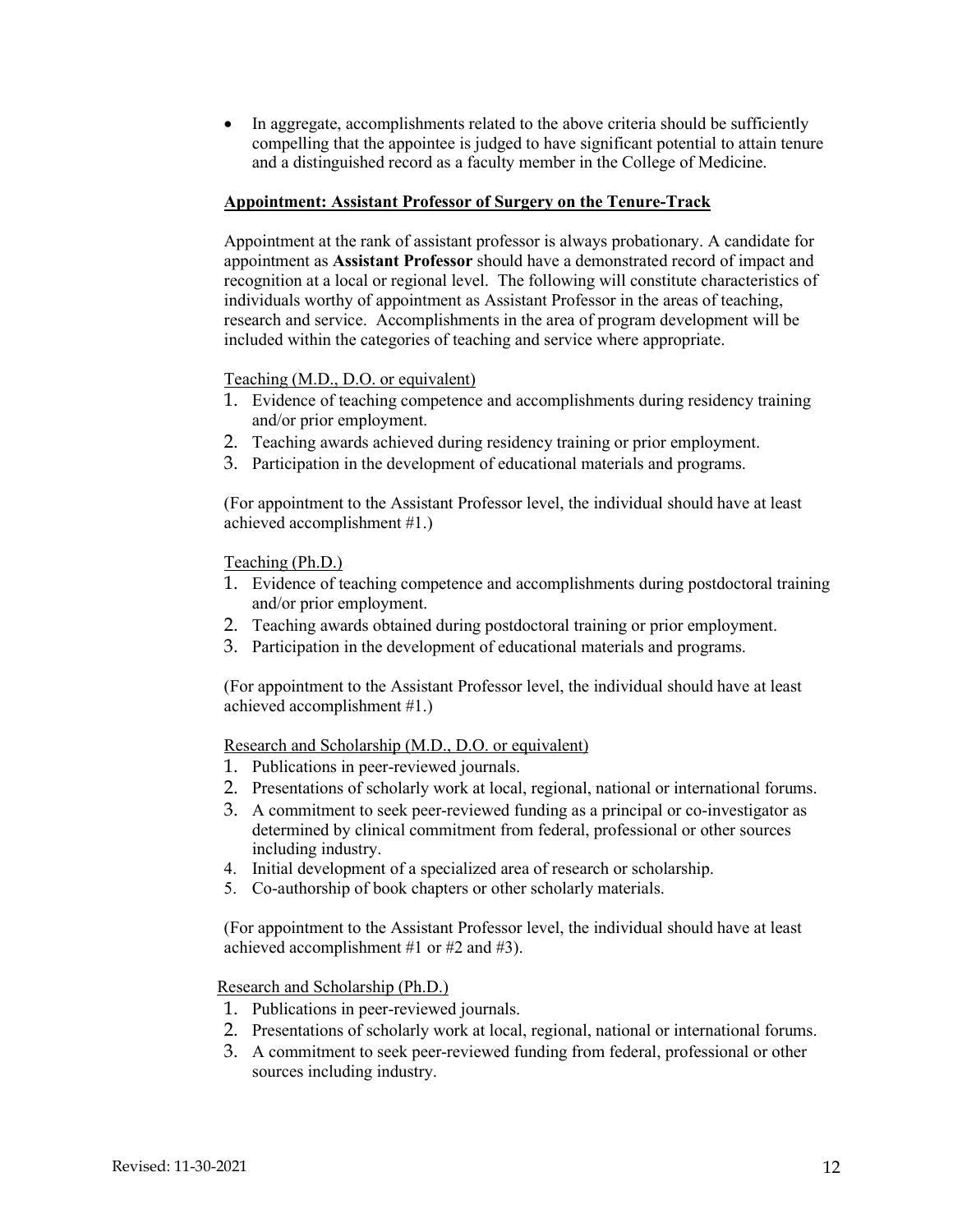- 4. Receipt of Peer-reviewed research funding from federal, professional or academic sources.
- 5. Initial development of reputation for specific area of research or scholarship.
- 6. Authorship of books, book chapters or other scholarly materials.

(For appointment to the Assistant Professor level, the individual should have at least achieved accomplishment #1 or #2 and #3.)

#### Service (M.D., D.O. or equivalent)

- 1. Attainment of the M.D. degree (or suitable equivalent)
- 2. Satisfactory completion of residency training in an area appropriate to the appointment.
- 3. Evidence during residency training or prior employment of a high level of clinical competence.
- 4. Demonstrated adherence to the values contained in the Statement of Professional Ethics of the American Association of University Professors.
- 5. Qualifications necessary for attainment of appropriate licensure and medical staff appointment(s).

(For appointment to the Assistant Professor level, the individual should have achieved accomplishments 1 through 5).

Service (Ph.D.)

- 1. Attainment of Ph.D. degree (or suitable equivalent).
- 2. Satisfactory completion of postdoctoral training in area suitable to the appointment.
- 3. Evidence during prior training or employment of research competence.
- 4. Demonstrated adherence to the values contained in the Statement of Professional Ethics of the American Association of University Professors*.*

(For appointment to the Assistant Professor level, the individual should have achieved accomplishments 1 through 4).

#### **Appointment: Associate Professor of Surgery on the Tenure-Track**

Criteria for **initial appointment** to the rank of Associate Professor with tenure are identical to the Department's criteria for **promotion** to Associate Professor with Tenure, as detailed in Section VI.A.1 of this document.

#### **Appointment: Professor of Surgery on the Tenure-Track**

Criteria for **initial appointment** to the rank of Professor with tenure are identical to the Department's criteria for **promotion** to Professor with tenure, as detailed in section VI.A.3 of this document.

# **Appointment: Associate Professor or Professor without Tenure on the Tenure-Track**

While appointments to the rank of Associate Professor or Professor generally include tenure, a probationary period may be granted after petition to the Office of Academic Affairs. The Department must exercise care in making these appointments, especially if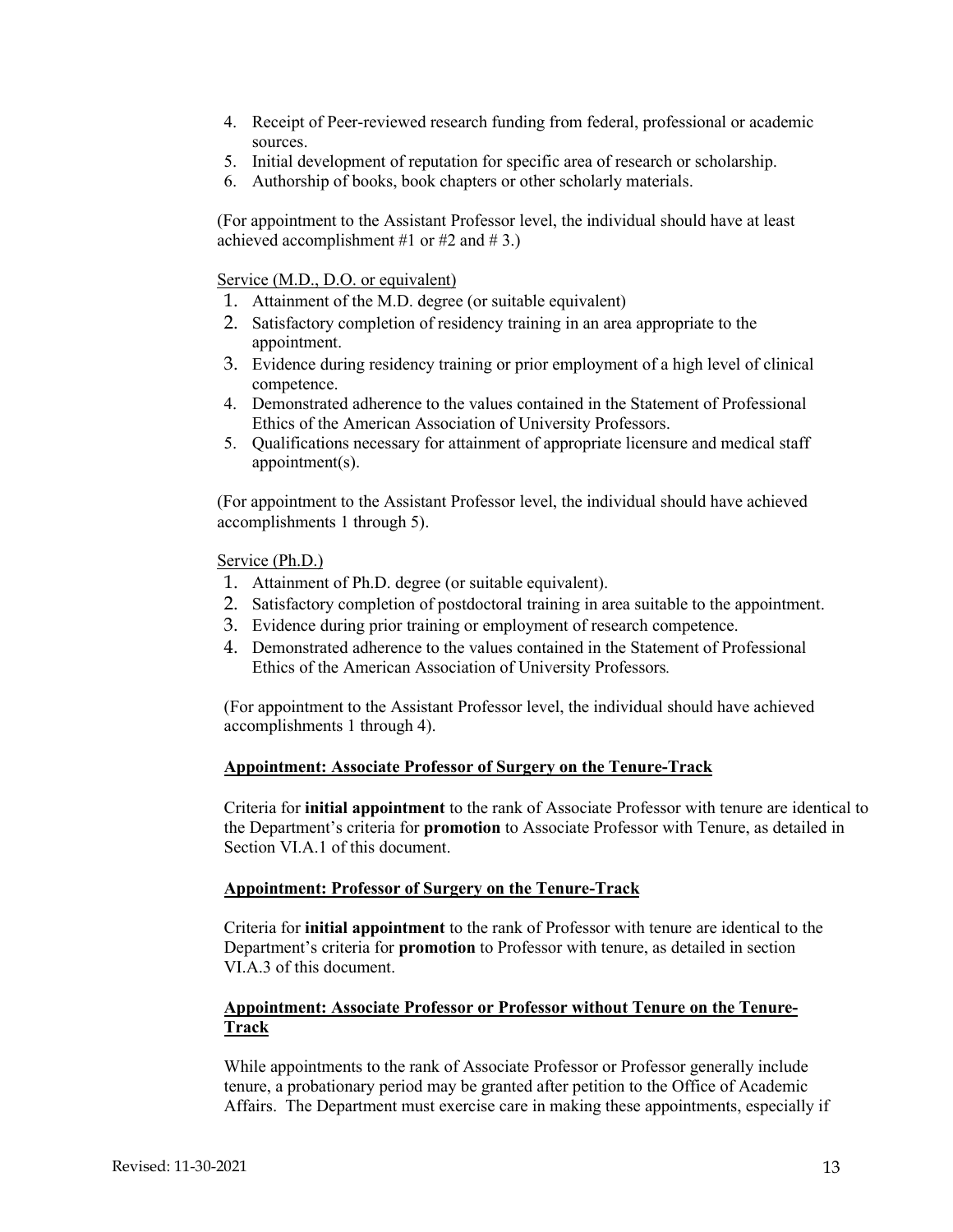the probationary period will be less than four years. For faculty without patient clinical service responsibilities the probationary period may not exceed four years. For faculty with patient clinical service responsibility, the probationary period may not exceed six years. Requests for such appointments require the approval of the Dean of the College of Medicine, and the Executive Vice President and Provost.

An appointment to the rank of Associate Professor without tenure is probationary, consistent with the provisions of Section V.A [Annual Performance and Merit Review Procedures] of this document. During a probationary period a faculty member does not have tenure and is considered for reappointment annually.

# **Criteria for** initial appointment **to the rank of Associate Professor without tenure are identical to the Department's criteria for** promotion **to Associate Professor without Tenure, as detailed in Section VI.A.2 of this document.**

#### **2. Clinical Faculty**

The Clinical Faculty is equivalent in importance to the College of Medicine as the Tenure-Track. The Clinical Faculty exists for those faculty members whose principal career focus is outstanding teaching, clinical and translational research and delivery of exemplary clinical care. Clinical Faculty members will generally not have sufficient protected time to meet the robust scholarship requirements of the Tenure-Track within a defined probationary period. For this reason, the nature of scholarship in the Clinical Faculty differs from that in the Tenure-Track and may be focused on a mixture of academic pursuits including the scholarship of practice, integration, education, as well as new knowledge discovery. Clinical Faculty members may choose to distinguish themselves in teaching, innovative pedagogic program development, or patient-oriented research. Clinical Faculty members may choose to distinguish themselves through several portfolios of responsibility including Clinician-Educator, Clinician-Scholar, and Clinical Excellence pathways. These reflect 1) pedagogic excellence as measured by teaching evaluations and innovative teaching practices, modules and publications; and 2) excellence in translational science, clinical research and health services (*e.g.*, health care policy and comparative effectiveness research) as measured by publications and grant funding, respectively. Clinical Faculty members are not eligible for tenure and may not participate in promotion and tenure matters of Tenure-Track faculty.

All appointments of faculty members to the Clinical Faculty are made in accordance with Chapter 7 of the *Rules for University Faculty* [3335-7.](https://trustees.osu.edu/university-faculty-rules/3335-7) Each new appointment must enhance, or have strong potential to enhance, the quality of the Department. At the time of appointment, probationary Clinical Faculty members will be provided with all pertinent documents detailing Department, College of Medicine, and University promotion policies and criteria. If these documents are revised during the probationary period, faculty members will be provided with copies of the revised documents.

The initial contract for all clinical faculty members must be for a period of five years. The initial contract is probationary, with reappointment considered annually. Second and subsequent contracts for clinical assistant and associate professors must be for a period of at least three years and for no more than five years. Second and subsequent contracts for clinical professors must be for a period of at least three years and no more than eight years. By the end of the penultimate year of the probationary contract, the faculty member will be informed as to whether a new contract will be extended. In the event that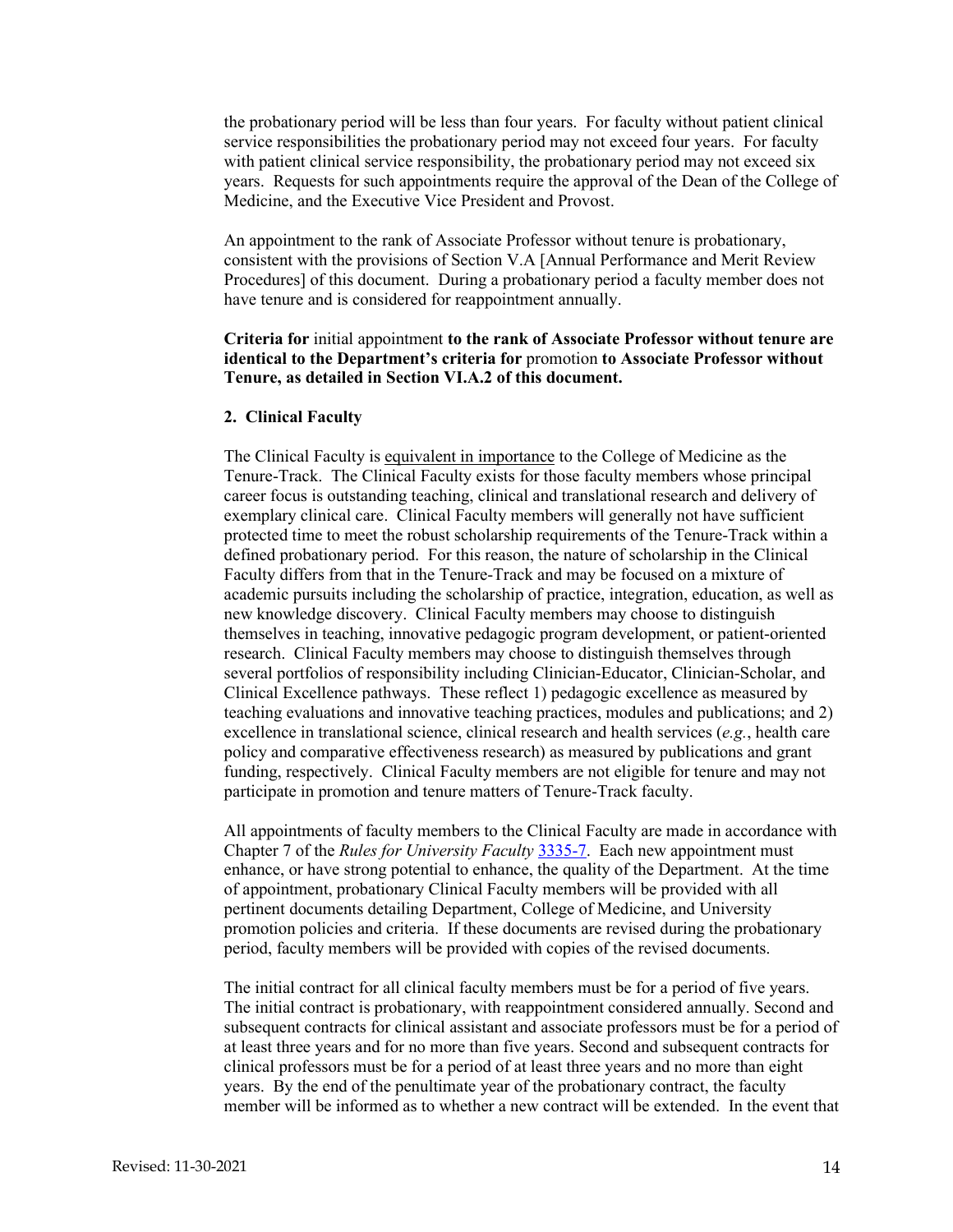a new contract is not extended, the final year of the probationary contract is the terminal year of employment. There is no presumption that a new contract will be extended. In addition, the terms of the contract may be renegotiated at the time of reappointment. Furthermore, each appointee must obtain the appropriate Ohio licensure and other required certifications, including medical staff privileges. The following paragraphs will outline the basic criteria for initial appointments of Clinical Faculty.

In this section, criteria for initial appointment in the Clinical Faculty at the rank of Assistant Professor will be outlined in detail. Appointments at higher ranks shall be based upon fulfilling the same criteria described in section VI which relate to promotion to the rank of Associate Professor and Professor in the Clinical Faculty.

# **Appointment: Instructor on the Clinical Faculty**

Appointment to the rank of instructor is made if all of the criteria for the position of assistant professor have been met with the exception that the candidate will not have completed the terminal degree, or other relevant training, at the time of the appointment.

When an individual is appointed as an instructor, the letter of offer should indicate the specific benchmarks and accomplishments that will be necessary for promotion to assistant professor.

Instructor appointments are limited to three years, with the third year being the terminal year. When an instructor meets the criteria for promotion to assistant professor on the clinical faculty, a new letter of offer with a probationary period of three to five years will be issued.

In the event the instructor has not completed requirements for promotion to the rank of assistant professor by the end of the penultimate year of the contract period, a new contract will not be considered.

Candidates for appointment to the rank of instructor on the clinical faculty will have, at a minimum:

- Anticipated receipt of an earned doctorate or other terminal degree in the relevant field of study, or anticipated completion of clinical residency and fellowship.
- Evidence of potential for contributions to scholarship, education or patient care.
- Post-doctoral clinical training in an appropriate area.
- A mindset and track record reflecting adherence to standards of professional ethical conduct consistent with the "Statement on Professional Ethics" by the American Association of University Professors [see Appendix]**.**

#### **Appointment: Assistant Professor of Surgery on the Clinical Faculty**

A candidate for appointment as **Assistant Professor** should have a demonstrated record of impact and recognition at a local or regional level. The following will constitute characteristics of individuals worthy of appointment as Assistant Professor in the areas of teaching, research and service. Accomplishments in the area of program development will be included within the categories of teaching and service where appropriate.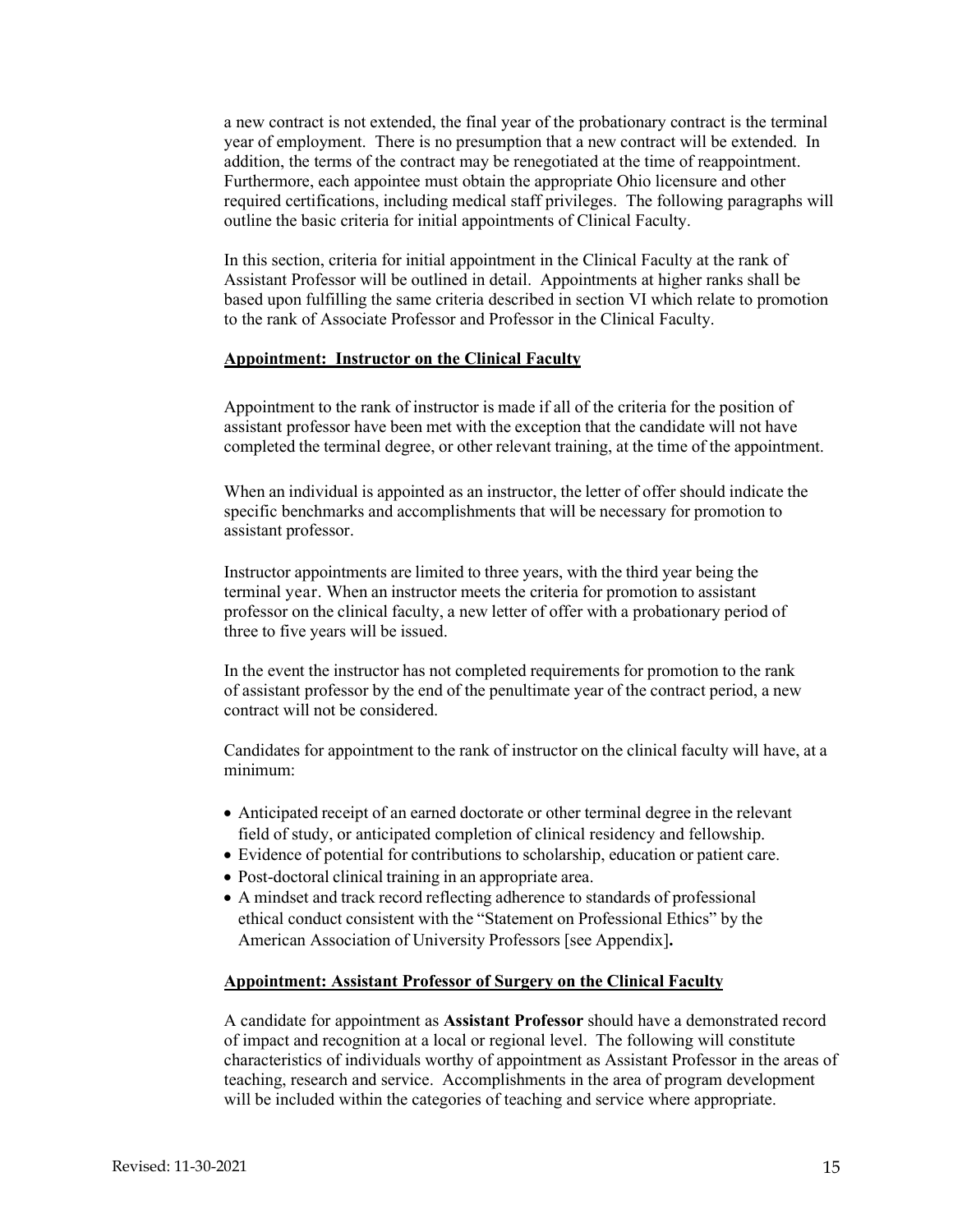# Teaching (MD, DO or equivalent)

- 1. Evidence of teaching ability and accomplishments during residency training or prior employment.
- 2. Teaching awards achieved during residency training or prior employment.
- 3. Participation in the development of educational materials and programs.

(For appointment to the Assistant Professor level, the individual should have at least achieved accomplishment #1).

# Research and Scholarship (MD, DO or equivalent)

- 1. Publications in peer-reviewed journals.
- 2. Presentations of scholarly work at local, regional, national or international forums.
- 3. Initial development of a specialized area of research or scholarship.
- 4. Co-authorship of book chapters or other scholarly materials.

(For appointment to the Assistant Professor level, the individual should have at least achieved accomplishment #1 or #2).

# Service (MD, DO or equivalent)

- 1. Attainment of the M.D. degree (or suitable equivalent).
- 2. Satisfactory completion of residency training in an area appropriate to the appointment.
- 3. Evidence during residency training or prior employment of a high level of clinical competence.
- 4. Demonstrated adherence to the values contained in the Statement of Professional Ethics of the American Association of University Professors.
- 5. Qualifications necessary for attainment of appropriate licensure and medical staff appointment(s).

(For appointment to the Assistant Professor level, the individual should have achieved accomplishments 1 through 5).

# **Appointment: Associate Professor of Surgery on the Clinical Faculty**

Criteria for **initial appointment** to the rank of Associate Professor of Clinical Surgery are identical to the Department's criteria for **promotion** to Associate Professor in the Clinical Faculty, as detailed in Section VI.A.4 of this document.

# **Appointment: Professor of Surgery on the Clinical Faculty**

Criteria for **initial appointment** to the rank of Professor of Clinical Surgery are identical to the Department's criteria for **promotion** to Professor in the Clinical Faculty, as detailed in section VI.A.4 of this document

# **3. Research Faculty**

The Research Faculty exists for faculty members who focus principally on scholarship and research education. Notably, the standards for scholarly achievement are comparable to those for individuals on the Tenure-Track for each faculty rank. A Research Faculty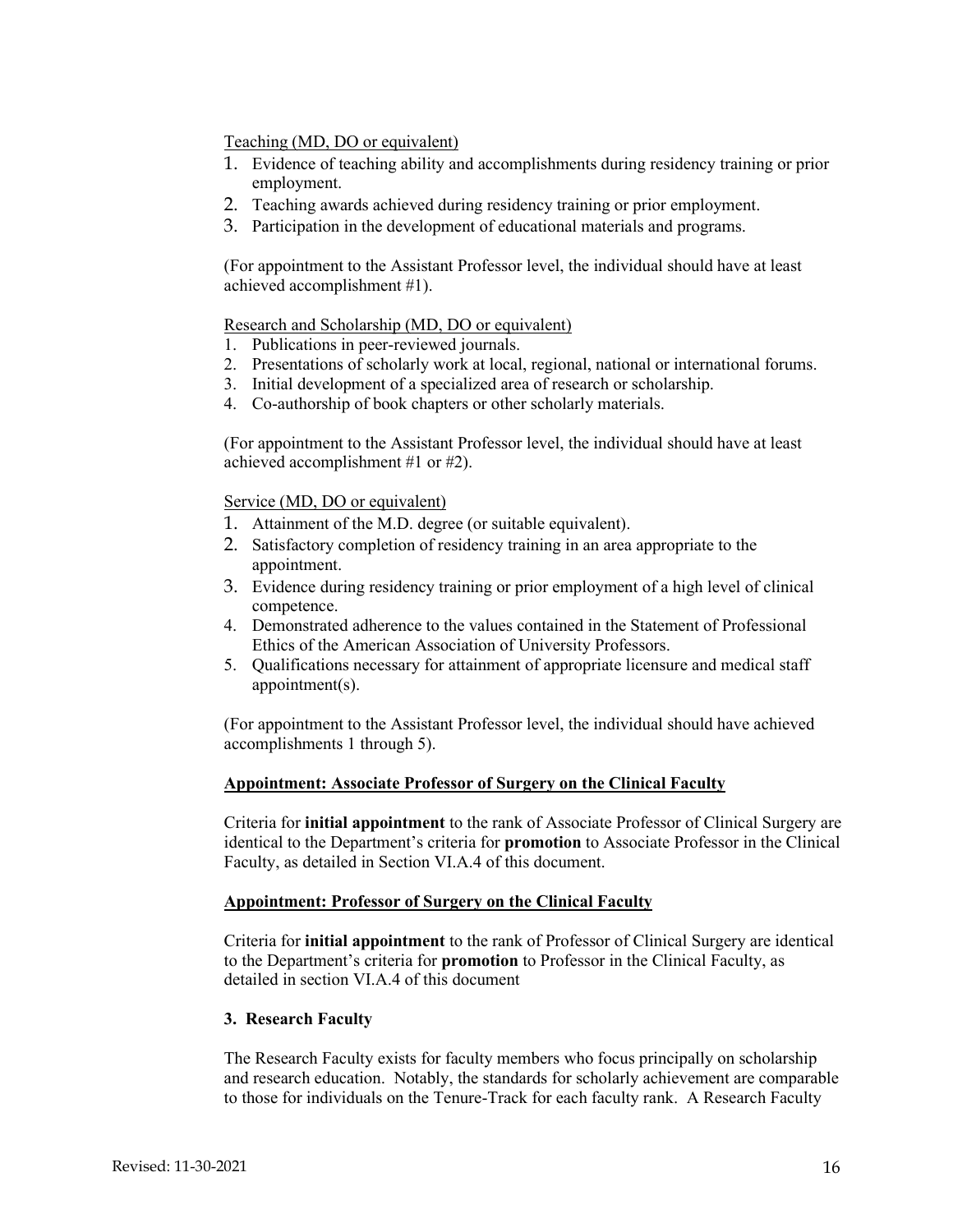member may, but is not required to, participate in limited educational and service activities. Research training of undergraduates and postgraduate students counts as educational and service activity. Research Faculty members are expected to contribute to the Department's research mission and are expected to demonstrate excellence in scholarship as reflected by high quality peer-reviewed publications and successful competition for extramural funding.

Appointments to the Research Faculty are made in accordance with Chapter 7 of the *Rules of the University Faculty* [3335-7.](https://trustees.osu.edu/university-faculty-rules/3335-7)Each new appointment must enhance, or have strong potential to enhance, the quality of the Department.

Contracts will be for a period of at least one year and for no more than five years, and must explicitly state the expectations for salary support. In general, research faculty appointments will require one hundred per cent salary recovery. It is expected that salary recovery will be derived from extramural funds. The initial contract is probationary, and a faculty member will be informed by the end of each probationary year as to whether he or she will be reappointed for the following year. By the end of the penultimate year of the probationary contract, the faculty member will be informed as to whether a new contract will be extended at the conclusion of the probationary contract period. In the event that a new contract is not extended, the final year of the probationary contract is the terminal year of employment. There is no presumption that a new contract will be extended. In addition, the terms of a contract may be renegotiated at the time of reappointment.

Research Faculty are eligible to serve on Department/University committees and task forces but not on Department/University governance committees, except for the Appointment, Promotion and Tenure Committee for research faculty. Research faculty also are eligible to advise and supervise graduate and postdoctoral students and to be a principal investigator on extramural research grant applications. Approval to advise and supervise graduate students must be obtained from the graduate school as detailed in Section 12 of the [Graduate School Handbook.](http://www.gradsch.ohio-state.edu/Depo/PDF/Handbook.pdf)

#### **Appointment: Assistant Professor on the Research Faculty**

A candidate for appointment to the Research Faculty should have a demonstrated record of research expertise at a local or regional level.

The following will constitute characteristics of individuals worthy of appointment as Research Assistant Professor in the areas of teaching, research and service.

Teaching

1. No requirements

Research and Scholarship

- 1. Publications in peer-reviewed journals.
- 2. Presentations of scholarly work at local, regional, national or international forums.
- 3. Commitment to seek peer-reviewed research funding ideally from federal, professional, or academic sources. Industry funding is acceptable.
- 4. Receipt of peer-reviewed research funding from federal, professional or academic sources.
- 5. Initial development of reputation for specific area of research or scholarship.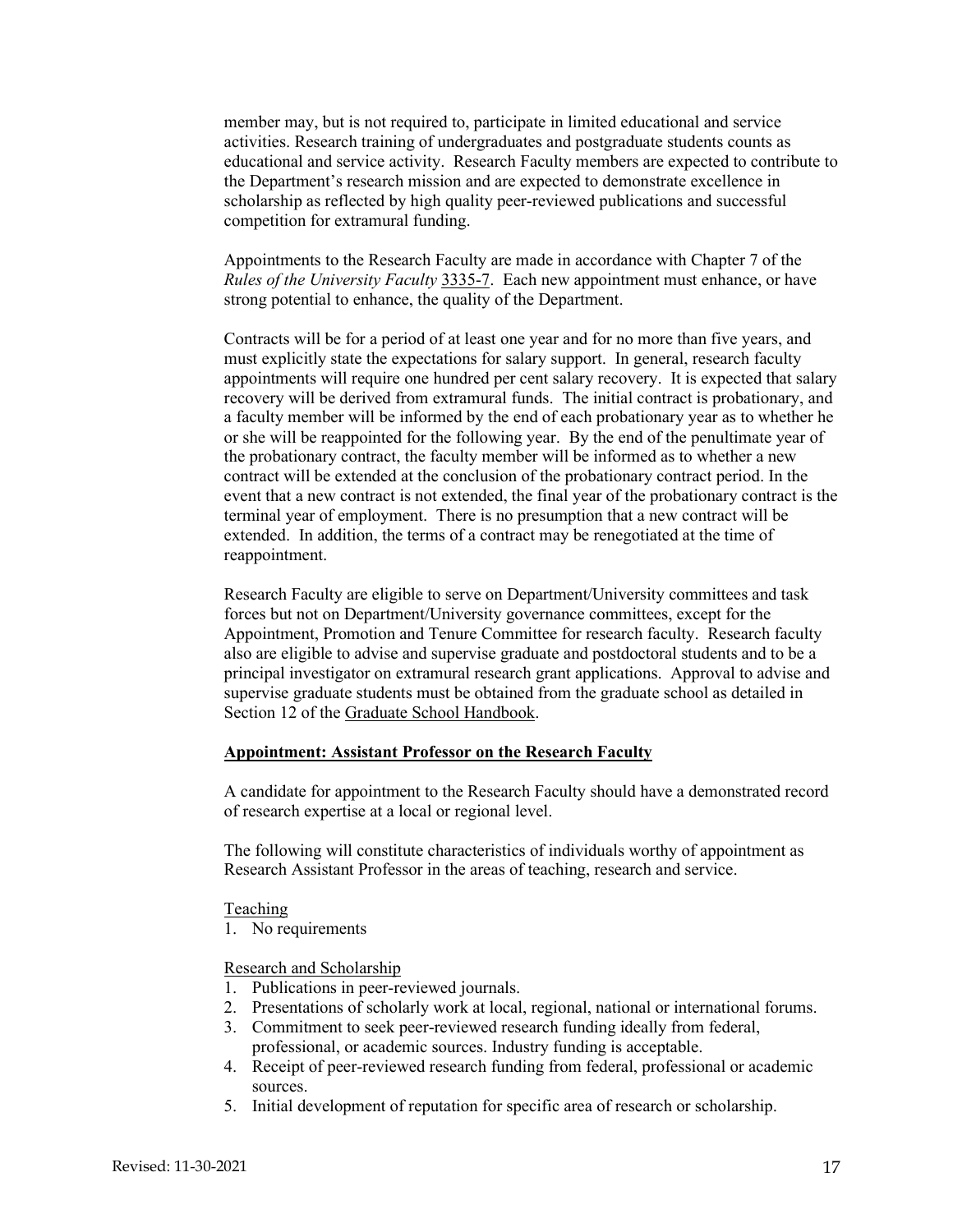6. Authorship of books, book chapters or other scholarly materials.

(For appointment to the research Assistant Professor level, the individual should have at least achieved accomplishment #1 or #2 and 3.)

#### Service

- 1. Attainment of Ph.D. degree (or suitable equivalent).
- 2. Satisfactory completion of postdoctoral training in area suitable to the appointment.
- 3. Evidence during prior training or employment of research competence.
- 4. Demonstrated adherence to the values contained in the Statement of Professional Ethics of the American Association of University Professors.

(For appointment to the research Assistant Professor level, the individual should have achieved accomplishments 1 through 4.)

#### **Appointment: Associate Professor on the Research Faculty**

The criteria for **initial appointment** to the rank of Associate Professor on the Research Faculty are identical to those criteria for **promotion** to this rank as outlined in Section VI.A.5 of this document.

#### **Appointment: Professor on the Research Faculty**

The criteria for **initial appointment** to the rank of Professor on the Research Faculty are identical to those criteria for **promotion** to this rank as outlined in Section VI.A.5 of this document.

#### **4. Associated Faculty**

Associated Faculty, as defined in the *Rules of the University Faculty* [3335-5-19](https://trustees.osu.edu/bylaws-and-rules/3335-5)  (B)(3), include "persons with practice titles, adjunct titles, visiting titles, and lecturer titles." Persons with a tenure- track faculty title on an appointment of less than 50% FTE are associated faculty. Members of the associated faculty are not eligible for tenure, may not vote at any level of governance, and may not participate in promotion and tenure matters. Associated faculty appointments are for one to three years. The below titles are used for associated faculty in the College of Medicine.

**Adjunct Assistant Professor, Adjunct Associate Professor, Adjunct Professor.** 

Adjunct appointments are uncompensated and are given to individuals who volunteer academic service to the department for which a faculty title is appropriate and/or required. Examples of such service could include but are not limited to serving on graduate student committees or teaching and evaluating medical students. Criteria for appointment at advanced rank are the same as for promotion. Adjunct faculty members are eligible for promotion (but not tenure).

**Instructor - Practice, Assistant Professor - Practice, Associate Professor - Practice, Professor - Practice**. Practice associated faculty appointments may be compensated or uncompensated. Uncompensated appointments are given to individuals who volunteer uncompensated academic service to a TIU, for which a faculty title is appropriate. Compensated appointments are given to full time clinicians who are not appointed to the clinical or tenure track faculty.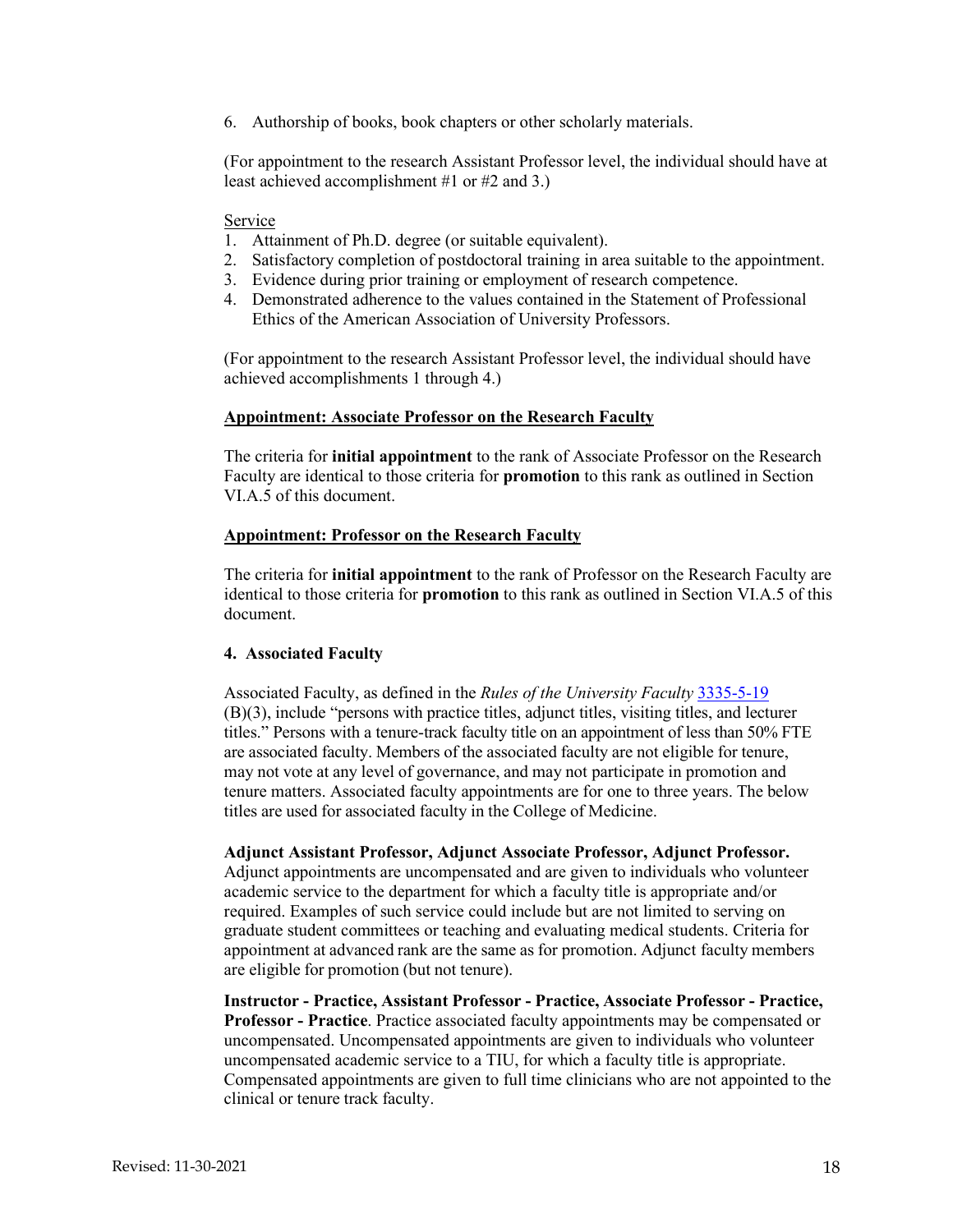This category of Associated faculty will have a paid appointment at OSU, OSUP (Ohio State University Physicians, Inc.), or Nationwide Children's Hospital (NCH) and requires a faculty appointment (e.g. for clinical credentialing or teaching a course). They may have another paid appointment at OSU (e.g. physician), but their faculty appointment can be unpaid. This may be appropriate to use for faculty appointments that are expected to be less than three years or for faculty who are paid through OSU, OSUP, or NCH but are 100% deployed in the community.

Associated practice rank is determined by applying the criteria for appointment of clinical faculty.Associated practice faculty members are eligible for promotion (but not tenure) and the relevant criteria for compensated practice faculty are those for promotion of clinical faculty.

**Lecturer.** Appointment as lecturer requires that the individual have, at a minimum, a Master's degree in a field appropriate to the subject matter to be taught. Evidence of ability to provide high- quality instruction is desirable. Lecturers are not eligible for tenure but may be promoted to senior lecturer if they meet the criteria for appointment at that rank.

**Senior Lecturer.** Appointment as senior lecturer requires that the individual have, at a minimum, a doctorate in a field appropriate to the subject matter to be taught, along with evidence of ability to provide high-quality instruction; or a Master's degree and at least five years of teaching experience with documentation of high quality. Senior lecturers are not eligible for tenure or promotion.

**Tenure track Assistant Professor, Associate Professor, Professor with FTE below 50%.** Individuals on the tenure track with an appointment at 49% FTE or below, either compensated or uncompensated fall within the associated faculty. Associated tenure track rank is determined by applying the criteria for appointment of tenure track faculty. Associated tenure track faculty members are eligible for promotion (but not tenure) and the relevant criteria are those for promotion of tenure track faculty.

**Visiting Instructor, Visiting Assistant Professor, Visiting Associate Professor, Visiting Professor.** Visiting faculty appointments may either be compensated or not compensated. Faculty members on temporary leave from another academic institution are appointed as a visiting faculty at the same rank held in that other institution. Visiting faculty appointments may also be used for new senior rank candidates for whom the appointment process is not complete at the time of their employment. In that case the visiting rank is determined by the criteria for the appointment to which they will be ultimately employed. Visiting faculty members are not eligible for tenure or promotion. They may not be reappointed for more than three consecutive years.

At a minimum, all candidates for Associated faculty appointments must meet the following criteria.

• Associated clinical faculty with clinical responsibilities must be a licensed physician or health care provider if required for successful execution of their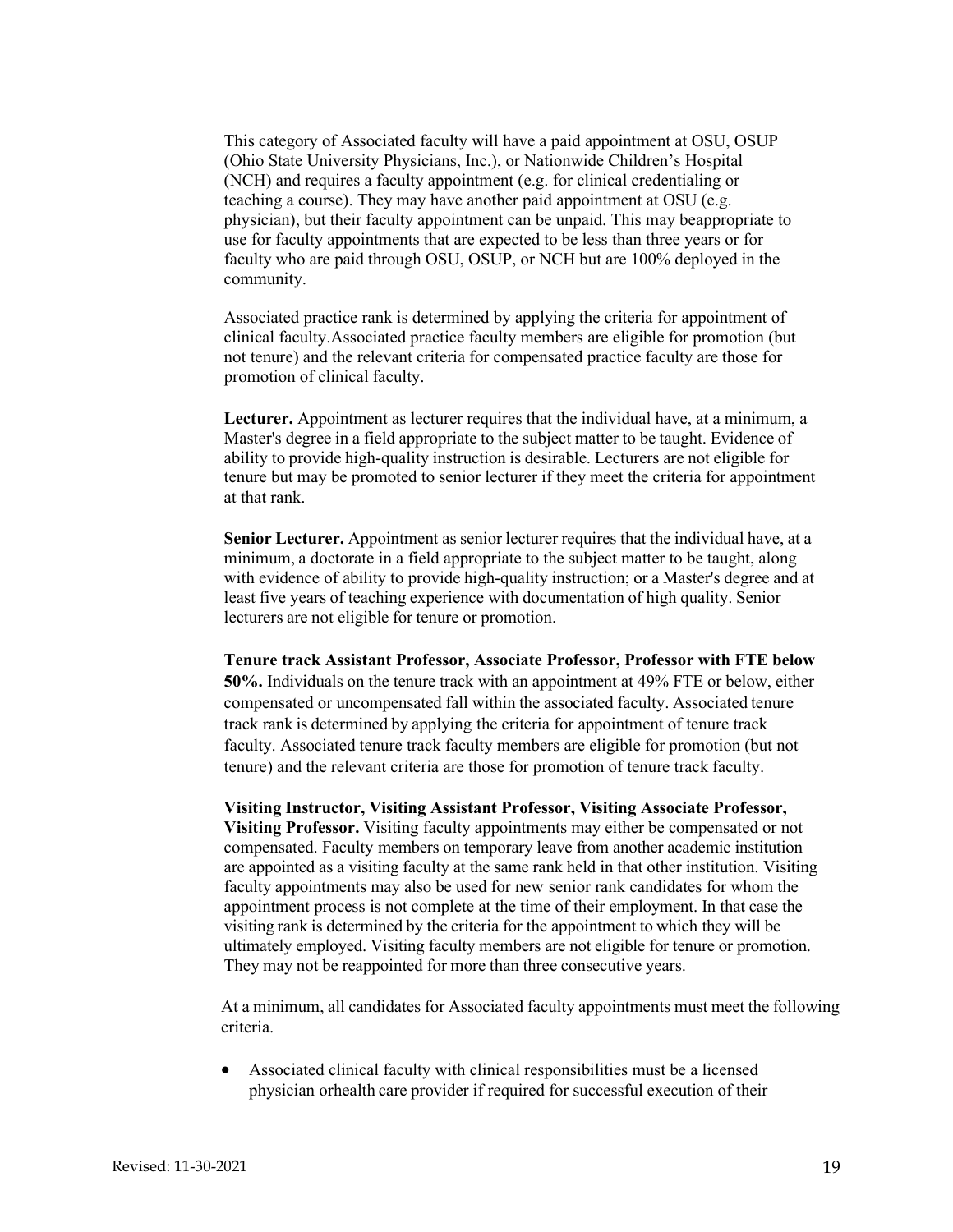faculty responsibilities.

- Have significant and meaningful interaction in at least one of the following mission areas of the College of Medicine:
	- a) Teaching of medical students, residents, clinical fellows, undergraduate and graduate students and postdoctoral fellows: For community physicians providing outpatient teaching of medical students, meaningful interaction consists of supervising medical students for at least one month out of the year.
	- b) Research: These faculty members may collaborate with a TIU or Division in the College in research projects or other scholarly activities.
	- c) Service to the department or the College: This includes participation in committees or other leadership activities (e.g., membership in the Medical Student AdmissionsCommittee).

#### **Appointment: Associated Faculty at Advanced Rank**

Associated faculty may be compensated or uncompensated, and typically provide service to the College in the areas of research, clinical care, or education. For compensated or uncompensated faculty who are principally focused on patient care, the appointment at advanced rank criteria and procedures will be identical to those for the clinical excellence pathway. For compensated or uncompensated faculty who contribute principally through educational activities or scholarship, the appointment at advanced rank criteria and procedures will be identical to those for the clinicianeducator pathway.

#### **5. Emeritus Faculty**

Emeritus faculty status is an honor given in recognition of sustained academic contributions to the university as described in Faculty Rule [3335-5-36.](https://trustees.osu.edu/university-faculty-rules/3335-5) Full-time tenure track, clinical/teaching/practice, research, or associated faculty may request emeritus status upon retirement or resignation at the age of sixty or older with ten or more years of service or at any age with twenty-five or more years of service.

Faculty will send a request for emeritus faculty status to the department chair outlining academic performance and citizenship. The Committee of Eligible Faculty (tenured and nonprobationary clinical associate professors and professors) will review the application and make a recommendation to the chair. The chair will decide upon the request, and if appropriate submit it to the dean. If the faculty member requesting emeritus status has, in the 10 years prior to the application, engaged in serious dishonorable conduct in violation of law, rule, or policy and/or caused harm to the university's reputation or is retiring pending a procedure according to Faculty Rule [3335-5-04,](https://trustees.osu.edu/university-faculty-rules/3335-5) emeritus status will not be considered.

See the OAA *[Policies and Procedures Handbook](https://oaa.osu.edu/policies-and-procedures-handbook)* Volume 1, Chapter 1, for information about the types of perquisites that may be offered to emeritus faculty, provided resources are available.

Emeritus faculty may not vote at any level of governance and may not participate in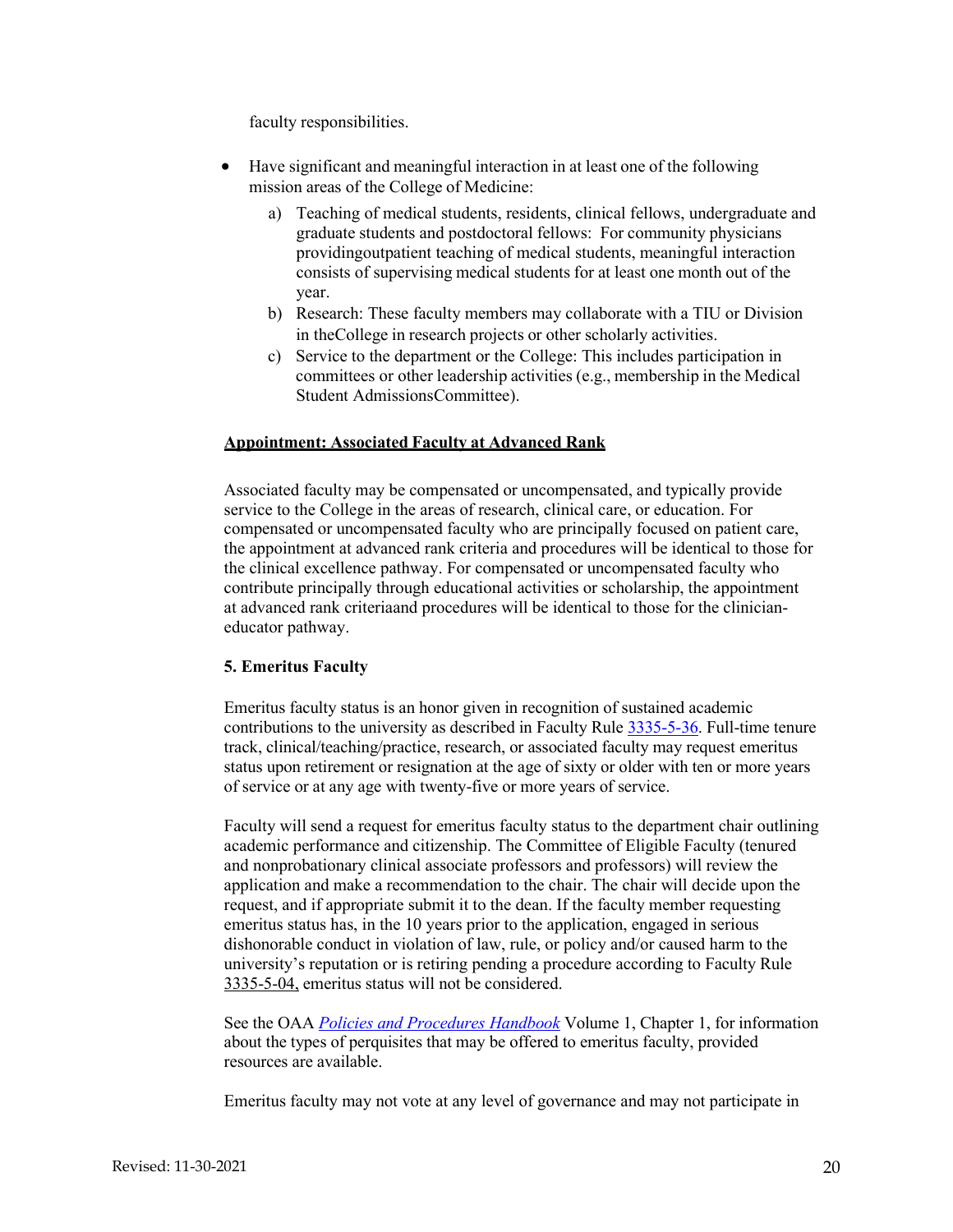promotion and tenure matters.

#### **6. Courtesy Appointments for Faculty**

The Department of Surgery may grant courtesy appointments to faculty members whose primary activity falls within the purview of another College or University department. A faculty member who is granted such an appointment must possess the credentials and skills which will have the potential to enhance the mission of the Department of Surgery in teaching, research and/or service. Continued appointment in a courtesy capacity requires evidence of substantial ongoing contributions to the Department of Surgery, commensurate with the faculty rank determined by the primary department. As long as the faculty member remains active with their contributions to the Department of Surgery and is in good standing within their own primary department, they will retain their courtesy appointment. Any changes to status will be addressed by the Department Chair and/or AP&T Committee. Such appointments shall require approval from the primary department for the initial appointment and for promotion. The faculty rank in the Department of Surgery shall be identical to that held in the tenure initiating unit. Such appointments shall entail no salary from the Department of Surgery and are available to Tenure-Track and Clinical faculty members.

#### **B. Procedures**

See the [Policy on Faculty Recruitment and Selection](https://oaa.osu.edu/sites/default/files/links_files/facultyrecruitment_1.pdf) and the [Policy on Faculty Appointments](https://oaa.osu.edu/assets/files/documents/facultyappointments.pdf) for information on the following topics:

- recruitment of tenure-track, clinical, research, and associated faculty
- appointments at senior rank or with prior service credit
- hiring faculty from other institutions after April 30
- appointment of foreign nationals
- letters of offer

All searches in the Department of Surgery must conform to the following guidelines:

- All searches should be conducted in accordance with the guidelines of The Ohio State University and the College of Medicine.
- Searches must be undertaken only after an assessment of need, and may begin only after the approval of the Department Chair has been obtained. Searches should be specific for either the Tenure-Track, clinical faculty, or research faculty.
- Searches should be structured with specific job descriptions and carefully-outlined expectations.
- All searches should proceed following selection of an appropriate search committee. There must be substantial faculty involvement in the search.
- A vigorous effort must be made to ensure a diverse pool of highly qualified candidates.
- Decision will be free of discrimination in accordance with the University's policy on equal opportunity: "Ohio State does not discriminate on the basis of age, ancestry, color, disability, gender, gender identity or expression, genetic information, HIV/AIDS status, military status, national origin, pregnancy, race, religion, sex, sexual orientation, or protected veteran status, or any other bases under the law, in its activities, academic programs, admission, and employment."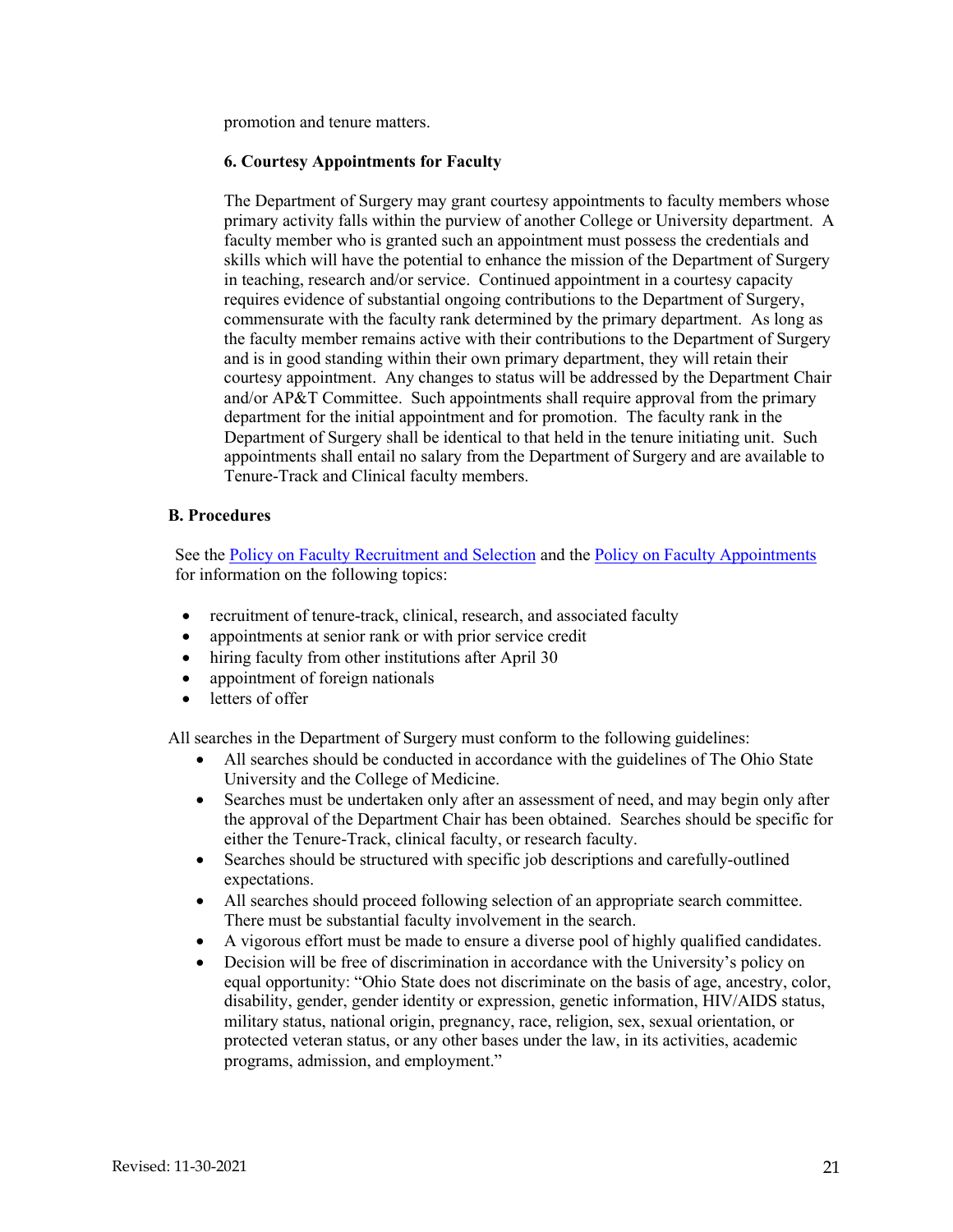A draft letter of offer to a faculty candidate must be approved by the Office of Faculty Affairs in the College of Medicine. The draft letter of offer will be reviewed for consistency with the essential components required by the Office of Academic Affairs [Policies and Procedures](https://oaa.osu.edu/policies-and-procedures-handbook)  [Handbook](https://oaa.osu.edu/policies-and-procedures-handbook)*,* and by the College.

Candidates should be provided with information regarding the programmatic goals of the Department of Surgery and Pattern of Administration of the Department and of the University practice entity prior to their visit. Searches at the Associate Professor, Professor, or chair level should be made only for candidates who match very specific needs of the Department (and division). The structure of the search committees at these levels should be more carefully tailored to the specifics of these solicitations. All search committees must include at least one member of the specific division and at least one faculty member from another Department. Appointments at a senior level (Associate Professor and above) require a vote of the eligible faculty and external letters of evaluation.

All offers at the Associate Professor and Professor ranks, with or without tenure, and all offers of prior service credit require the prior approval of the Dean and the Office of Academic Affairs.

The following sections provide general guidelines for searches in the different faculty tracks.

#### **1. Tenure-Track Faculty**

A national search is required to ensure a diverse pool of highly qualified candidates for all Tenure-Track positions. Exceptions to this policy must be requested in advance from the college and the Office of Academic Affairs. Search procedures must be consistent with the OAA [Policy on Faculty Recruitment and Selection.](https://oaa.osu.edu/assets/files/documents/facultyrecruitment.pdf) Searches for tenure-track faculty proceed as follows:

The Dean of the College provides approval for the Department to commence a search process. The Department Chair or the individual who has commissioned the search appoints a search committee, usually consisting of three or more faculty members who reflect the field of expertise that is the focus of the search, as well as other fields within the Department.

Prior to any search, members of all search committees must undergo inclusive hiring practices training available through the [Office of Diversity and Inclusion.](https://odi.osu.edu/) Implicit bias training, also strongly encouraged, is available through the [Kirwan Institute for the Study](https://kirwaninstitute.osu.edu/)  [of Race and Ethnicity.](https://kirwaninstitute.osu.edu/)

The search committee:

- Appoints a Diversity Advocate who is responsible for providing leadership in assuring that vigorous efforts are made to achieve a diverse pool of qualified applicants.
- Develops a search announcement for internal posting in the University Personnel Postings through the [Office of Human Resources](https://hr.osu.edu/careers/) and external advertising, subject to the Department Chair's approval. The announcement will be no more specific than is necessary to accomplish the goals of the search, since an offer cannot be made that is contrary to the content of the announcement with respect to rank, field, credentials,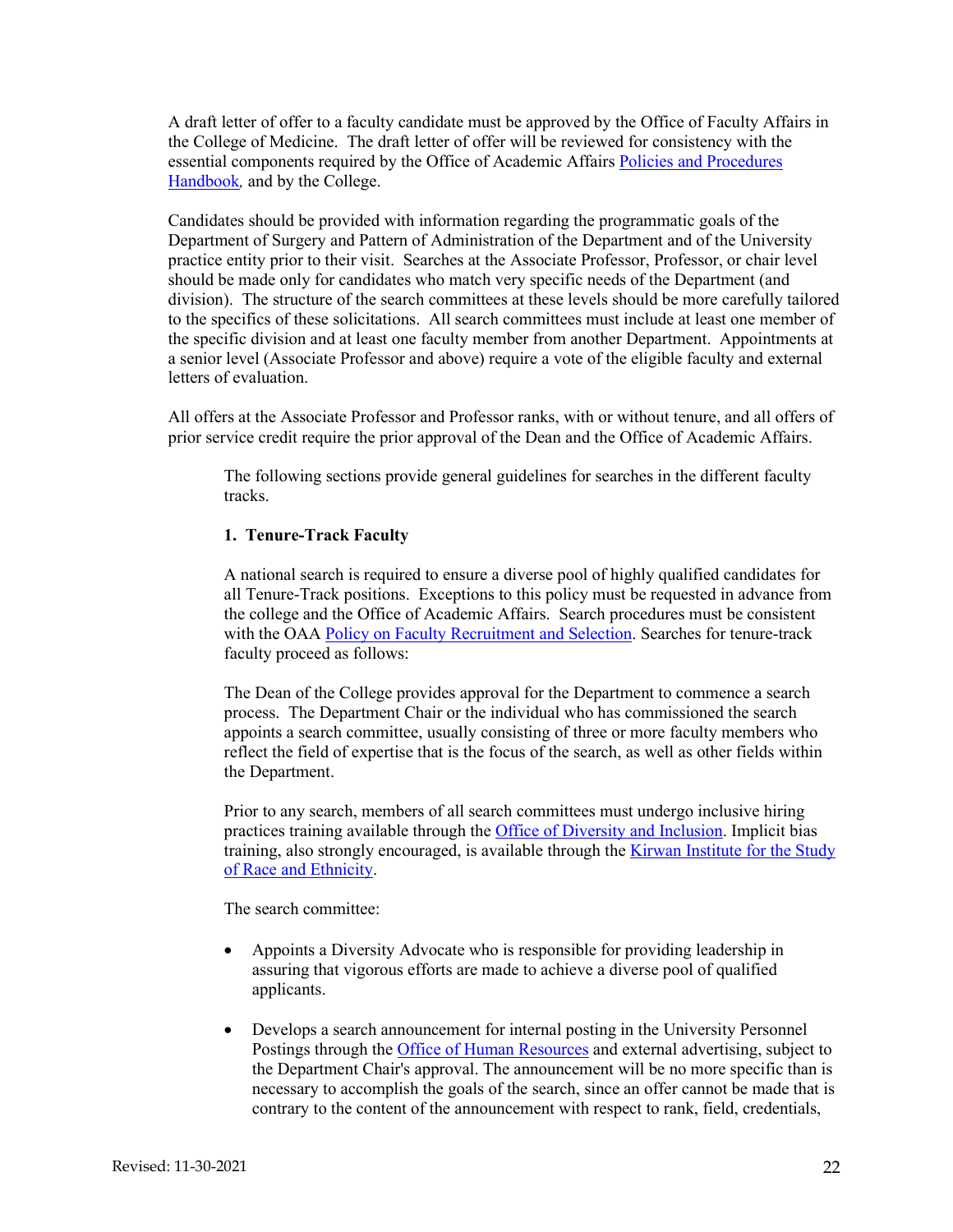salary. In addition, timing for the receipt of applications will be stated as a preferred date, not a precise closing date, in order to allow consideration of any applications that arrive before the conclusion of the search.

- Develops and implements a plan for external advertising and direct solicitation of nominations and applications.
- Screens applications and letters of recommendation and presents its findings to the Department Chair.

On-campus or virtual interviews are arranged by the search committee chair. Interviews with candidates must include opportunities for interaction with faculty groups, including the search committee; graduate students or residents, where appropriate; the Department Chair; and the Dean or designee. In addition, it is recommended that all candidates make a presentation to the faculty, students and/or residents on their scholarly activity.

Following completion of on-campus or virtual interviews, the Search Committee presents its findings and makes its recommendations to the Department Chair or the individual who has commissioned the search.

If the offer involves senior rank, the eligible faculty members vote on the appropriateness of the proposed rank. If the offer may involve prior service credit, the eligible faculty members also vote on the appropriateness of such credit. The eligible faculty reports a recommendation on the appropriateness of the proposed rank or the appropriateness of prior service credit to the Department Chair or the individual who has commissioned the search, who then proceeds with the offer of an appointment.

The department is advised to discuss potential appointment of a candidate requiring sponsorship for permanent residence or nonimmigrant work-authorized status with the Office of International Affairs. The university will not grant tenure unless an individual is (1) a U.S. citizen or national; (2) permanent resident ("green card" holder); (3) asylee or refugee; or (4) an individual otherwise described as a "protected individual" pursuant to Title 8 U.S. Code Section  $1324b(a)(3)(b)$ . The TIU will therefore be cautious in making such appointments and vigilant in seeking residency status for the appointee promptly and diligently.

#### **2. Clinical Faculty**

Searches for Clinical Faculty should be undertaken with adherence to the general guidelines described above, except that exemption from conducting a national search can be obtained from the College of Medicine (OAA approval is not needed). Individuals with a clear commitment to service and teaching should be selected. The composition of the search committees shall be comparable to those for tenure-track faculty.

#### **3. Research Faculty**

Searches for Research Faculty should be undertaken with adherence to the general guidelines described above for Tenure-Track faculty, except that exemption from conducting a national search can be obtained from the College of Medicine (OAA approval is not needed). Individuals with a clear and focused commitment to research, publication and grantsmanship should be selected. Prior evidence of the commitments is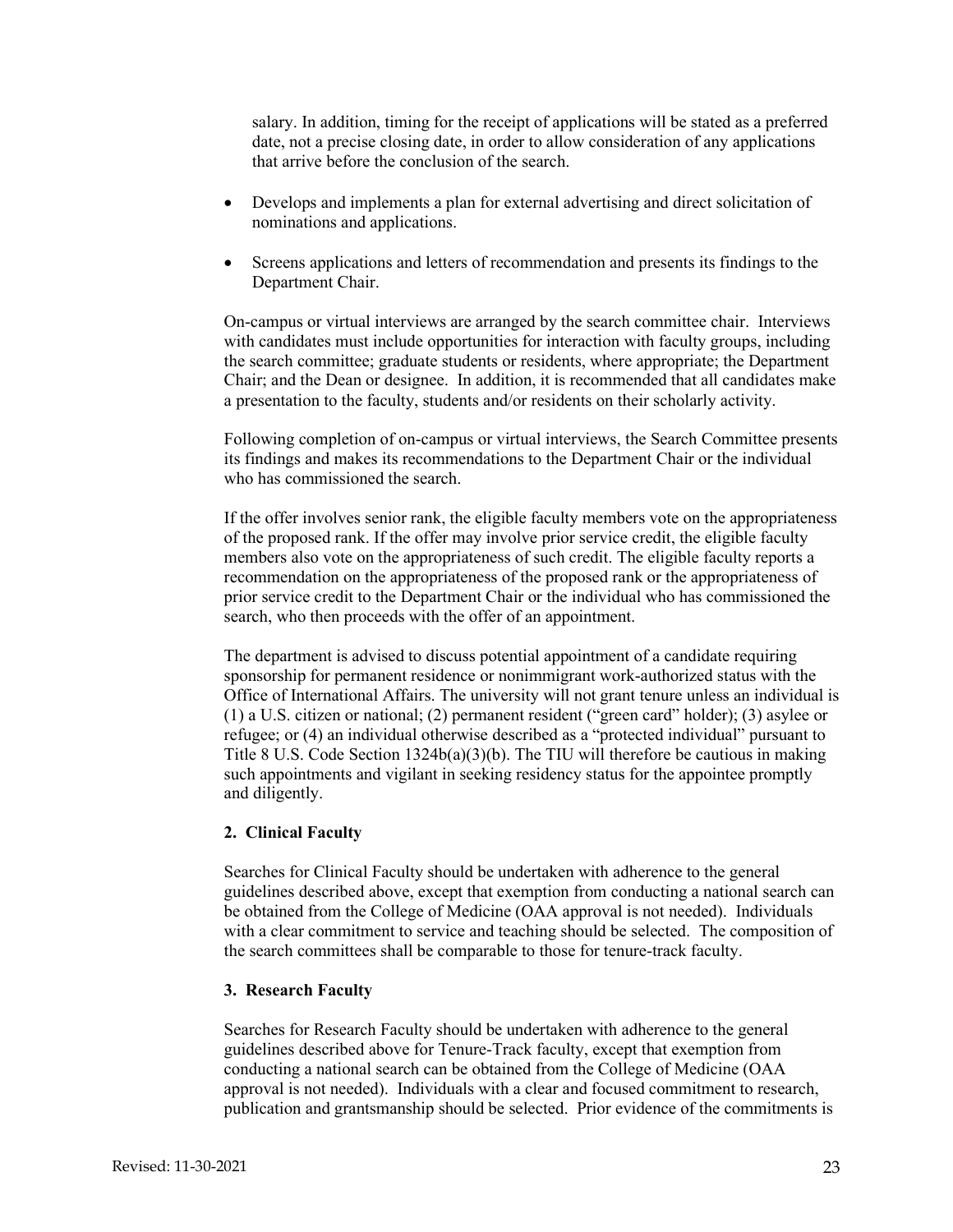strongly encouraged. Interest in teaching and service are secondary considerations. The composition of the search committees shall be comparable to those for Tenure-Track faculty.

#### **4. Track Transfers**

Tenure track faculty may transfer to the clinical or research faculty if appropriate circumstances exist. Tenure or eligibility for tenure is lost upon transfer, and transfers must be approved by the Department Chair, the College Dean, and the Executive Vice President and Provost.

Transfers should be considered the exception rather than the norm and are permitted only under the strict guidelines detailed in the paragraphs below, per University Rules [3335-7-](https://trustees.osu.edu/university-faculty-rules/3335-7) [09](https://trustees.osu.edu/university-faculty-rules/3335-7) and [3335-7-10.](https://trustees.osu.edu/university-faculty-rules/3335-7) Furthermore, transfer of an individual to a faculty title with more limited expectations for scholarship, may not be used as a mechanism for retaining underperforming faculty members. An engaged, committed, productive and diverse faculty should be the ultimate goal of all appointments.

#### **Transfer: Tenure-Track to Clinical Faculty**

If faculty members' activities become more aligned with the criteria for appointment to the Clinical Faculty, they may request a transfer. The request for transfer must be initiated by the faculty member in writing and must state clearly how the individual's career goals and activities have changed. A transfer request must be approved by the Department Chair, Dean, and Executive Vice President and Provost. The first appointment to the clinical faculty is probationary; and tenure, or the possibility thereof, is revoked.

#### **Transfer: Tenure-Track to Research Faculty**

If faculty members wish to engage exclusively in research, without the multiple demands required of the Tenure-Track, they may request a transfer. The request for transfer must be initiated by the faculty member in writing and must state clearly how the individual's career goals and activities have changed. A transfer request must be approved by the Department Chair, Dean, and Executive Vice President and Provost. The first appointment to the research faculty is probationary; and tenure, or the possibility thereof, is revoked.

#### **Transfer: Clinical Faculty or Research Faculty to Tenure-Track**

Transfer from the Clinical Faculty or Research Faculty to the Tenure-Track is not permitted, but Clinical Faculty and Research faculty are eligible to apply for Tenure-Track positions here at OSU through a competitive national search.

# **5. Associated Faculty**

The appointment, review, and reappointment of all compensated associated faculty are decided by the Department Chair in consultation with the appropriate Vice Chair.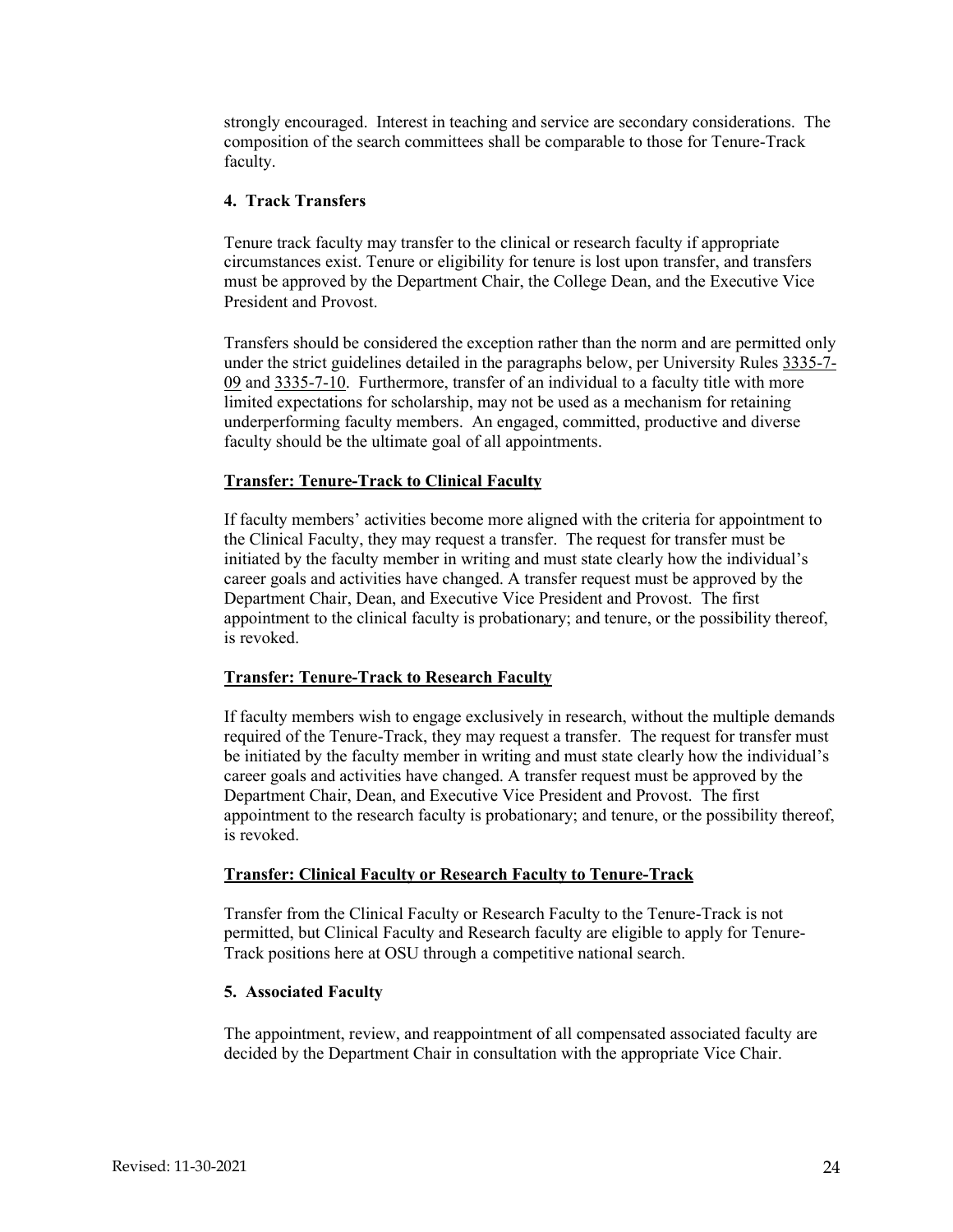Compensated associated appointments are generally made for a period of one to three years, unless a shorter or longer period is appropriate to the circumstances.

Appointment and reappointment of uncompensated adjunct or visiting faculty may be proposed by any faculty member in the department and are decided by the department chair in consultation with the Appointment, Promotion and Tenure Committee.

Visiting appointments may be made for one term of up to three years or on an annual basis for up to three years.

All associated appointments expire at the end of the appointment term and must be formally renewed to be continued.

# **6. Courtesy Appointments for Faculty**

Courtesy appointments (0%FTE) for faculty with appointments in other departments should be suggested only when criteria described in section IV have been clearly met. These appointments will not require a formalized search process and should be made only upon recommendation of the division chief (if applicable) with the approval of the Appointment, Promotion and Tenure Committee and the Chair. As long as the faculty member remains active with their contributions to the Department of Surgery and is in good standing within their own primary department, they will retain their courtesy appointment. Any changes to status will be addressed by the Department Chair and/or AP&T Committee.

# **V. Annual Performance and Merit Review Procedures**

The Department Chair or his or her designee must conduct an annual review of **every** faculty member, irrespective of rank, in accordance with University Rule [3335-3-35](https://trustees.osu.edu/rules/university-rules/chapter-3335-3-administration.html) and in accordance with the requirements for annual reviews as set forth in the [Policy on Faculty Annual Review and](https://oaa.osu.edu/sites/default/files/uploads/policies/Faculty-Annual-Review-and-Reappointment.pdf)  [Reappointment,](https://oaa.osu.edu/sites/default/files/uploads/policies/Faculty-Annual-Review-and-Reappointment.pdf) which stipulates that such reviews must include a scheduled opportunity for a face-toface meeting as well as a written assessment. According to the policy, the purposes of the review are  $t^{\alpha}$ 

- Assist faculty in improving professional productivity through candid and constructive feedback and through the establishment of professional development plans;
- Establish the goals against which a faculty member's performance will be assessed in the foreseeable future; and
- Document faculty performance in the achievement of stated goals in order to determine salary increases and other resource allocations, progress toward promotion, and, in the event of poor performance, the need for remedialsteps.

The only exception to this guideline is that Courtesy appointments do not require formal annual review, but continuation of the appointment should reflect ongoing academic involvement as described in the Office of Academic Affairs [Policies and Procedures Handbook](https://oaa.osu.edu/policies-and-procedures-handbook) Volume 1, Chapter 1: 2.3.1.7.

# **Procedures for Tenure-Track, Clinical Faculty, Research Faculty, and Full-Time Paid Associated Faculty**

The faculty member must maintain an up-to-date OAA approved dossier profile and/or keep a recent curriculum vitae on record with the Department. The Department Chair or his or her designee Vice-Chair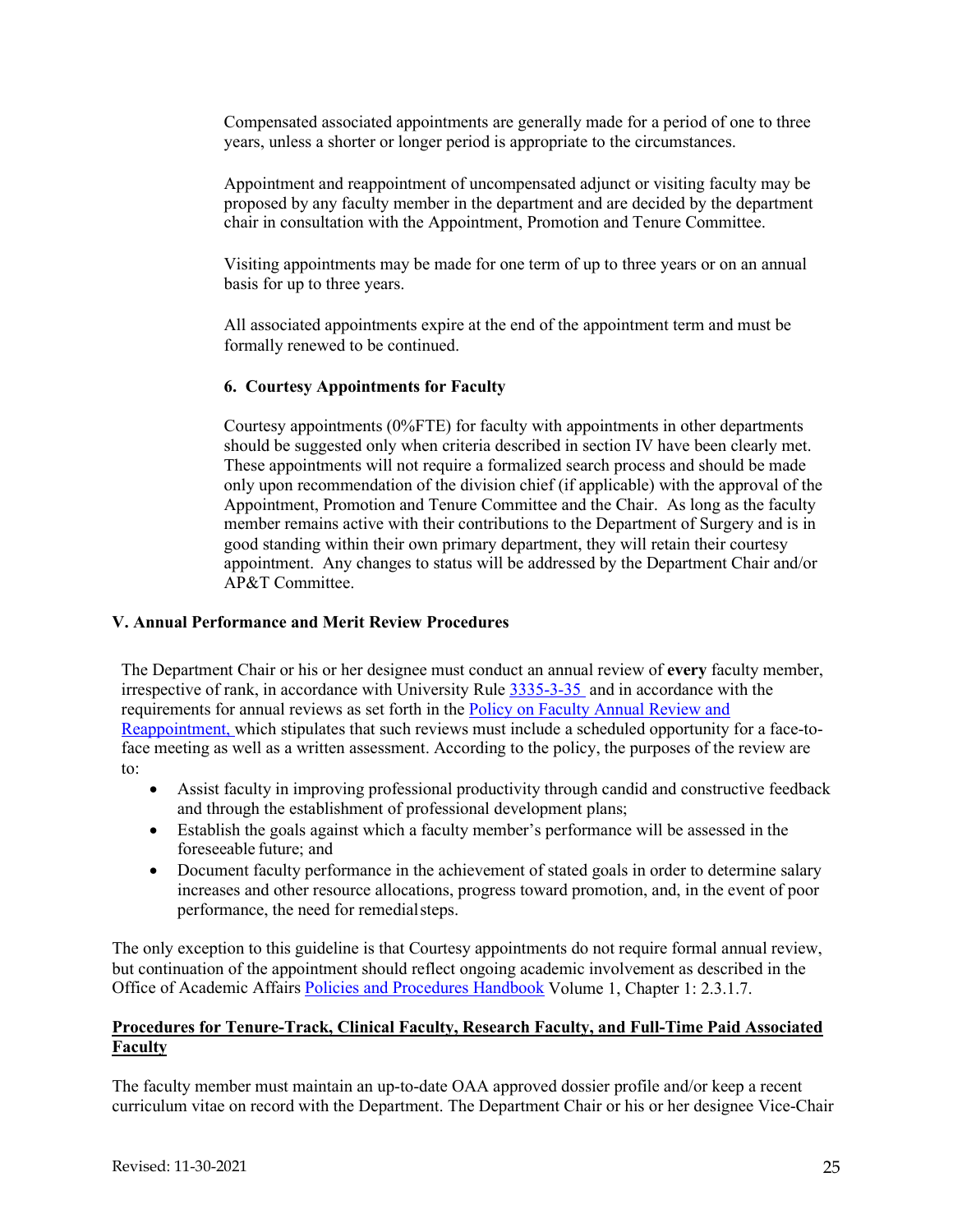or Division Chief will supply each faculty member with a written evaluation of his or her performance, in narrative format. The review will include not only an evaluation of all aspects of the faculty member's performance, but also recommendations for improvement and goals for the following year. Annual reviews must include a scheduled face-to-face meeting with Chair or his or her designee Vice-Chair or Division Chief. If the Chair's designee Vice-Chair or Division Chief conducts the annual review, there must be a mechanism for informing the Chair of the faculty member's performance. The Chair is required (per Faculty Rul[e 3335-3-35\)](https://trustees.osu.edu/bylaws-and-rules/3335-3) to include a reminder in the annual review letter that all faculty have the right (per Faculty Rule [3335-5-04\)](https://trustees.osu.edu/rules/university-rules/chapter-3335-5-faculty-governance-and-committees.html) to view their primary personnel file and to provide written comment on any material therein for inclusion in the file.

#### **A. Documentation**

For their annual performance and merit review, faculty members must submit the following documents to the department chair no later than the final day of autumn semester classes:

- Office of Academic Affairs dossier outline, *[Policies and Procedures Handbook](https://oaa.osu.edu/policies-and-procedures-handbook)*, Volume 3 (*required for probationary faculty*) or updated documentation of performance and accomplishments (*non-probationary faculty*)
- updated CV, which will be made available to all faculty in an accessible place (*all faculty*)

Other documentation for the annual performance and merit review will be the same as that for consideration for promotion and/or tenure. That documentation is described in Section VI of this document.

Under no circumstances should faculty solicit evaluations from any party for purposes of the annual performance and merit review, as such solicitation places its recipient in an awkward position and produces a result that is unlikely to be candid.

Documents required for Annual Review will focus on teaching, research and service similar to the requirements for promotion and tenure considerations, as detailed in Section VI below. Performance in clinical practice will also be evaluated during this annual review

# **B. Probationary Tenure-Track Faculty**

As part of the annual review process, the faculty member's completed file will be reviewed by the Chair or his/her designee Vice-Chair or Division Chief. It will be evaluated to determine if the faculty member has met or exceeded the minimal standards of academic performance for the Department of Surgery, as outlined in the Faculty Workload Guidelines (available in the Department of Surgery [Pattern of Administration.](https://oaa.osu.edu/appointments-reappointments-promotion-and-tenure) The Chair, designee Vice-Chair or Division Chief will provide a written appraisal of the faculty member's performance which directly addresses the quality and amount of achievement in each of the categories of information in the file. This evaluation will define strengths and weaknesses of faculty member performance, and it will provide recommendations for the ensuing year. Progress toward recommendations from the previous year should be discussed. A final statement should provide an overall evaluation of the faculty member's performance, describe the faculty member's suitability for his/her chosen academic faculty and potential for future promotion/tenure, and make a recommendation regarding reappointment for the following academic year. The statement and recommendations will be presented to the faculty member for review, and a formal, face-to-face meeting will be scheduled for discussion of the review.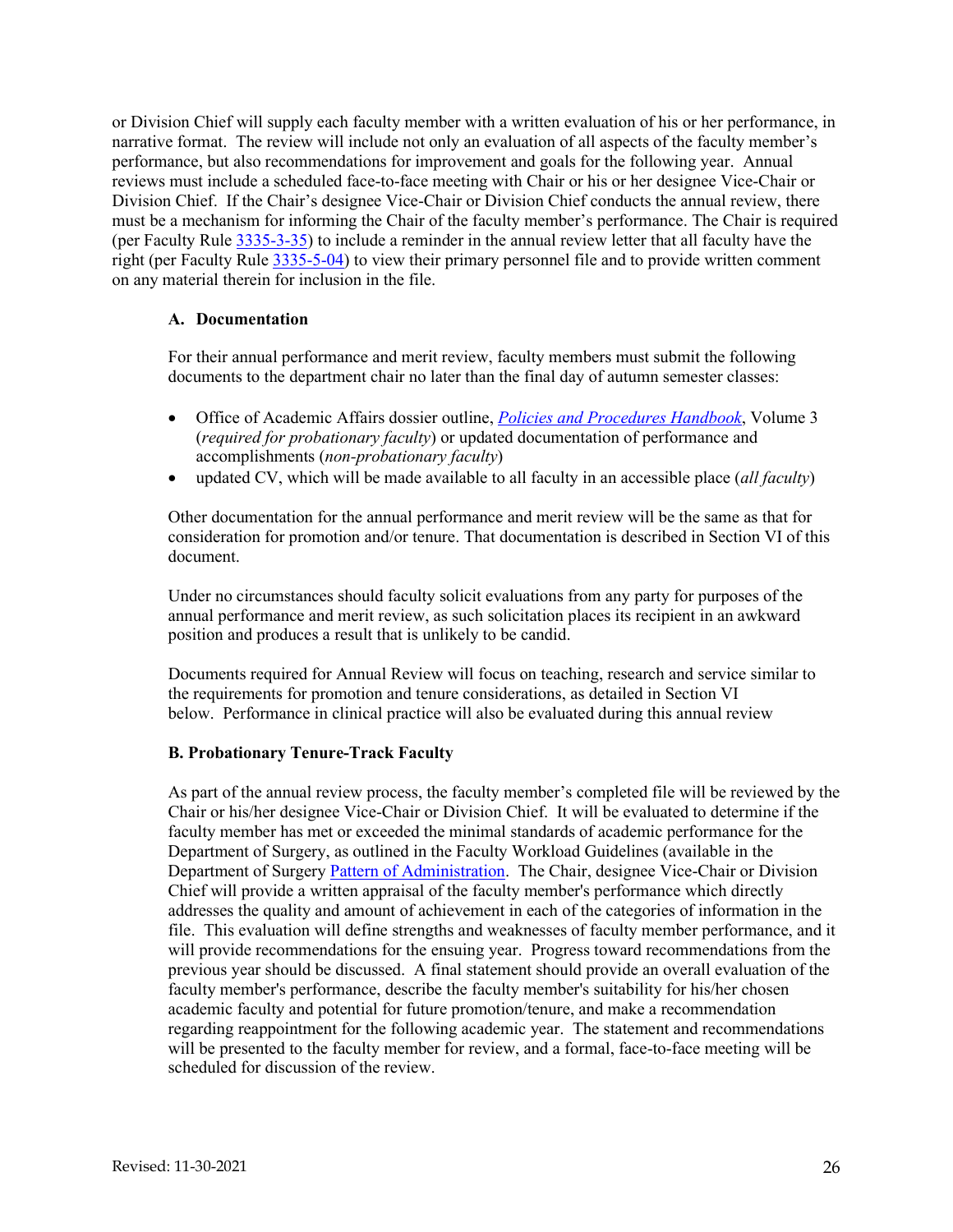If the department chair recommends renewal of the appointment, this recommendation is final. The chair's annual review letter to the faculty member renews the probationary appointment for another year.

The faculty member may respond in writing to issues raised during the annual review. All review letters and written faculty responses shall become a permanent part of the faculty member's dossier, and will be considered during subsequent annual reviews, including the review for promotion and tenure. At the completion of the review, the chair will provide the Dean of the College with a copy of the written evaluation of the faculty member's performance and professional development, and the indication of whether the faculty member will be reappointed for the next year.

If the Chair concludes that nonrenewal of the appointment should be considered, fourth year review procedures (per Faculty Rule 3335-6-03; also see details below) must be followed (even if this is not a fourth or eighth year review). The full eligible faculty must vote on the matter, and if the Chair recommends nonrenewal, the comments process must be undertaken and then the case forwarded to the Dean for college level review. The Dean shall make the final decision in the matter.

If, during an annual review process, it becomes apparent that the candidate could stand for promotion consideration, the candidate will be informed of this recommendation by the Promotion and Tenure Committee or the Department Chair. The candidate may then initiate effort to seek promotion if desired.

# **1. Fourth-Year Review**

Each faculty member in the fourth year of probationary service must undergo a more comprehensive review utilizing the same process as the review for tenure and promotion, with three exceptions: external letters of evaluation will not be solicited, review by the College of Medicine Promotion and Tenure Committee is not mandatory, and the dean (not the department chair) makes the final decision regarding renewal or nonrenewal of the probationary appointment. The objective of this review will be to determine if adequate progress towards the achievement of promotion and tenure is being made by the candidate.

The eligible faculty conducts a review of the candidate. On completion of the review, the eligible faculty votes by written ballot on whether to renew the probationary appointment.

The eligible faculty forwards a record of the vote and a written performance review to the department chair, who conducts an independent assessment of performance and prepares a written evaluation that includes a recommendation on whether to renew the probationary appointment. At the conclusion of the department review, the formal comments process (per Faculty Rule [3335-6-04\)](https://trustees.osu.edu/bylaws-and-rules/3335-6) is followed and the case is forwarded to the college for review, regardless of whether the department chair recommends renewal or nonrenewal.

When the Department Chair and Dean agree on a positive decision to continue the probationary appointment, review by the College Promotion and Tenure Committee is not required.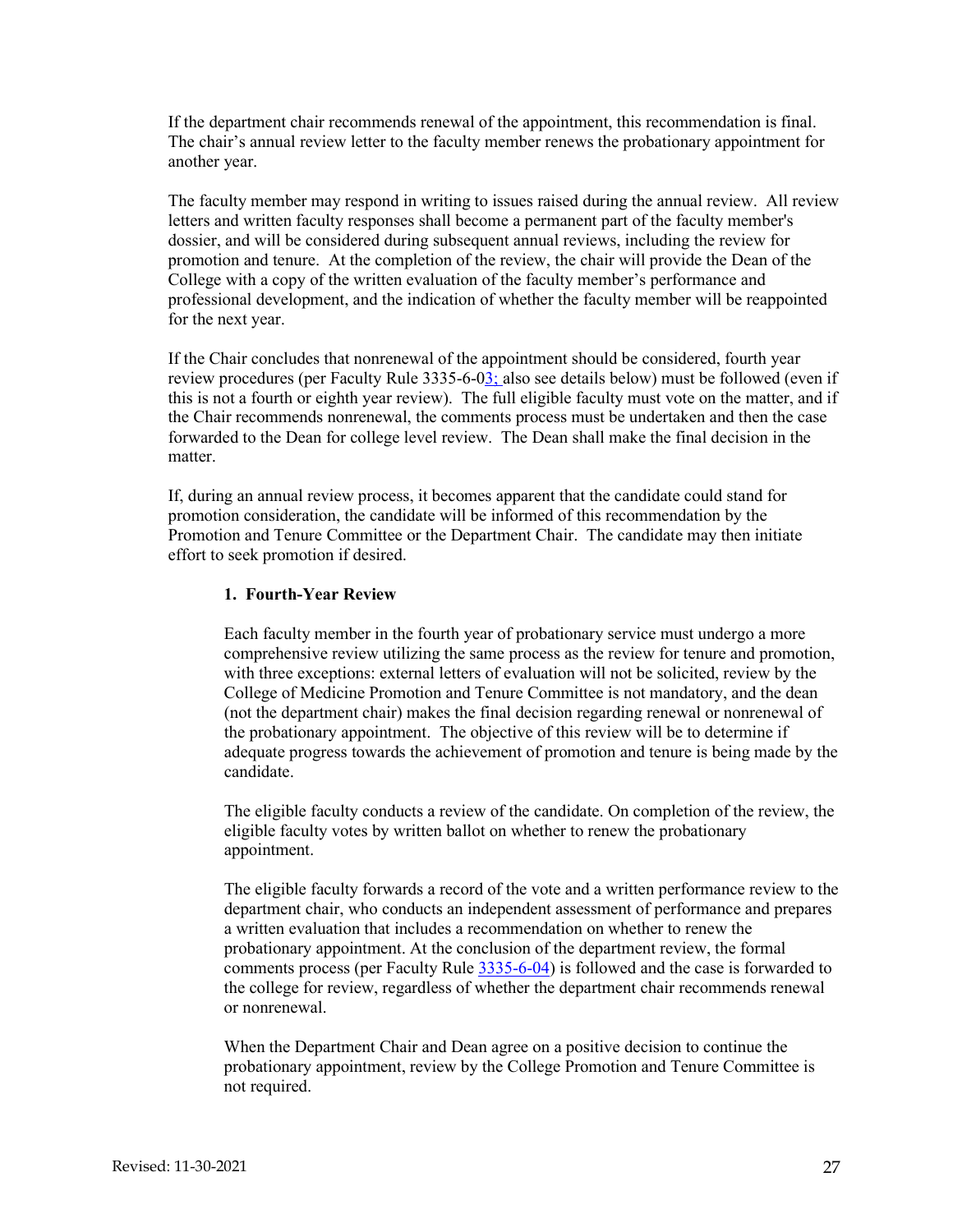If the Department Chair recommends nonrenewal of a faculty member's probationary contract, subject to the standards of notice per University Rule [3335-6-08,](https://trustees.osu.edu/bylaws-and-rules/3335-6) the College Promotion and Tenure Committee is required to review the case and vote. This result is presented to the Dean, who makes the final decision.

If the Department Chair recommends renewal of a faculty member's probationary contract, but the Dean recommends nonrenewal, the case will be referred to the College Promotion and Tenure Committee, which will review the case, vote and make a recommendation to the Dean.

In all cases, the Dean will confer with the Chair before making a final decision and will inform the faculty in writing if the decision is in disagreement with theirs. In all cases, however, the Dean makes the final decision.

#### **2. Eighth Year Review**

Faculty members with an 11 year probationary period who have not achieved promotion and tenure by the eighth year will undergo a formal eighth year review, utilizing the same principles and procedures as the fourth year review.

#### **3. Exclusion of Time from Probationary Period**

University guidelines for Exclusion of Time from Probationary Period are specified in University Rul[e 3335-6-03\(](https://trustees.osu.edu/bylaws-and-rules/3335-6)D). Additional procedures and guidelines can be found in the Office of Academic Affairs *[Policies and Procedures Handbook](https://oaa.osu.edu/policies-and-procedures-handbook)*.

#### **C. Tenured Faculty**

The Chair of the Department of Surgery designates the responsibility for the annual reviews of associate professors to Division Directors. Each Division Director conducts an independent assessment; meets with the faculty member to discuss their performance and future plans and goals; and prepares a written evaluation on these topics. The faculty member may provide written comments on the review. This written performance review is then forwarded to the Chair along with comments on the faculty member's progress toward promotion. The Chair has full accountability and signs off on the annual review process. Each faculty member is also given the opportunity to meet directly with the Chair about their review.

Professors are reviewed annually by the Chair or their Division Director, who meets with the faculty member to discuss their performance and future plans and goals. The annual review of professors is based on their having achieved sustained excellence and ongoing outcomes in the discovery and dissemination of new knowledge relevant to the mission of the department, as demonstrated by ongoing national and international recognition of their scholarship; ongoing excellence in teaching, mentoring students or junior faculty, and ongoing outstanding service to the department, the university, the community and their profession, including their support for the mentoring and professional development of assistant and associate professors. Professors are expected to be role models in their academic work, interaction with colleagues and students, and in the recruitment and retention of junior colleagues. As the highest ranking members of the faculty, the expectations for academic leadership and mentoring for professors exceed those for all other members of the faculty.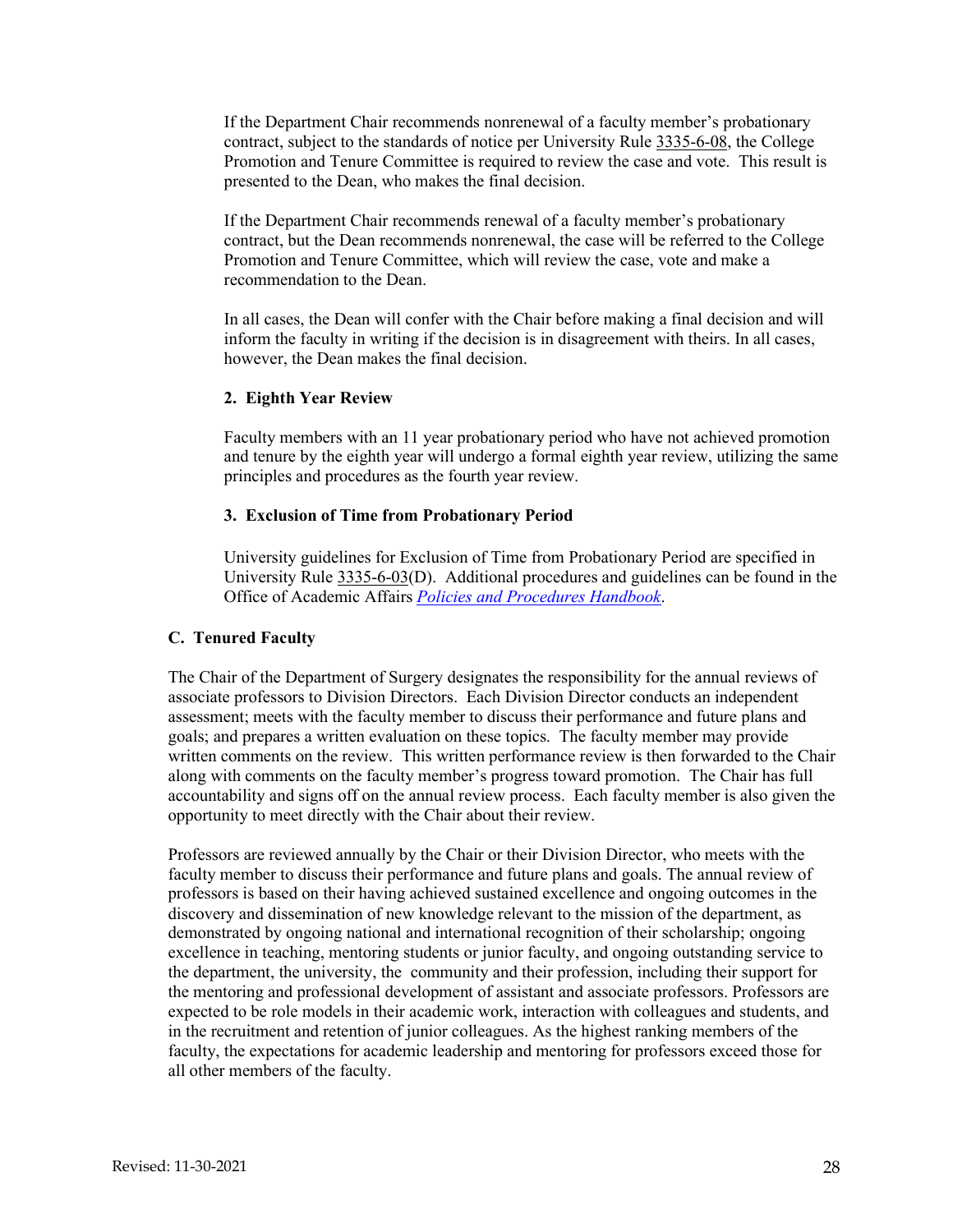If a professor has an administrative role, the impact of that role and other assignments will be considered in the annual review. The Chair or their designee prepares a written evaluation of performance against these expectations. The faculty member may provide written comments on the review.

# **D. Clinical Faculty**

The annual review process for clinical probationary and non-probationary faculty is identical to that for tenure track probationary and tenured faculty respectively. Accountability for the annual review process resides with the Chair.

In the penultimate year of a clinical faculty member's appointment, a formal performance review is necessary to determine whether the faculty member will be offered reappointment. The reappointment review during the probationary period proceeds identically to the Fourth-Year Review procedures for tenure track faculty. External letters of evaluation are not solicited. There is no presumption of renewal of contract.

# **E. Research Faculty**

The annual review process for research faculty who are probationary and non-probationary is identical to that for tenure track probationary and tenured faculty respectively. Accountability for the annual review process resides with the Chair.

In the penultimate year of a research faculty member's appointment, a formal performance review is necessary to determine whether the faculty member will be offered reappointment. The reappointment review during the probationary period proceeds identically to the Fourth-Year Review procedures for tenure track faculty. External letters of evaluation are not solicited. There is no presumption of renewal of contract.

# **F. Associated Faculty**

Compensated associated faculty members in their initial appointment must be reviewed before reappointment. The Chair, or designee, prepares a written evaluation and meets with the faculty member to discuss their performance, future plans, and goals. The Chair's recommendation on renewal of the appointment is final. If the recommendation is to renew, the Chair may extend a multiple year appointment.

Compensated associated faculty members on a multiple year appointment (or hired annually for multiple years) are reviewed annually by the Chair or designee. The Chair or designee prepares a written evaluation and meets with the faculty member to discuss their performance, future plans, and goals. The Chair will decide whether or not to reappoint. The Chair's recommendation on reappointment is final.

When considering reappointment of Non-compensated associated faculty members, at a minimum, their contribution to the department must be assessed on an annual basis and documented for the individual's personnel file. This may take the form of self-evaluation. Neither a formal written review nor a meeting is required.

# **G. Salary Recommendations**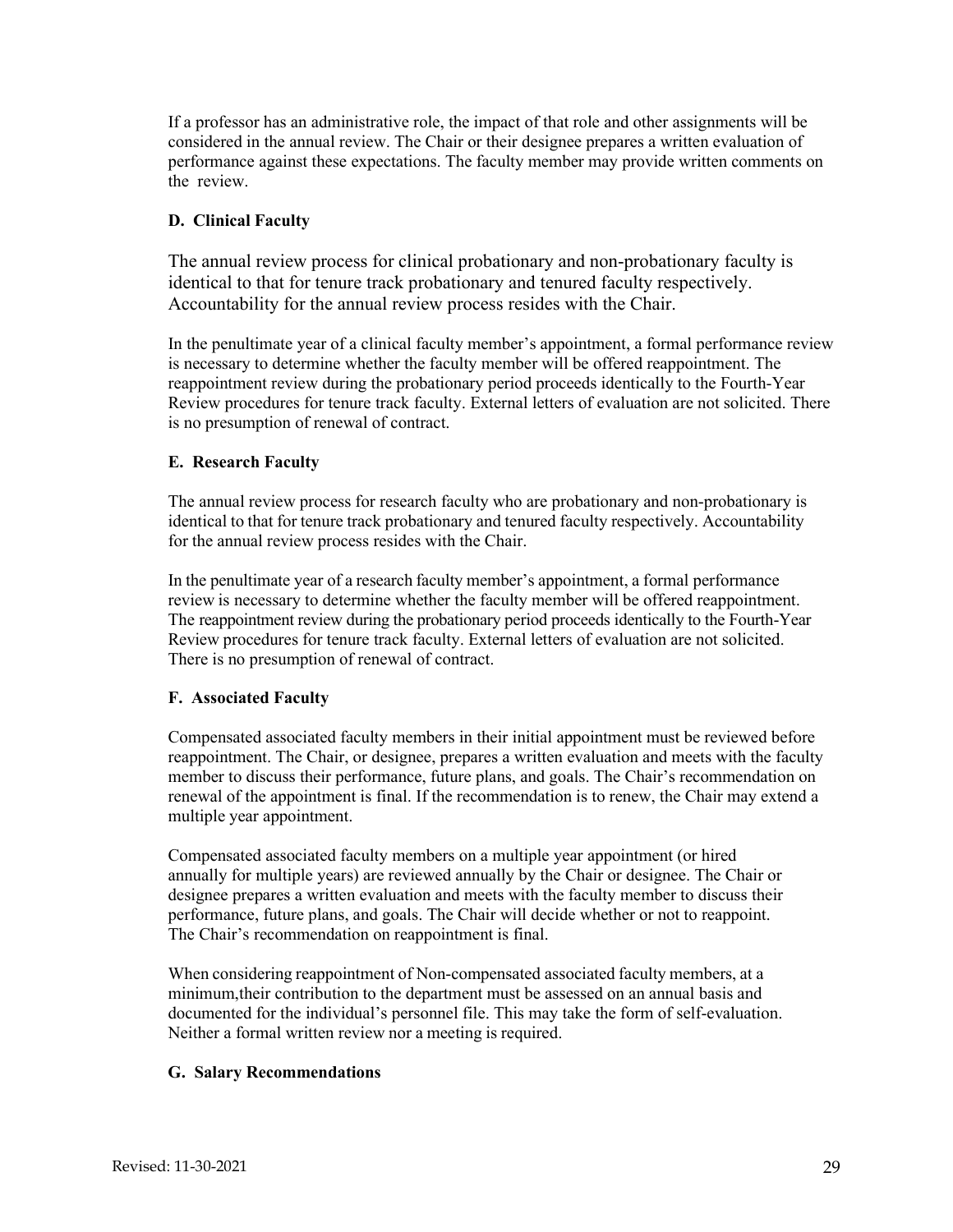The Chair will make annual salary recommendations to the dean, who may modify them. The recommendations are based on the current annual performance and merit review as well as on the performance and merit reviews of the preceding 24 months. For clinicians, salary recommendations are under the auspices of the College of Medicine Compensation Plan.

It is the expectation of the College that merit salary increases and other rewards made by the chair will be made consistent with that our Surgery APT document and other relevant policies, procedures, practices, and standards established by: (1) the College, (2) the Faculty Rules, (3) the Office of Academic Affairs, and (4) the Office of Human Resources.

Except when the university dictates any type of across the board salary increase, all funds for annual salary increases are directed toward rewarding meritorious performance and assuring, to the extent possible given financial constraints, that salaries reflect the market and are internally equitable by the department and subject to the Faculty Group Practice (FGP) Compensation plan as appropriate.

Meritorious performance in teaching, scholarship, and service are assessed in accordance with the same criteria that form the basis for promotion decisions. The time frame for assessing performance will be the past 24 months, with attention to patterns of increasing or declining productivity. Faculty with high-quality performance and a pattern of consistent professional growth will be viewed positively. Faculty members whose performance is unsatisfactory in one or more core areas as defined by our department are likely to receive minimal or no salary increases.

Faculty who fail to submit the required documentation for an annual review at the required time will receive no salary increase in the year for which documentation was not provided, except in extenuating circumstances, and may not expect to recoup the foregone raise at a later time.

# **VI. Promotion and Tenure and Promotion Reviews**

Outlined below are the Department of Surgery's formal criteria for academic advancement, including promotion on each faculty track and awarding of tenure.

In evaluating a candidate's qualifications in teaching, scholarship, and service, reasonable flexibility will be exercised. As the College of Medicine diversifies and places new emphasis on interdisciplinary endeavors and program development, instances will arise in which the proper work of a faculty member may depart from established academic patterns, especially with regard to awarding tenure. Thus, care must be exercised to apply criteria flexibly, but without compromise in requiring the essential qualifications for promotion.

Although citizenship and collegiality cannot be used as an independent criterion for promotion or tenure, these positive attributes characterize the ability of a faculty member to effectively contribute to exemplary scholarship, teaching and service. A commitment to these values and principles can be demonstrated by constructive responses to and participation in University and College of Medicine initiatives. Examples include: participation in faculty governance, outreach and service; ethical behavior; adherence to principles of responsible conduct of research; constructive conduct and behavior during the discharge of duties, responsibilities and authority; and the exercise of rights and privileges of a member of the faculty. The Department will evaluate these behaviors by assessing an individual's conformance with the ["Statement of Professional Ethics"](https://www.aaup.org/report/statement-professional-ethics) of the American Association of University Professors.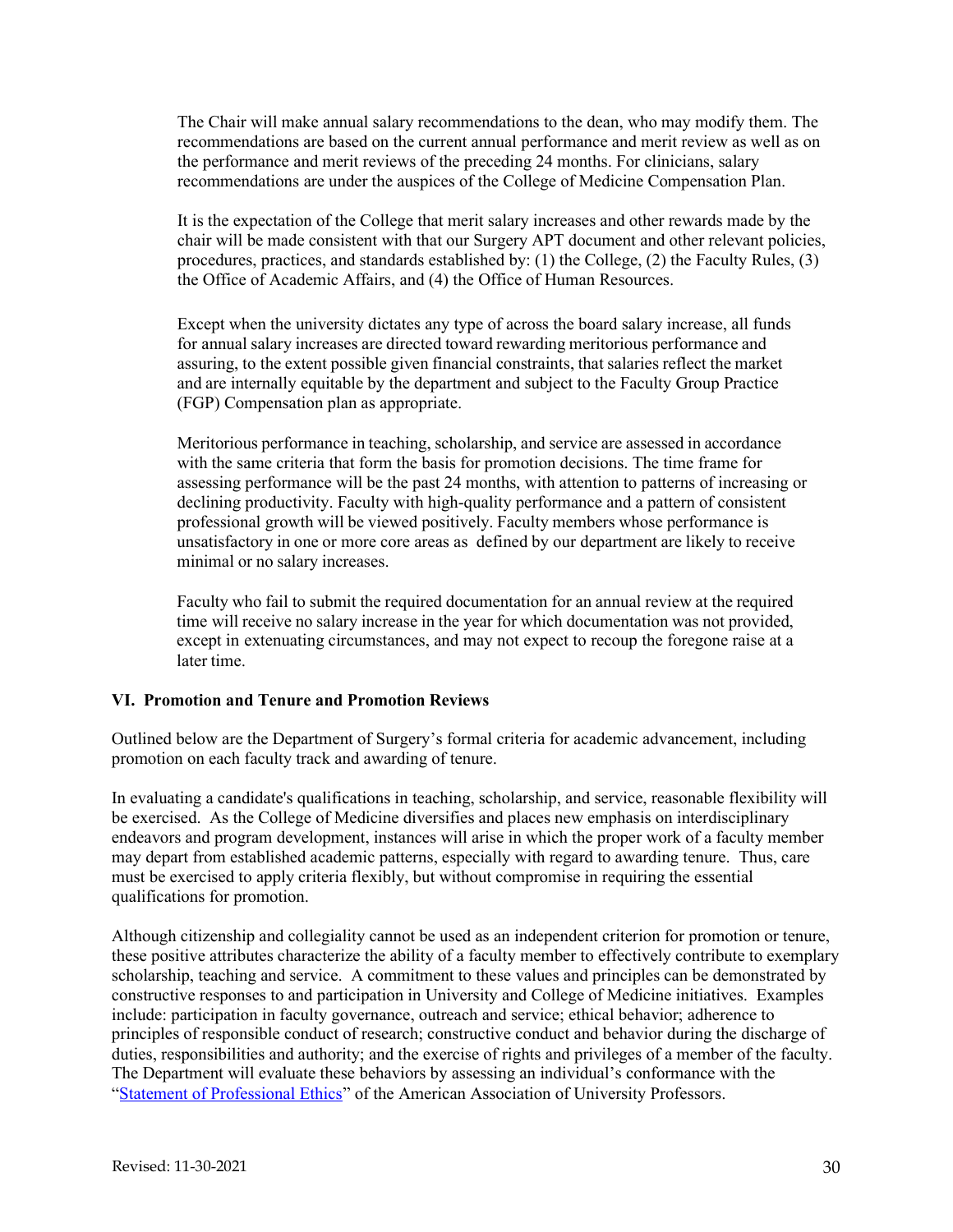# **A. Criteria**

#### **1. Promotion to Associate Professor with Tenure**

Tenure is not awarded below the rank of associate professor at Ohio State University.

The awarding of tenure is a prediction of ongoing preeminence and achievement throughout the professional life of the faculty member. It requires evidence of consistent achievement throughout the professional life of the faculty member. Promotion to the rank of Associate Professor with Tenure occurs when a faculty member exhibits clear and sustained evidence of excellence in the discovery and dissemination of new knowledge, as demonstrated by a national level of significance and recognition of scholarship. In addition, excellence in teaching and outstanding service to the Department, the College and the University is required, but alone is not sufficient for promotion and awarding of tenure. These three key achievements: scholarship, teaching and service, are individually discussed below.

Teaching: A distinctive record of teaching and mentoring excellence is required for promotion and tenure. Excellence is demonstrated by positive evaluations by students, residents, fellows, local colleagues and national peers. Teaching awards and other honors are also supportive of teaching excellence. A faculty member may also demonstrate favorable impact on teaching and training programs, including curricular innovation, new teaching modalities or methods of evaluating teaching, and program or course development*.* Development of impactful, innovative programs that integrate teaching, research and patient care are valued.

Teaching excellence may be demonstrated through evaluations and peer feedback based on presentations at other academic institutions, presentations or tutorials at scientific conferences or meetings, presentations at other medical centers or hospitals, and the like. Active participation as a mentor in training grants such as NIH T32 or K-awards is highly valued as a teaching and mentoring activity.

Research and Scholarship**:** Demonstration of national recognition and impact for a thematic independent program of scholarship is an essential requirement for promotion to associate professor and the award of tenure. Independence must be reflected in the record of scholarship, e.g. reflected by dissemination of new knowledge evidenced by publications and extramural funding. Scholarship is broadly defined as the discovery and dissemination of new knowledge. Achievement of excellence in scholarship is demonstrated by a substantial body of original knowledge that is published in high quality, peer-reviewed journals or proceedings, and achievement of a national reputation for expertise and impact in one's field of endeavor. Such endeavors might include laboratory investigation, development of innovative programs, theoretical insight, innovative interpretation of an existing body of knowledge, clinical science, public health and community research, implementation science, and diffusion research, among many potential others. While individual circumstances may vary, both the quantity and quality of publications should be considered. Metrics that are useful in assessing a candidate's record of scholarship include but are not limited to the total number of publications since their appointment as an assistant professor, the number of citations of their publications, the trajectoryof the publication and/or citation record, the relative proportion of first/senior authorships. The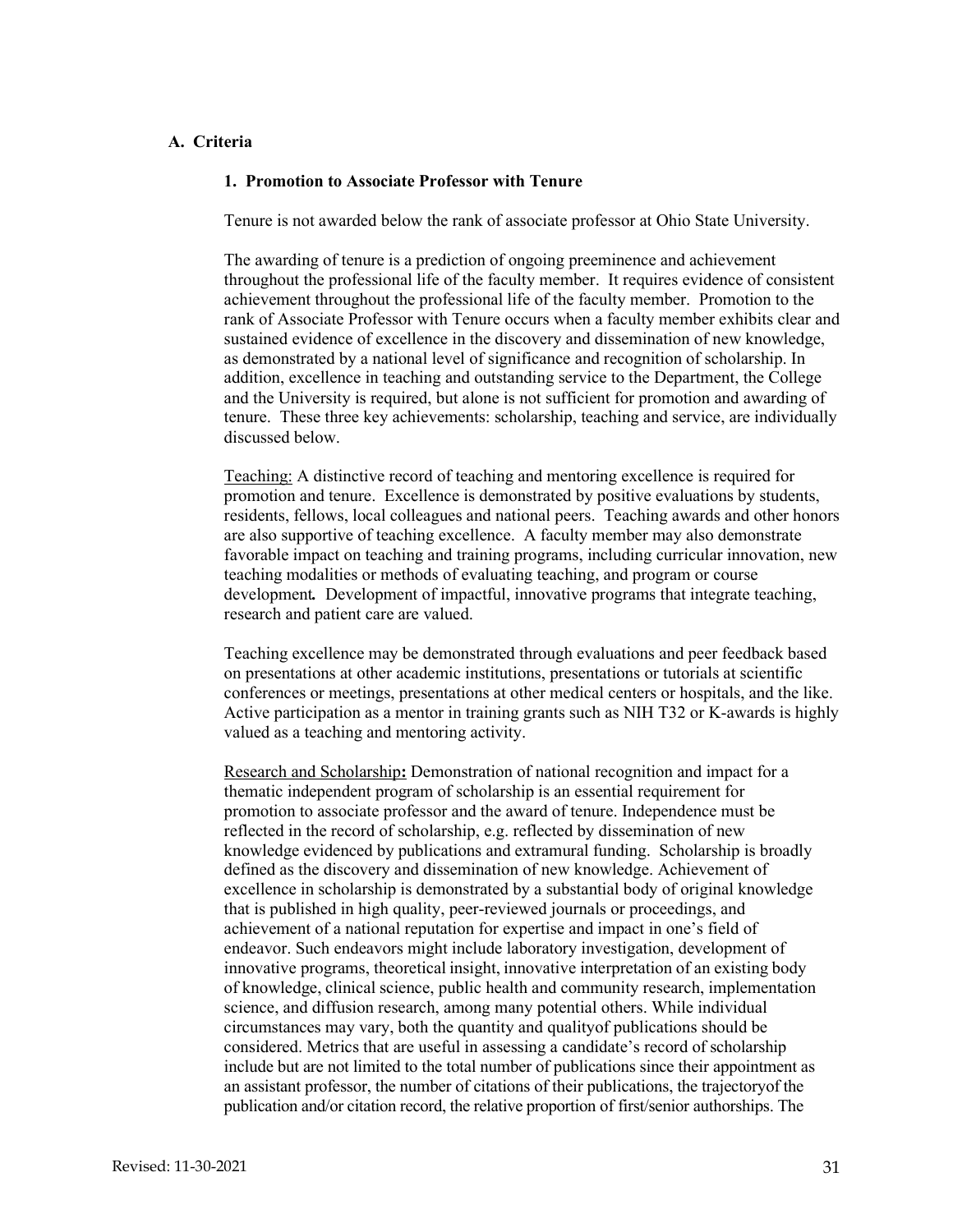impact factor of a journal may or may not reflect the quality of the scholarship. For example, in some areas of research the best journal in that area may have a relatively low impact factor but maybe highly cited. Conversely, publication in journals with a very high impact factors is a reflection of broader interest, but does not in and of itself demonstrate the impact of research. Impact may be demonstrated through non-traditional metrics. This can include but is not limited to social media penetration, blog subscription, Altmetrics score, non-academic invited presentations, or collaborations that advance the mission of the university or the field, and interviews by reputable national media outlets on scholarly topics, however, this does not in and of itself demonstrate the impact of research.

A sustained record of scholarly productivity, reflected by both quality and quantity, as an assistant professor is required for promotion to the rank of associate professor. Candidates for promotion to associate professor should ideally have 15-25 peerreviewed publications since their appointment as an assistant professor. It is expected that the pattern of scholarship will include an increasing proportion of publications as first, senior or corresponding author. Specific metrics in support of excellence in scholarship may be discipline-specific and may be adjusted based on the overall pattern of responsibilities. For example, clinician investigators will have less time available for research than non-clinician investigators and appropriate adjustments of these criteria should be made. The range of publications may be adjusted in relation to the proportion of the faculty member's effort that is allocated to clinical service.

The dossier will require the demonstration of impact, not just the potential for impact. Although review articles may form a portion of the publication list (typically less than 30%), and may be used to indicate that a faculty member is considered to be an expert in the field, a successful dossier will contain primarily peer-reviewed research articles; book chapters or reviews alone or in majority will not be sufficient for promotion. Considered together, demonstration of impact and a national reputation of an independent program of research is a prerequisite for promotion to associate professor and awarding of tenure. Participation in collaborative, multidisciplinary research and team science is highly valued. In cases where a faculty member's collaborative scholarship results primarily in middle authorship, the recognition and impact of their scholarship will be reflected through other indicators such as, but not limited to, the indispensability of the candidate's role and contribution in generating the publication(s), invitations to serve on editorial boards, study sections, national invitations to speak, etc.

Expectations regarding scholarship may be adjusted according to the extent of the faculty member's commitment to clinical service, teaching, or administrative duties. The extent of those activities must be documented in the annual reviews of faculty members and must be included in the TIU promotion and/or promotion reviews. In addition, the nature of scholarship may vary amongst disciplines and must be appropriately specified in the document.

Evidence of sustained or multiple external peer reviewed grant support is another crucial indicator of expertise in the field.

Candidates without significant clinical responsibilities: Candidates for promotion to associate professor with tenure who are without significant clinical responsibilities must have obtained NIH (or comparable) funding as a principal investigator (PI) or Multiple Principal Investigator (MPI) on a R01, P01, U54, or K award or other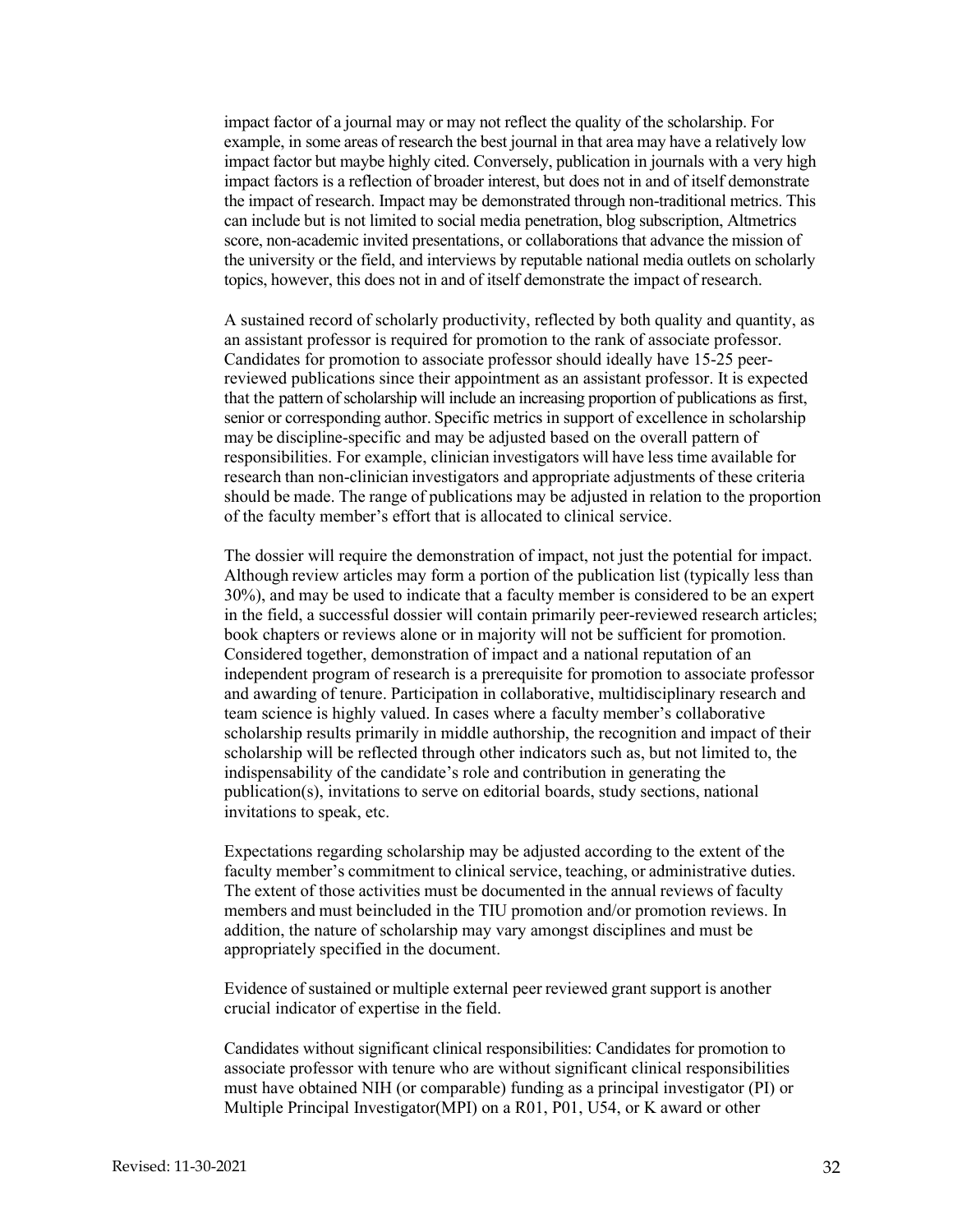comparable funding, including but not limited to NSF, DoD, USDA, AHRQ, DARPA, RWJF, Commonwealth Fund, or Kaiser Family Foundation. They should ideally have demonstrated sustainability of their research program by renewal of the award and/or by garnering a second distinct nationally competitive, peer reviewed grant. The latter may include support from prominent national charitable foundations (*e.g*., American Heart Association, American Lung Association, American Diabetes Association, American Cancer Society, the Lupus Foundation, the March of Dimes, etc.), a major industry grant, or other federal entities such as the Centers for Disease Control and Prevention, Department of Defense and the National Science Foundation. In some circumstances, (e.g. specific techniques) faculty member's expertise may not justify PI level status. In such cases serving as a co-investigator on multiple grants will satisfy the requirement for extramural funding.

Candidates with significant clinical responsibilities: Candidates for promotion to associate professor with tenure who have significant clinical responsibilities are expected to obtain extramural NIH or comparable funding as defined in the previous paragraph as a PI, MPI to support their research program. Competitive, peer-reviewed career development award funding, such as an NIH K award or national foundation career development award, is acceptable. Depending on the extent of clinical responsibilities, sustained funding through pharmaceutical or instrumentation companies for investigatorinitiated proposals is acceptable. Serving as the site-PI for a multi-centertrial would not satisfy the expectation for extramural funding on the tenure track. Similarly, faculty members who generate support for their research programs though creation of patents that generate licensing income or spin-off companies would meet the equivalent criteria of extramural funding.

Although the total body of scholarship over the course of a career is considered in promotion and tenure decisions, the highest priority is placed on scholarly achievements since appointment to the tenure-track at The Ohio State University. It should be appreciated that evidence of scholarship below the specified range, defined by the TIU, does not preclude a positive promotion decision especially if reasonable extenuating circumstances exist. Scholarship exceeding the specified range is not a guarantee of a positive tenure or promotion decision, especially if it occurs in isolation or in the context of poor performance in other areas such as evidence of teaching excellence.

Entrepreneurship is a special form of scholarship valued by the COM. Entrepreneurship includes patents and licenses of invention disclosures, software development, and materials transfers technology commercialization, formation of startup companies and licensing and option agreements. Inasmuch as there are no expressly defined metrics for entrepreneurship, the College of Medicine will analyze these flexibly. Generally, invention disclosures and copyrights will be considered equivalent to a professional meeting abstract or conference proceeding, patents should be considered equivalent to an original peer-reviewed manuscript, licensing activities that generate revenue should be considered equivalent to extramural grant awards, and materials transfer activities should be considered evidence of national (or international) recognition and impact. These entrepreneurial activities will be recognized as scholarly or service activities in the promotion and tenure dossier.

Service: Service is broadly defined to include administrative service to the Department, the College or the University, exemplary patient care, program development, professional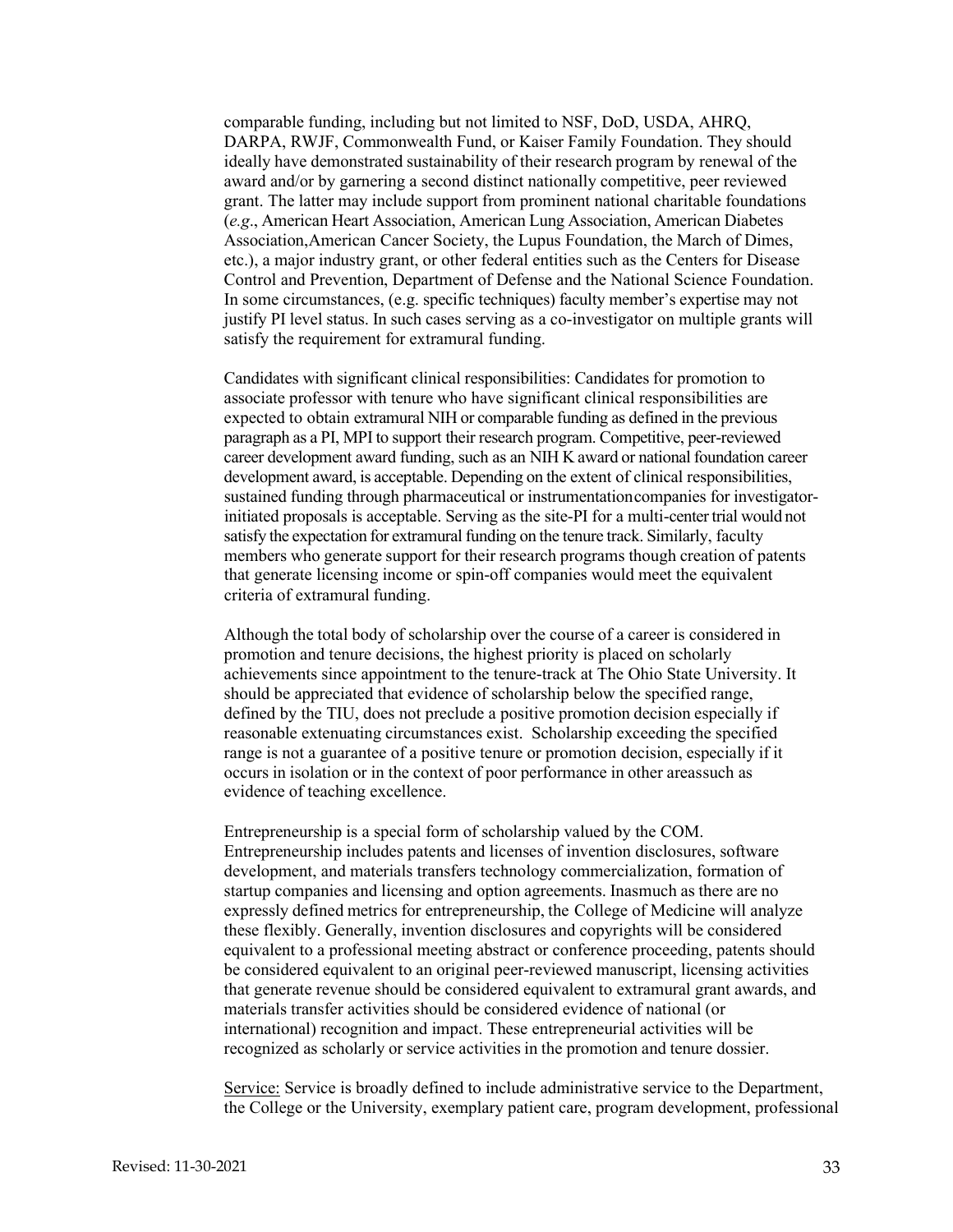service to the faculty member's discipline, and the provision of professional expertise to public and private entities beyond the University. Evidence of service can include appointment or election to Department, College of Medicine, hospital, and/or University committees and affirmative action or mentoring activities. Evidence of professional service to the faculty member's discipline can include journal editorships, reviewer for journals or other learned publications, offices held and other service to local and national professional societies. Evidence of the provision of professional expertise to public and private entities beyond the University includes: reviewers of proposals, external examiner, service on panels and commissions, program development, professional consultation to industry, government, and education. Professional expertise provided as compensated outside professional consultation alone is insufficient to satisfy the service criterion.

#### **2. Promotion to Associate Professor without Tenure**

Promotion to associate professor in advance of tenure is only available to faculty members with clinical responsibilities who have an 11-year probationary period. Candidates for such a promotion will have a level and pattern of achievement that demonstrates that the candidate is making progress toward, but has not yet achieved all of the stated criteria for promotion with tenure. In the Department of Surgery this title will be restricted to physician (M.D., D.O.) candidates.

Teaching (M.D., D.O. or equivalent) Identical to promotion with tenure.

Service (M.D., D.O. or equivalent) Identical to promotion with tenure

Scholarship: Evidence of (substantial progress toward the establishment) of a thematic program of scholarship as reflected by a consistent and increasing number of peer reviewed publications as first or senior author. Candidates for promotion to associate professor in advance of tenure should ideally have 10-15 peer-reviewed publications since their appointment as an assistant professor. Evidence for emerging national recognition may include, but is not limited to, invitations to serve as ad hoc journal reviewer and invited lectures outside of the university.

Criteria for a promising trajectory in extramural funding might be reflected by serving as a PI on an R21, R03, K awards or equivalent grants, co-I on an R01 NIH grant award, as PI on foundation or other extramural grants.

#### **3. Promotion to Professor (Tenure-Track)**

Awarding promotion to the rank of Professor with tenure must be based upon clear and unambiguous evidence that the candidate has a sustained, eminent record of achievement recognized nationally and internationally. The general criteria for promotion in scholarship, teaching and service require more advanced and sustained quantity, quality and impact than that required for promotion to Associate Professor. Importantly, the standard for external reputation is substantially more rigorous than for promotion to Associate Professor with tenure. This record of excellence must be evident from activities undertaken and accomplishments achieved since being appointed or promoted to the rank of Associate Professor.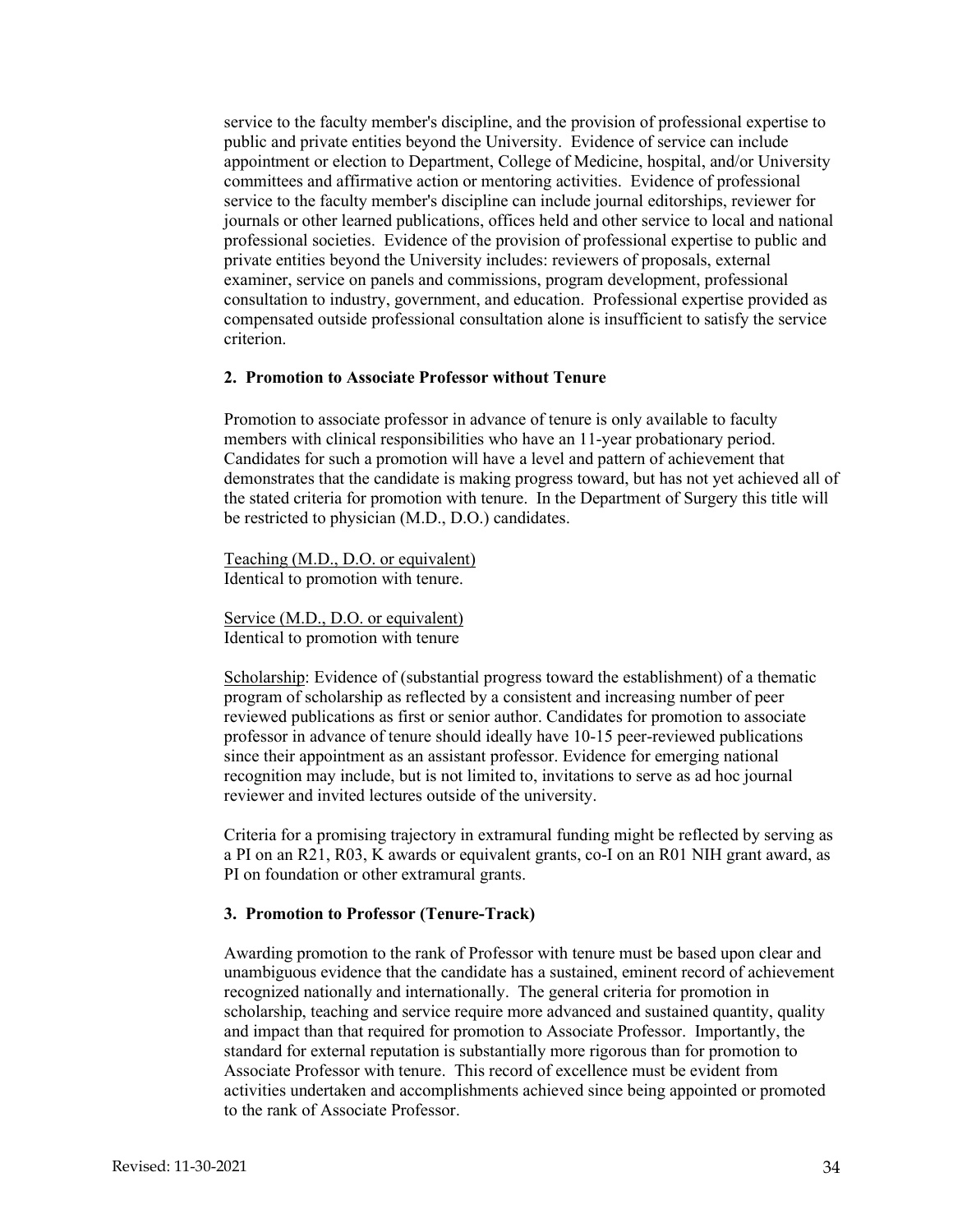Teaching: A continued strong and consistent record of effective teaching and mentoring is required for promotion. Evidence may include, but is not limited to outstanding student, resident, fellow, local colleagues, and/or national peer evaluations, course or workshop leadership and design, a training program directorship, teaching awards, and organization of national course and curricula and participation in specialty boards or Residency Review Committees of the Accreditation Council for Graduate Medical Education. Active participation as a mentor in training grants such as NIH T32 or Kawards is highly valued as a teaching and mentoring activity. Programs that improve the cultural competence of or access to teaching for underserved populations are particularly valued. Candidates with clinical duties should demonstrate consistent and effective teaching of trainees and practicing clinicians, and leadership in the administration of clinical training programs.

Mentorship of junior faculty is expected for candidates for promotion to professor. It is presumed that this will take the form of a primary mentoring relationship, and not just ad hoc career coaching. Candidates should provide evidence of the impact of their mentorship.

Research and Scholarship: A sustained record of external funding and an enhanced quality and quantity of scholarly productivity as an associate professor is required for promotion to professor.Candidates for promotion to professor should ideally have 25-35 peer-reviewed publications since their promotion to associate professor. It is expected that the pattern of scholarship will include a substantial proportion of publications as senior or corresponding author.

Candidates for promotion will be expected to have developed and maintained nationally competitive and current peer reviewed extramural funding to support their research program including sustained funding.

Candidates without significant clinical responsibilities: At a minimum, candidates for promotion to professor who do not have clinical responsibilities must be a PI or multiple-PD/PI on at least one NIH funded R01 or equivalent grant (e.g. but not limited to NSF, DoD, USDA, AHRQ, DARPA, RWJF, Commonwealth Fund, or Kaiser Family Foundation) with a history of at least one competitive renewal and another nationally competitive grant, or have simultaneous funding on two NIH R01 level awards. This may include support from prominent national charitable foundations (*e.g*., American Heart Association, American Lung Association, American Diabetes Association, American Cancer Society, the Lupus Foundation, the March of Dimes, etc.), a major industry grant, or other federal entities such as the Centers for Disease Control and Prevention, Department of Defense and the National Science Foundation. In some circumstances, (e.g. specific techniques) faculty member's expertise may not justify PI level status. In such cases serving as a co-investigator on multiple NIH grants will satisfy the requirement for extramural funding.

Candidates with significant clinical responsibilities: Candidates for promotion to professor who have significant clinical responsibilities are expected to obtain extramural NIH or comparable funding as defined above as a PI, MPI to support their research program. Depending on the extent of clinical responsibilities, sustained funding through pharmaceutical or instrumentation companies for investigator-initiated proposals is acceptable. Serving as the site-PI for a multi-center trial would not satisfy the expectation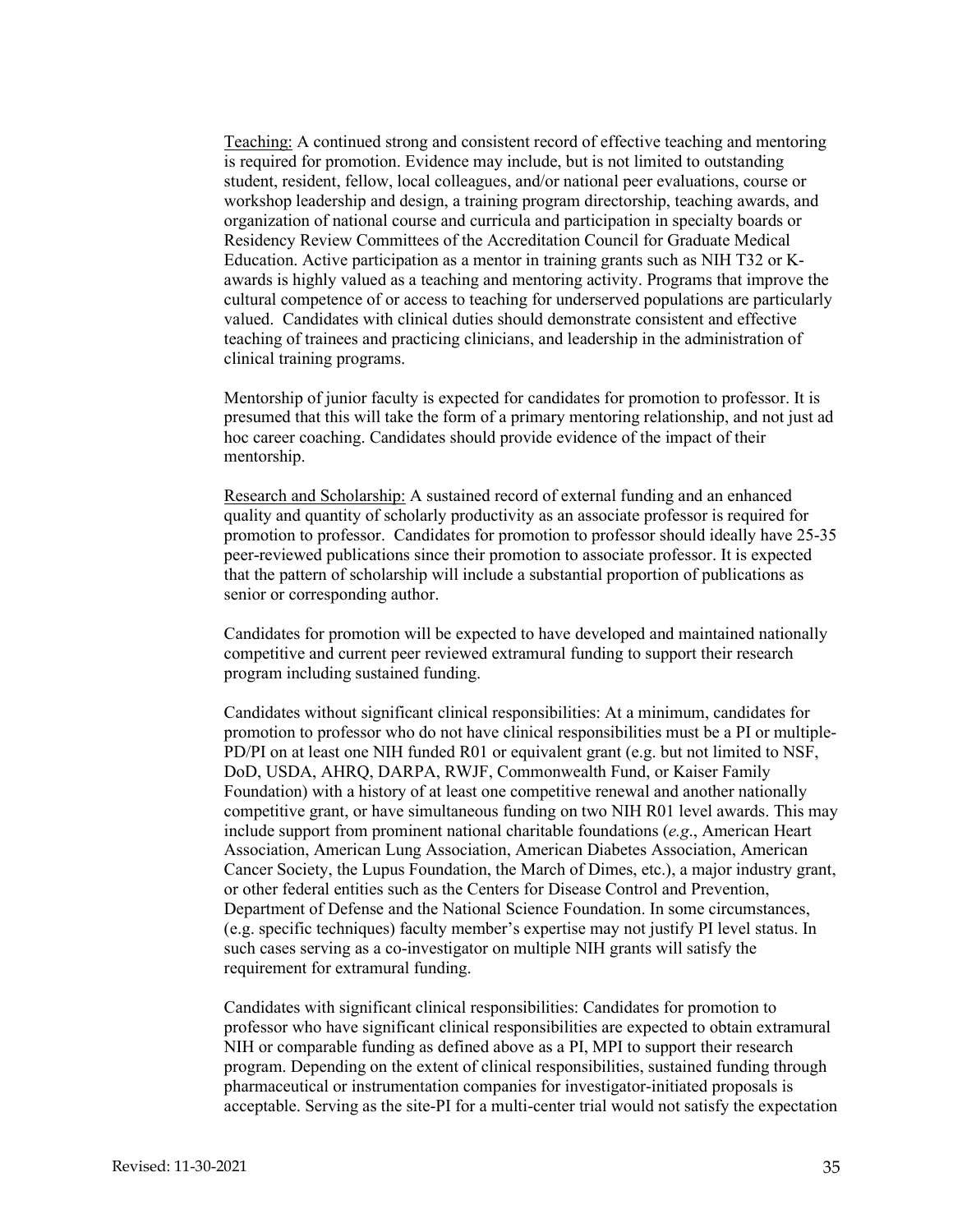for extramural funding on the tenure track. Similarly, faculty members who generate support for their research programs though creation of patents that generate licensing income or spin-off companies would meet the equivalent criteria of extramural funding. In some circumstances, (e.g. specific techniques) faculty member's expertise may not justify PI level status. In such cases serving as a co-investigator on multiple NIH grants will satisfy the requirement for extramural funding.

Examples of evidence of national leadership or an international reputation includes but is not limited to election or appointment to a leaderships position in a national or international societies, service as a national committee or task force chair, chair of an NIH or other federal review panel, regular membership on an NIH study section, peer recognition or awards for research, editorial boards or editorships of scientific journals, and invited lectures at hospitals or universities outside the country or at meetings of international societies.

Service: Promotion to the rank of Professor requires service with distinction to the College of Medicine, The Ohio State University, or in a national context. The faculty member should have made new, unique and impactful service contributions since being appointed or promoted to the rank of Associate Professor. Criteria might include recognition in the provision of exemplary patient care; development of new and innovative programs, participation in leadership positions of a learned society, participation in and appointment to management positions in College of Medicine, University or national committees, task forces and advisory groups and other leadership roles leading to the betterment of the organization being served.

#### **4. Clinical Faculty**

Clinical Faculty members have a greater responsibility for clinical teaching and patient care than individuals in the Tenure-Track. Clinical Faculty members are not eligible for tenure. The criteria in the categories of teaching and service are, for the most part, similar to those for the Tenure-Track for each faculty rank, although there is greater emphasis on teaching, service and patient care in this track, and less emphasis on traditional scholarship.

Clinical Faculty members may continue their service to the Department and the University without ever seeking promotion to the next higher faculty rank, simply through repeated reappointment at the same level. However, the goals and objectives of the College and the University are best served when all faculty members strive for continued improvement in all academic areas as measured by meeting or exceeding the requirements for promotion to the next faculty rank.

The awarding of promotion to the rank of Associate Professor in the Clinical Faculty must be based upon clear and convincing evidence that the candidate has developed a national level of impact and recognition since being appointed to the rank of Assistant Professor. Faculty members on the Clinical Faculty typically pursue careers as clinician scholars, clinician educators or clinical practitioners and innovators (excellence).

#### **A. Associate Professor, Clinician Educator Pathway**

The awarding of promotion to the rank of associate professor on the clinical faculty – clinician-educator pathway must be based upon convincing evidence that the candidate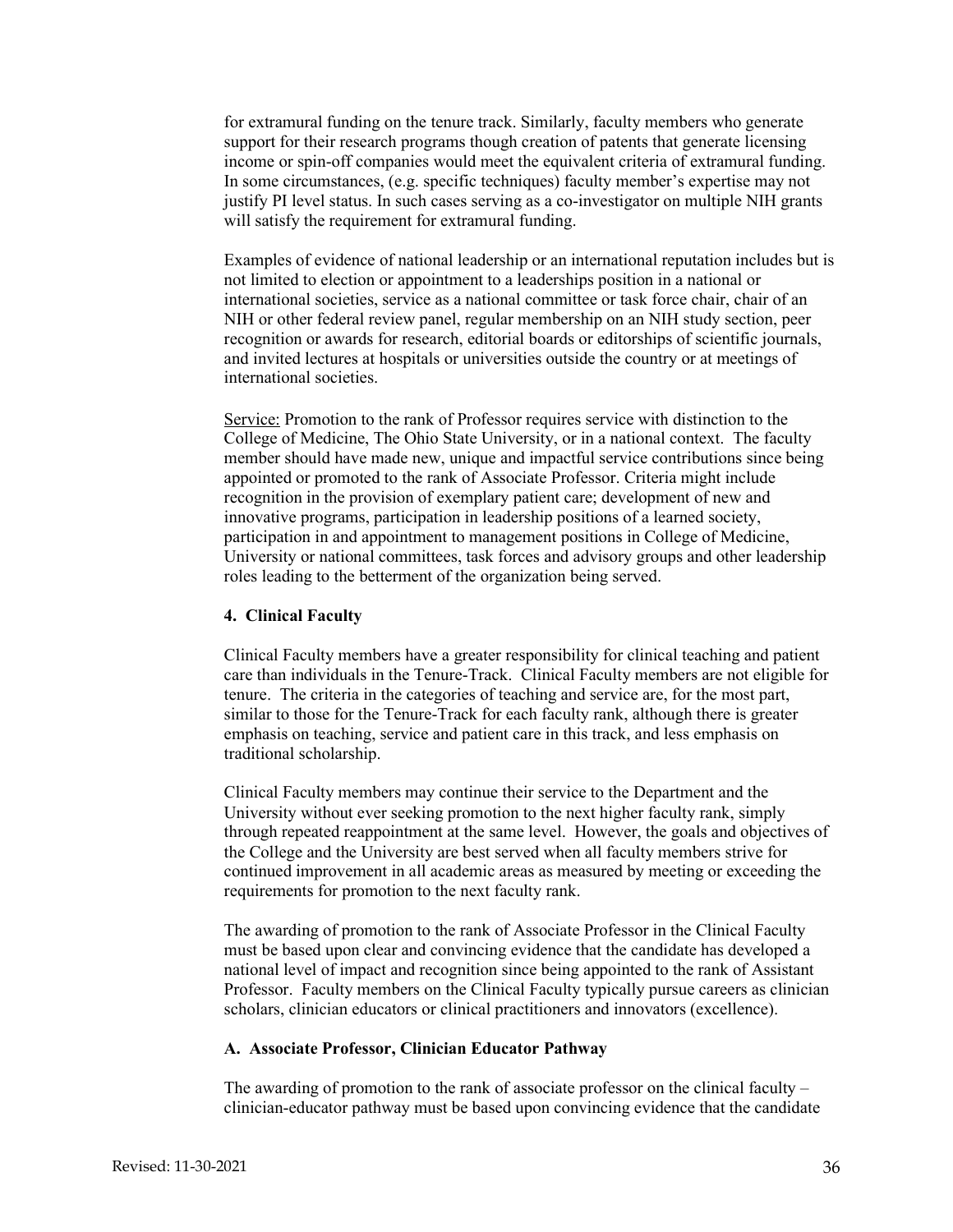has developed a national level of impact and recognition as a clinician educator since being appointed to the rank of assistant professor. Evidence of national recognition and impact should be related to the primary focus of this pathway (clinical or didactic education), but can also be related to clinical, scholarship, or professional service. Excellence is not required in all domains. The clinician-educator pathway may reflect effectiveness as an educator of trainees at any level. Alternatively, the clinician educator pathway may reflect an outstanding clinician who has a demonstrated record of educating colleagues and peers, such as through invitations to serve as faculty on national continuing medical education programs.

Teaching and Mentoring: A strong and consistent record of effective teaching and mentoring is required for promotion. Effectiveness may be measured by various metrics including, but not limited to curriculum/web-based design and implementation, innovative teaching practices, modules, and publications. Consistently positive teaching evaluations by students, trainees, and peers are required. Peer evaluation is required on a recurring basis for all faculty members (see dossier documentation section). Effectiveness may also be reflected by teaching awards or other honors. Clinician Educators may also demonstrate national impact through invitations to serve as faculty on national continuing medical education programs or societal leadership in education or other national activities. In all cases, evidence of improved educational processes or outcomes (i.e., impact) is required. Programs that improve the cultural competence of or access to teaching for underserved populations are particularly valued.

Service: Service is broadly defined to include administrative service to the University, exemplary patient care, program development relating to clinical, administrative, leadership and related activities, professional service to the faculty member's discipline, and the provision of professional expertise to public and private entities beyond the University. Professional service could include, but is not limited to, peer reviews of manuscripts and grant applications, service on editorial boards, service to the community as pertains to the candidate's specialty, development of innovative programs that advance the mission of the university, such as creation and sustenance of a program to deliver healthcare to the community, or design and implementation of a novel program to reduce race or gender based discrimination within the department College, University or beyond, and leadership positions in professional societies.

Scholarship: The candidate must demonstrate contributions to scholarship, a portion of which should be peer-reviewed journal publications. Candidates must demonstrate the impact of their scholarship. Faculty in the Clinician Educator Pathway may focus on the pedagogy of education and publish in this domain. Examples include papers regarding innovative teaching techniques, scholarly review articles and book chapters focused on education theory, new curricula and methods of evaluation. Alternatively, other faculty members in the Clinician Educator Pathway may publish works based on their areas of clinical expertise which form the basis for their teaching of colleagues and peers. These may include, but are not limited to review papers, book chapters as well as original investigator-initiated studies related to their area of clinical practice. Some faculty members may combine these two areas of career emphasis. For both types of faculty careers, development of web-based or video-teaching modules and other digital media are considered to be published works. In the current era of team and collaborative scholarship, it is recognized that meaningful scholarship is not uniformly represented by first or senior authorship. Works in which the faculty member's individual and identifiable expertise was essential to the publication are regarded as having merit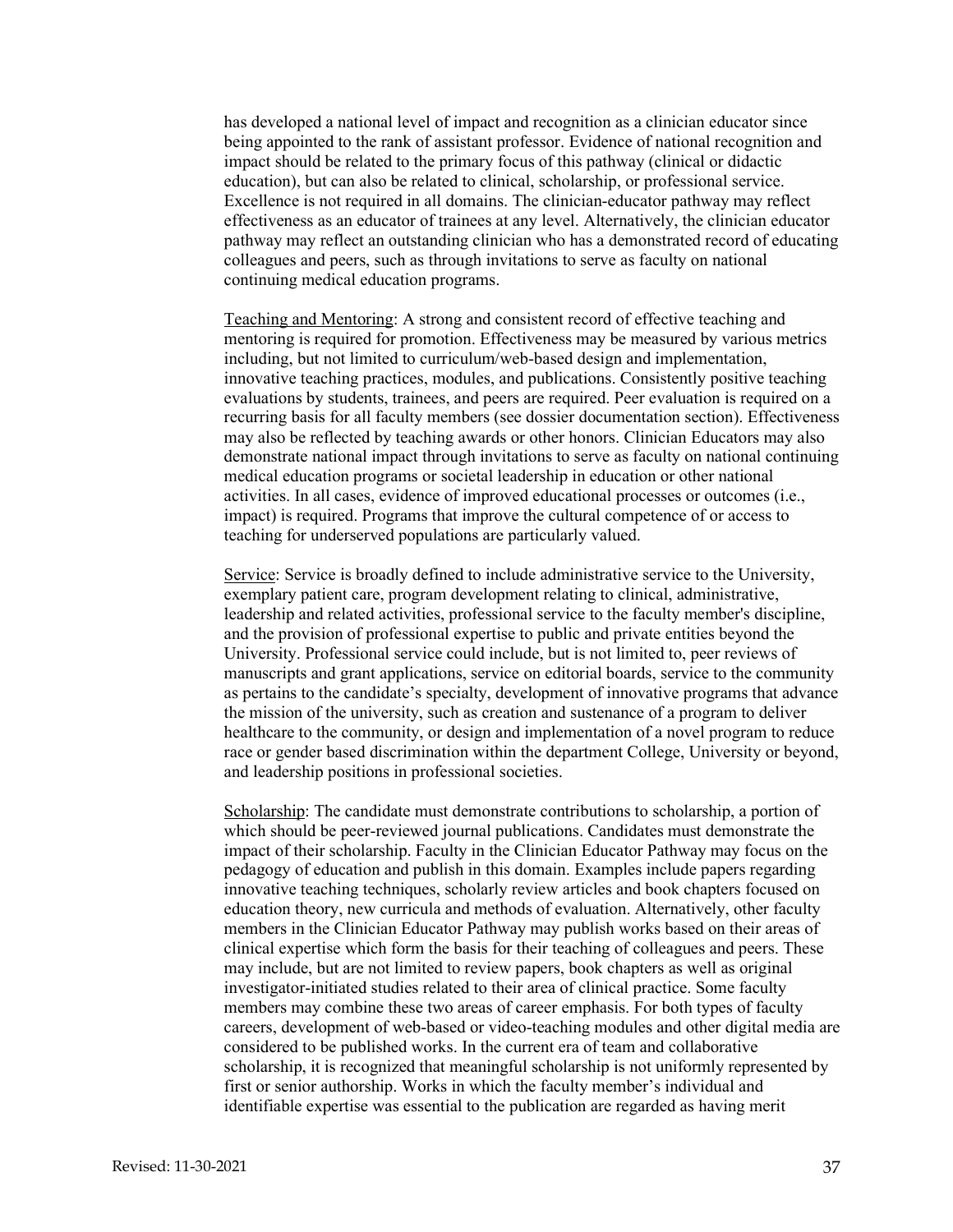equivalent to those that are first or senior author. A range of 10-15 scholarly written or digital publications of this type since appointment as an assistant professor is suggested as a scope of work consistent with promotion to associate professor. However, this range does not represent an inflexible requirement for promotion.

#### **B. Professor, Clinician Educator Pathway**

The awarding of promotion to the rank of professor on the clinical faculty – clinicianeducator pathway must be based upon convincing evidence that the candidate has developed a national level of leadership or international recognition since appointment or promotion to the rank of associate professor. Evidence of international recognition or national leadership should be related to the primary focus of the pathway (clinical or didactic education), but can also be related to clinical, scholarship activities, or professional service. Excellence is not required in all domains.

Teaching and Mentoring: A documented record of sustained teaching and mentoring excellence is required for promotion. Candidates must demonstrate the impact of their teaching and mentoring. Sustained positive evaluations by students, residents, fellows, local colleagues and/or national peers are required. Multiple teaching awards and other honors are indicative of this level of teaching excellence but are not required. Candidates must demonstrate favorable impact on teaching and training programs, such as curriculum/web-based innovation, new teaching modalities or methods of evaluating teaching, and/or program or course development. Other examples include the development of multiple impactful, innovative programs that integrate teaching, research and patient care. Programs that improve the cultural competence of or access to teaching for underserved populations are particularly valued. Teaching excellence may also be demonstrated through committee appointments in national education committees such as Accreditation Council for Graduate Medical Education, National Medical Association, American Association of Higher Education, Association of American Colleges and Universities or Association of American Medical Colleges, including specialty boards or professional societies at national level.

Mentorship of junior faculty is an expectation for faculty being considered to the rank of professor. Candidates should demonstrate evidence of mentoring or other career development activities for other faculty members.

Service: Service to the institution and profession is an expectation for promotion to professor. Service is broadly defined to include administrative service to the University, patient care, program development relating to clinical, administrative, leadership and related activities, professional service to the faculty member's discipline, and the provision of professional expertise to public and private entities beyond the University. Professional service could include, but is not limited to, peer reviews of manuscripts and grant applications, service on editorial boards, development of innovative programs that advance the mission of the university, such as creation and sustenance of a program to deliver healthcare to the community, or design and implementation of a novel program to reduce race or gender based discrimination in the within the department, College, University or beyond, and leadership positions in professional societies. In addition, invitations to serve as external evaluators for promotion candidates from peer institutions is a reflection of national reputation.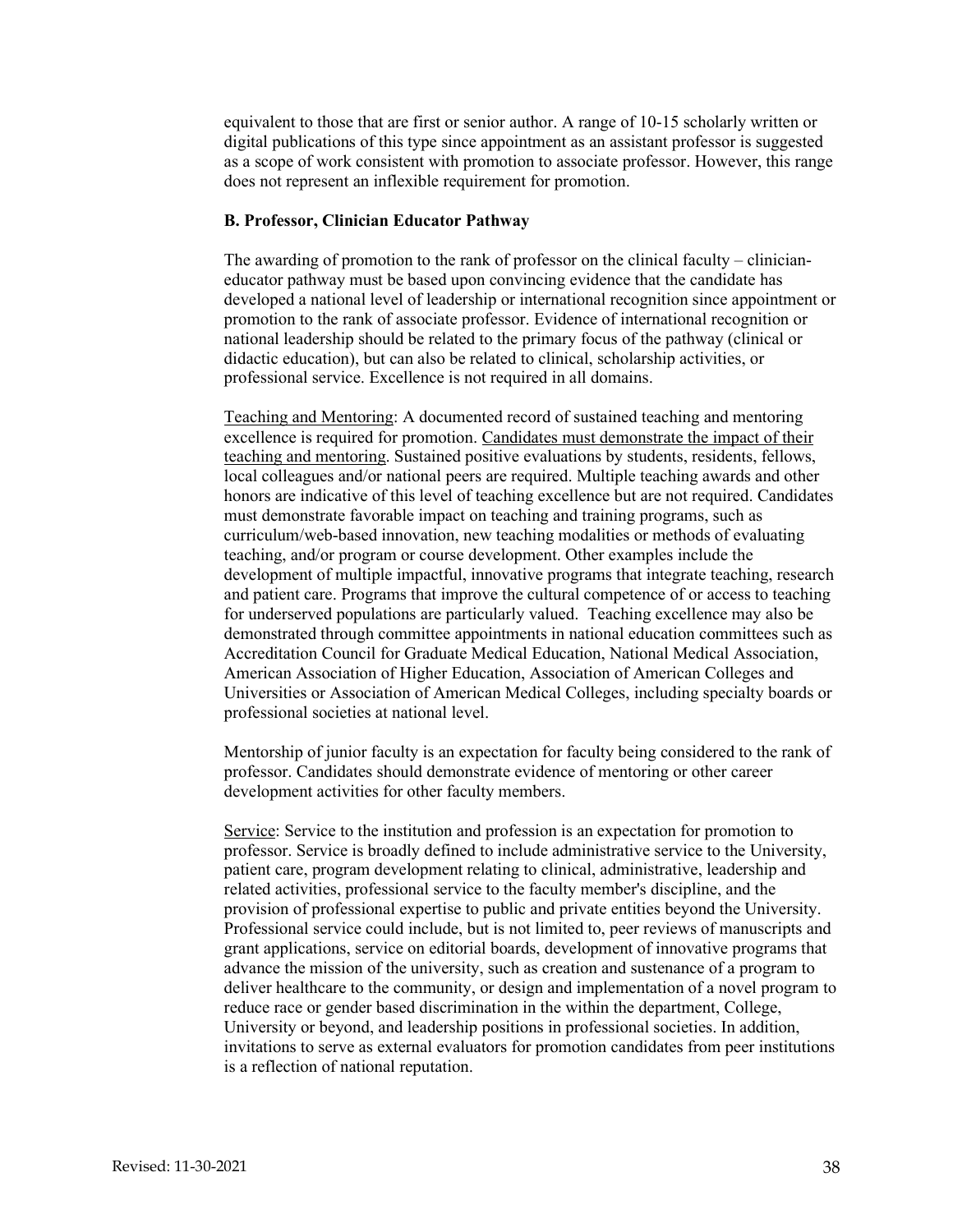Scholarship: The candidate must demonstrate contributions to scholarship, a portion of which should be peer-reviewed journal publications. Candidates must demonstrate the impact of their scholarship. Faculty in the Clinician Educator Pathway may focus on the pedagogy of education and publish in this domain. Examples include papers regarding innovative teaching techniques, scholarly review articles and book chapters focused on education theory, new curricula and methods of evaluation or clinical community based educational efforts. Alternatively, other faculty members in the Clinician Educator Pathway may publish works based on their areas of clinical expertise which form the basis for their teaching of colleagues and peers. These may include, but are not limited to, review papers, book chapters as well as original investigator-initiated studies related to their area of clinical practice. Some faculty members may combine these two areas of career emphasis. Development of web-based or video-teaching modules and other digital media are considered to be published works. In the current era of team and collaborative scholarship, it is recognized that meaningful scholarship is not uniformly represented by first or senior authorship. Works in which the faculty member's individual and identifiable expertise was essential to the publication are regarded as having merit equivalent to those that are first or senior author. A range of 15-20 scholarly written or digital publications of this type since appointment or promotion to associate professor is suggested as a scope of work consistent with promotion to professor. However, this range does not represent an inflexible requirement for promotion.

#### **C. Associate Professor, Clinician Scholar Pathway**

The awarding of promotion to the rank of Associate Professor in the Clinical Faculty – Clinician-Scholar pathway must be based upon clear and convincing evidence that the candidate has developed a national level of impact and recognition as a clinician scholar since being appointed to the rank of Assistant Professor.

Teaching and Mentoring: A distinctive record of teaching and mentoring excellence is required for promotion. Excellence is demonstrated by positive evaluations by students, residents, fellows, local colleagues and national peers. Teaching awards and other honors are also supportive of teaching excellence. Teaching excellence must be demonstrated through evaluations and peer feedback based on presentations at other academic institutions, presentations or tutorials at scientific conferences or meetings, presentations at other medical centers or hospitals, and the like. Active participation as a mentor in training grants such as NIH T32 or K-awards and other such mentored programs is very highly valued as a teaching and mentoring activity.

Scholarship: Demonstration of impact and a national reputation for scholarship is a prerequisite for promotion to associate professor. The candidate must demonstrate scholarship typically as reflected by primary, senior or corresponding author of peerreviewed journal publications, scholarly review articles and case reports, and participation in basic, translational clinical, or health services research projects, or in clinical trials as PI or Co-I. Participation in collaborative, multidisciplinary research and team science is valued. Faculty members who participate in team science may have a record of scholarship primarily as middle author. In these cases, there must be evidence from other domains that demonstrate at the national level the faculty member's unique expertise (e.g., invitation to serve on study sections, invitation to speak at national meetings, etc). In general, a range of 10-20 peer reviewed publications since appointment to assistant professor is expected. The dossier will require the demonstration of impact, not just the potential for impact. Although review articles may form a portion of the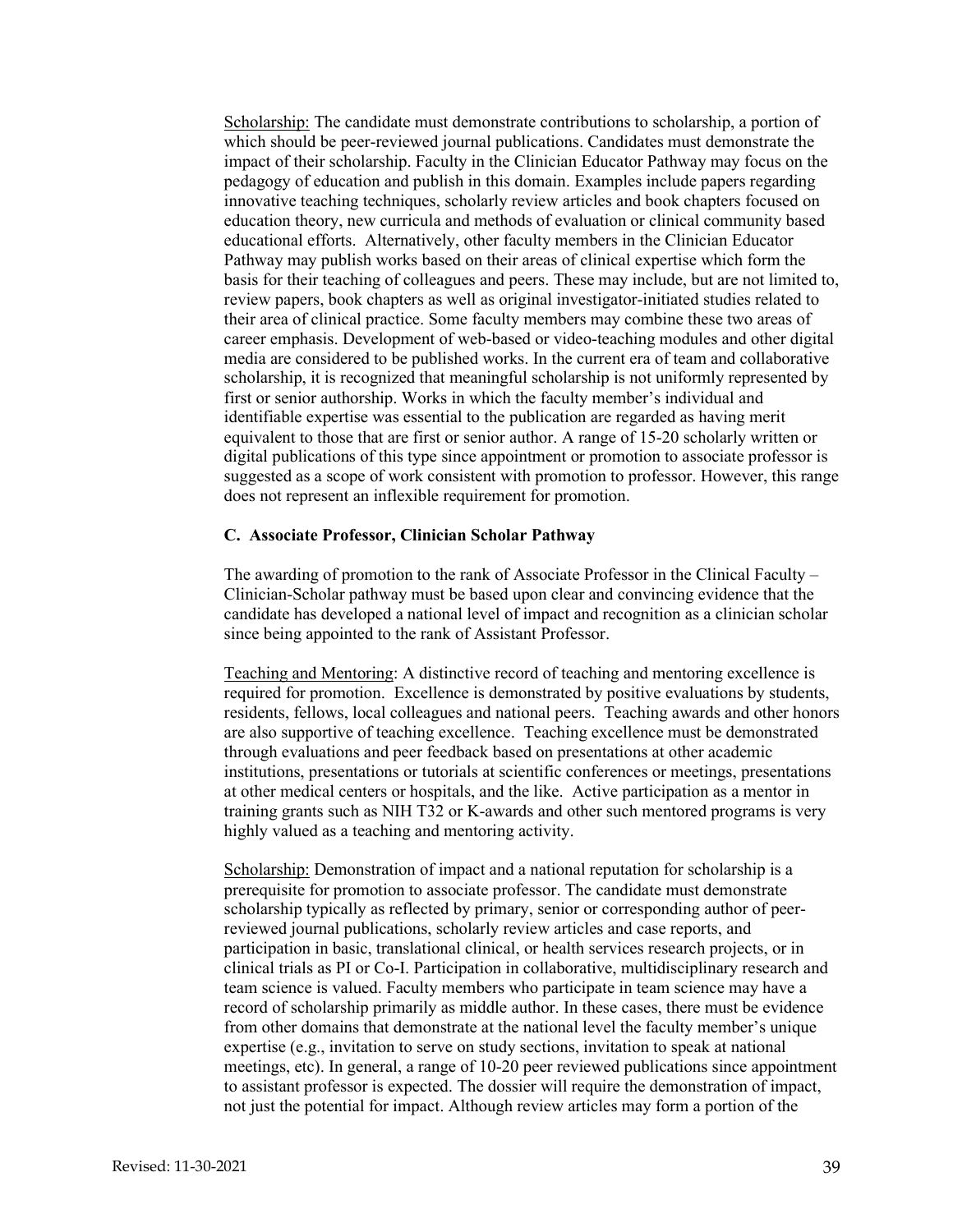publication list (typically less than 30%), and may be used to indicate that a faculty member is considered to be an expert in the field, a successful dossier will contain primarily peer-reviewed research articles; book chapters or reviews alone or in majority will not be sufficient for promotion.

Faculty on this pathway should have acquired external funding (as PI or Co-I) in support of their program of scholarship. Candidates should have a track record of funding by foundation, industry, NIH or comparable agencies (e.g. but not limited to NSF, DoD, USDA, AHRQ, DARPA, RWJF, Commonwealth Fund, or Kaiser Family Foundation). Alternatively, entrepreneurship and inventorship are also evidence of scholarly activity.

Service: Service is broadly defined to include administrative service to the University, exemplary patient care, program development relating to clinical, administrative, leadership and related activities, professional service to the faculty member's discipline, and the provision of professional expertise to public and private entities beyond the University. Professional service could include, but is not limited to, peer reviews of manuscripts and grant applications, service on editorial boards, development of innovative programs that advance the mission of the university, such as creation and sustenance of a program to deliver healthcare to the community, or design and implementation of a novel program to reduce race or gender based discrimination within the Department, College, University or beyond and leadership positions in professional societies.

#### **D. Professor, Clinician Scholar Pathway**

The awarding of promotion to the rank of Professor in the Clinical Faculty – Clinician-Scholar pathway must be based upon clear and convincing evidence that the candidate has developed a national level of leadership or international recognition as a clinician scholar since appointment or promotion to the rank of Associate Professor.

Teaching and Mentoring: A strong and consistent record of effective teaching and mentoring is required for promotion to professor. Programs that improve the cultural competence of or access to teaching for underserved populations are particularly valued. This may be demonstrated by positive evaluations by students, residents, fellows, local colleagues and national peers. Teaching evaluations may be based on presentations internally or at other academic institutions, presentations or tutorials at scientific conferences or meetings, presentations at other medical centers or hospitals, etc. Teaching awards and other honors are also supportive of a strong teaching record but are not required. Peer evaluation is required on a recurring basis for all faculty members (see dossier documentation section). Candidates should demonstrate consistent effective teaching of trainees and practicing clinicians, and leadership in the administration of clinical training programs.

Mentorship of junior faculty is an expectation for faculty being considered to the rank of professor. It is presumed that this will take the form of a primary mentoring relationship, and not just ad hoc career coaching. Candidates must demonstrate evidence of mentoring or other career development activities for other faculty members. Active participation as a mentor in training grants such as NIH T32 or K-awards and other such mentored programs is very highly valued as a teaching and mentoring activity.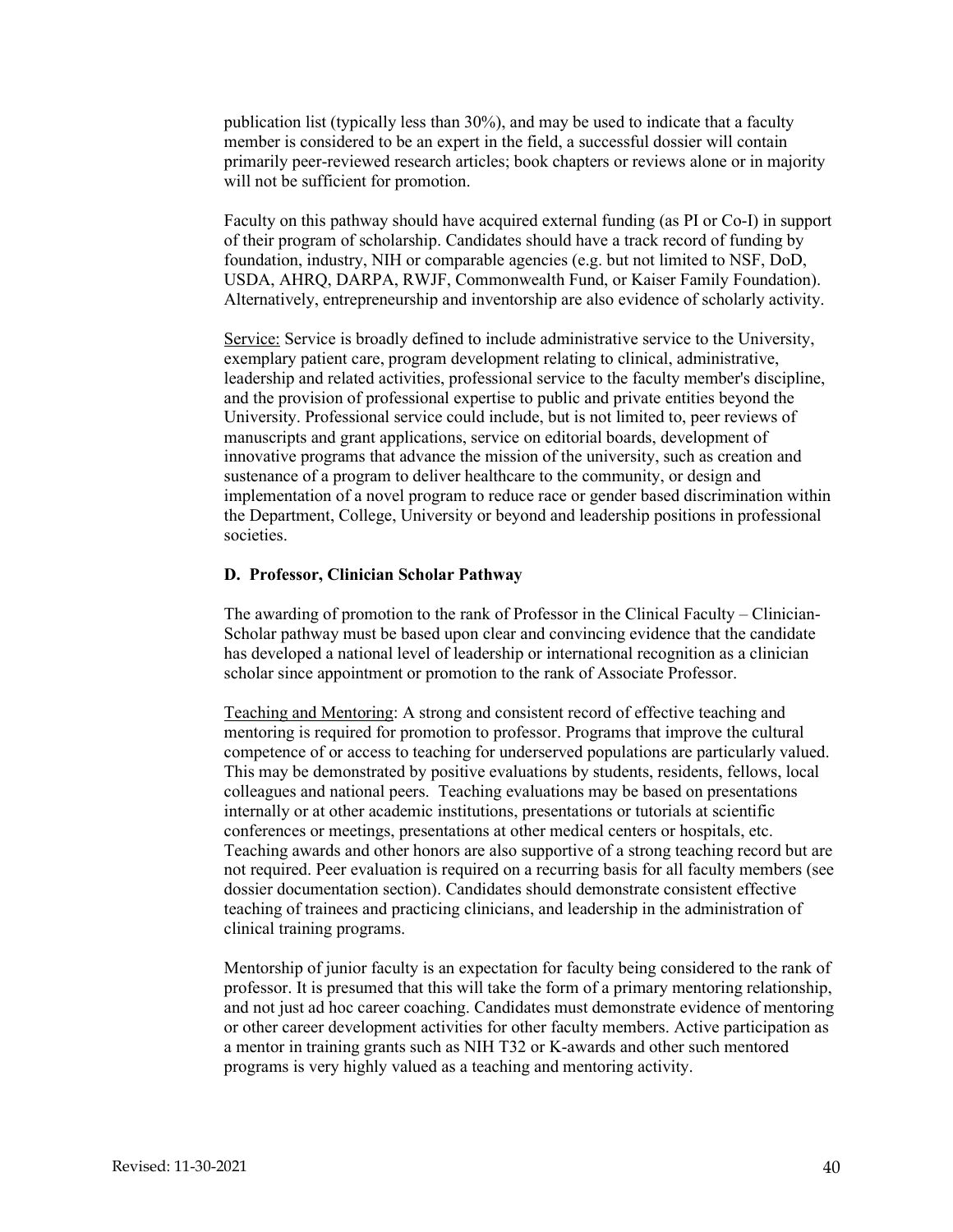Service: Promotion to the rank of professor requires service to the University, and in a national context. The faculty member should have increased levels of responsibility and leadership (e.g. committee chair or elected office in national or international organizations) since appointment or promotion to associate professor. Candidates may have led the development of new and innovative clinical or clinical research programs which received national recognition. Similarly, innovative programs that advance the mission of the university, such as creation and sustenance of a program to deliver healthcare to the community, or design and implementation of a novel program to reduce race or gender based discrimination within the Department, College, University or beyond, can be considered service activities. Professional service could include, but is not limited to, peer reviews of manuscripts and grant applications, serve on editorial boards, leadership positions in professional societies.

Scholarship: Demonstration of a sustained and expanded impact and national reputation for scholarship is a prerequisite for promotion to professor. The candidate must demonstrate scholarship typically as reflected by primary, senior or corresponding author of peer-reviewed journal publications, scholarly review articles and case reports, and participation in basic, translational or clinical, or health services research projects or in clinical trials as PI or Co-I. Participation in collaborative, multidisciplinary research and team science is highly valued. Faculty members who participate in team science may have a record of scholarship primarily as middle author. In these cases, there must be evidence from other domains that demonstrate at the national level the faculty member's unique expertise (e.g. invitation to serve on study sections, invitation to speak at national meetings, etc). In general, a range of 20-30 peer reviewed publications since appointment to associate professor is expected. The dossier will require the demonstration of impact, not just the potential for impact. Although review articles may form a portion of the publication list and may be used to indicate that a faculty member is considered to be an expert in the field, a successful dossier will also contain peer-reviewed research articles, books, and book chapters or reviews.

Faculty on this pathway should have acquired external funding (as PI or Co-I) in support of their program of scholarship. Candidates should have a track record of being funded by industry, NIH or comparable agencies (e.g. but not limited to NSF, DoD, USDA, AHRQ, DARPA, RWJF, Commonwealth Fund, or Kaiser Family Foundation). Alternatively, entrepreneurship and inventorship are also evidence of scholarly activity.

# **F. Associate Professor, Clinical Excellence Pathway**

Faculty members with predominantly clinical or clinical administrative responsibilities may be considered for promotion based on clinical excellence. Ordinarily these faculty have 80% or greater clinical and/or clinical administrative responsibilities. These faculty have distinguished themselves by having particularly outstanding clinical outcomes. These faculty are recognized for the scholarship of clinical practice or novel contributions to the advancement of the practice in their field. Local recognition for outstanding clinical care is a hallmark of qualification for Associate Professor on the Clinical Excellence Pathway. National recognition is not a requirement. The awarding of promotion to the rank of associate professor on the clinical excellence pathway must be based upon convincing evidence that the candidate has demonstrated outstanding clinical outcomes, and a record of impact relating to clinical care. Promotion will not be granted purely on the basis of length of service to the institution, clinical productivity, or satisfactory job performance. A faculty member who qualifies for promotion on this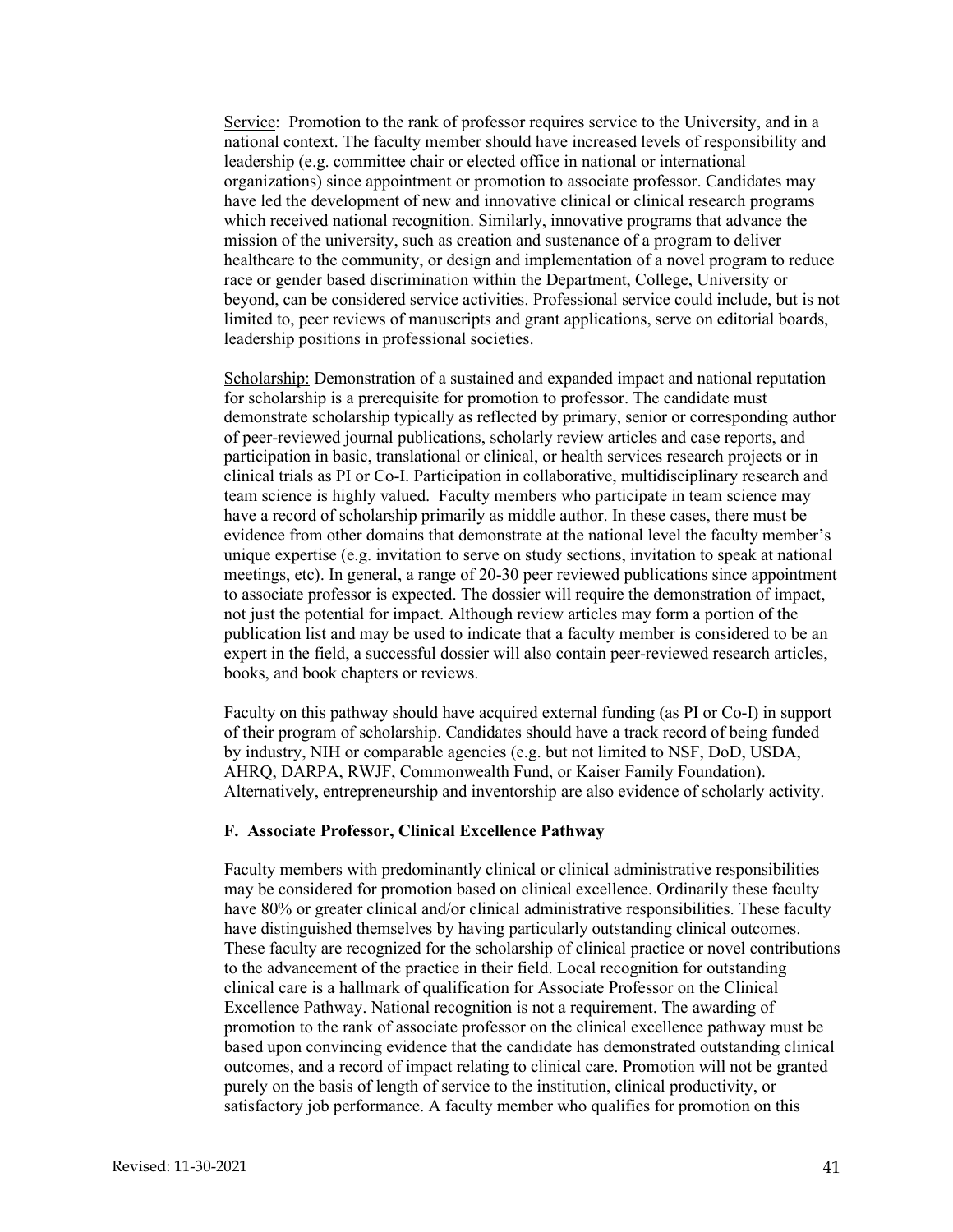pathway should have supportive annual evaluations that document clinical effort in the years leading up to promotion on this pathway.

These faculty are expected to support the research and teaching mission of the Department, but the focus of the promotion review is on demonstration of clinical excellence. The documentation and demonstration of outcomes or impact is required. It is not expected that candidates will meet all of the examples below, but meeting only one will not satisfy the demonstration of collective impact of excellence.

Examples of excellence may include, but are not limited to:

- 1. Multiple lines of evidence supporting excellence in clinical performance, including discipline relevant clinical measures such as, but not limited to quality indicators, mortality metrics, complication rates, turnaround times, readmission rates, process improvements, reduction in health disparities, improvements in community health outcomes and patient satisfaction rates where performance measures can easily be internally and externally benchmarked for comparison. The Department of Surgery will continue to recognize new and emerging methods of dissemination including websites, social media, etc. Clinical productivity metrics (e.g. wRVU) per se, are not sufficient for supporting excellence in clinical performance.
- 2. Preferred provider recognition. Referral patterns or other metrics that indicate acknowledgment of a faculty member's expertise such as, but are not limited to, the number of cases referred for a second opinion, patients referred from other states or other regions within Ohio.
- 3. A record that demonstrates that a faculty member is frequently consulted by physicians from outside the OSU system for advice about patient care.
- 4. Evidence that physicians from other medical centers come to OSU/NCH for training specifically by the faculty member, or request proctoring at their home institution by the faculty member.
- 5. A record that demonstrates the faculty member has been invited to lecture locally, regionally or at other hospitals, academic medical centers or statewide professional societies.
- 6. Clinical program development. Evidence that a faculty member has developed a new program or led improvements in an existing program and that subsequent to those innovations the success of the program has materially improved, or the program has been duplicated or adopted within the Medical Center or by other institutions or practices.
- 7. Evidence that a faculty member has developed clinical innovations that have been adopted by other physicians within or outside the Medical Center.
- 8. Evidence that the faculty member participates as an instructor or is involved with the development of education activities at local or state levels that are in person, virtual, or web-based.
- 9. Selection for inclusion in physician rankings such as Best Doctors, Castle-Connolly, U.S. News Physicians Survey or similar rankings.
- 10. Receipt of awards from local, state, national organizations for clinical excellence.
- 11. Participation in the development of institutional or statewide practice guidelines.

# **G. Professor, Clinical Excellence Pathway**

Faculty members with predominantly clinical or clinical administrative responsibilities may be considered for promotion based on clinical excellence. Ordinarily these faculty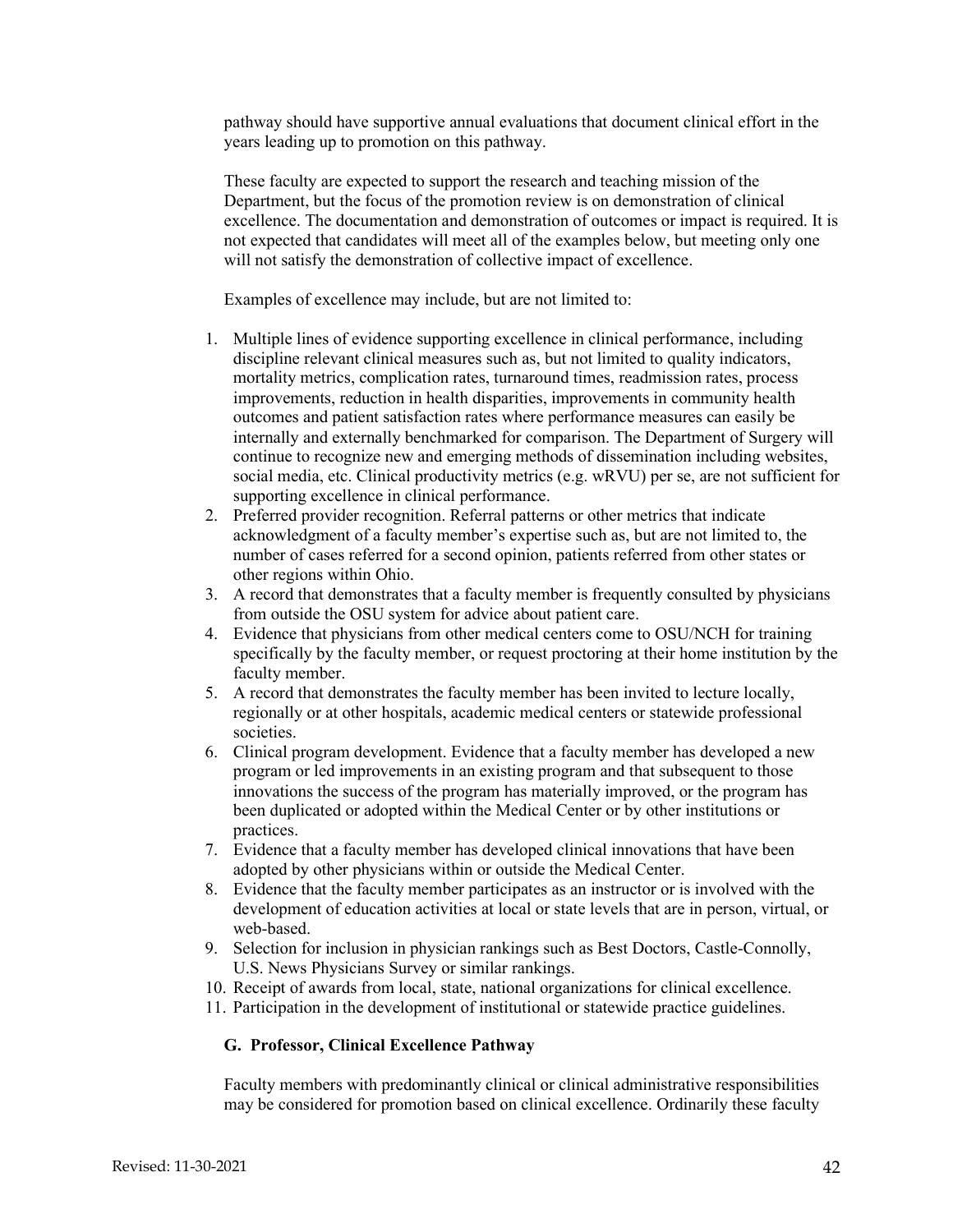have 80% or greater clinical and/or clinical administrative responsibilities. These faculty have distinguished themselves by having particularly outstanding clinical outcomes. These faculty are recognized for the scholarship of practice or novel contributions to the advancement of the practice in their field. State and national recognition for outstanding clinical care is a hallmark of qualification for Professor on the Clinical Excellence Pathway. The awarding of promotion to the rank of professor in the clinical excellence pathway must be based upon convincing evidence that the candidate has demonstrated a sustained and enhanced level of excellence in clinical care and has developed a national impact and recognition since being appointed to the rank of associate professor. Mentorship of junior faculty is an expectation for faculty being considered to the rank of professor.

Promotion will not be granted solely on the basis of length of service to the institution, time in rank, clinical productivity, or satisfactory job performance. A faculty member who qualifies for promotion on this pathway should have supportive annual evaluations that document increasing clinical impact and performance since achieving the rank of associate professor. These faculty are expected to support the research and teaching mission of the Department, but the focus of the promotion review is on demonstration of clinical excellence. The documentation and demonstration of outcomes or impact is required. It is not expected that any candidate will meet all of the examples below but meeting only one will not satisfy the demonstration of collective impact of excellence.

Examples of excellence may include, but are not limited to:

- 1. Multiple lines of evidence supporting excellence in clinical performance, including discipline relevant clinical measures such as, but not limited to quality indicators, mortality metrics, reduction in health disparities, improvements in community health outcomes, complication rates, turnaround times, readmission rates, process improvements and patient satisfaction rates where performance measures can easily be internally and externally benchmarked for comparison. Clinical productivity metrics (e.g. wRVU) per se, are not sufficient for supporting excellence in clinical performance.
- 2. Preferred provider recognition. Referral patterns or other metrics that indicate acknowledgment of a faculty member's expertise such as, but are not limited to, the number of cases referred for a second opinion, patients referred from other states or other countries.
- 3. A record that demonstrates that a faculty member is frequently consulted by physicians from outside the OSU system for advice about patient care.
- 4. Evidence that physicians from other medical centers outside of Ohio come to OSU/NCH for training specifically by the faculty member, or request proctoring at their home institution by the faculty member.
- 5. A record that demonstrates the faculty member has been invited to lecture nationally at hospitals, academic medical centers or national professional societies.
- 6. Clinical program development. Evidence that a faculty member has developed a new program or led improvements in an existing program and that subsequent to those innovations the success of the program has materially improved, or the program has been duplicated or adopted within the Medical Center or by other institutions or practices.
- 7. Evidence that a faculty member has developed clinical innovations that have been adopted by other physicians within or outside the Medical Center.
- 8. Evidence that the faculty member participates as an instructor or involved with the development of education activities at the state or national level that are in person, virtual, or web-based.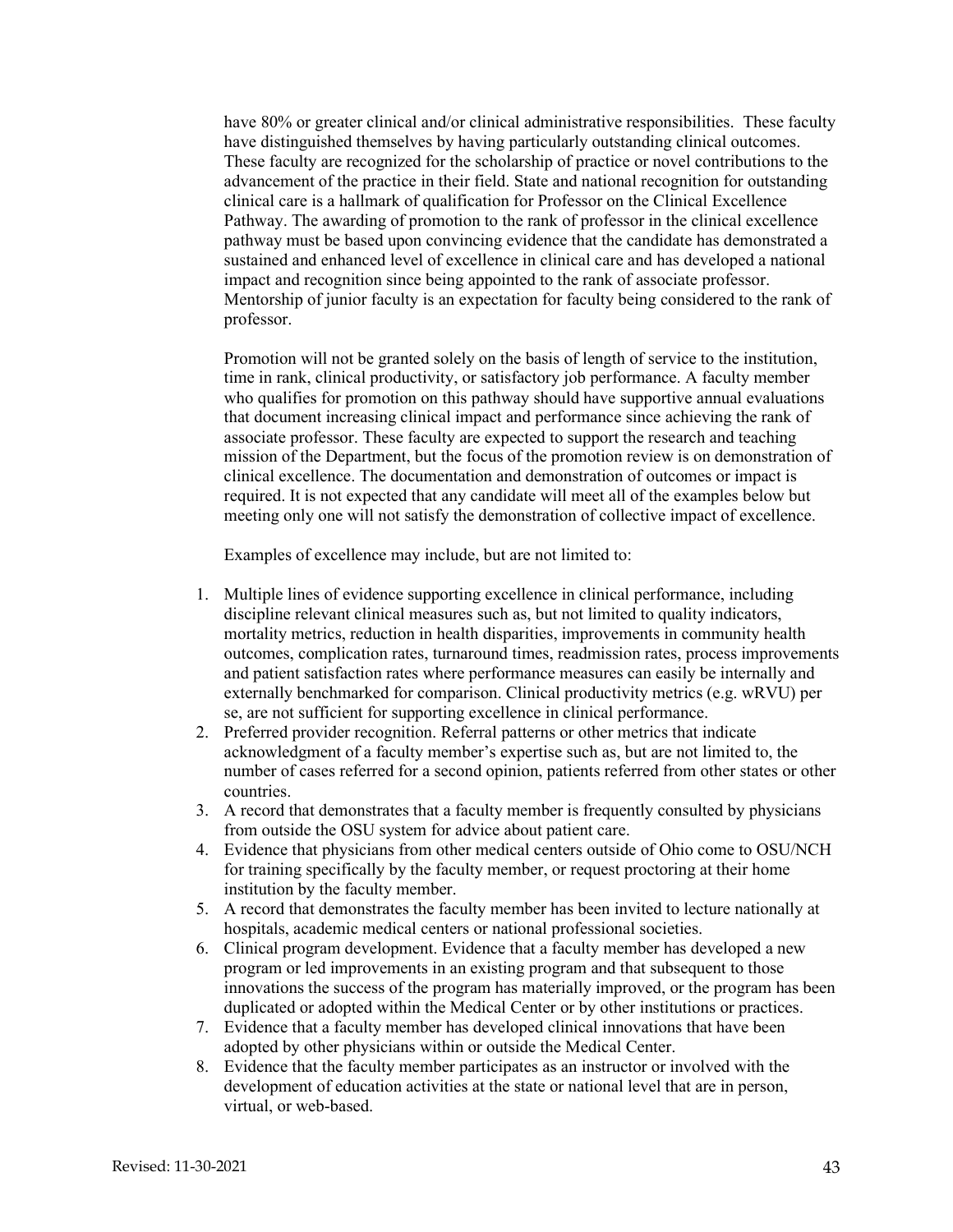- 9. Selection for inclusion in physician rankings such as Best Doctors, Castle-Connolly, U.S. News Physicians Survey or similar rankings.
- 10. Receipt of awards from state or national organizations for clinical excellence.
- 11. Participation in the development of national practice guidelines.

#### **5. Research Faculty**

The criteria for promotion focus entirely on the category of research. Since research faculty typically have a supportive role in research programs, the expectations for scholarship are quantitatively and qualitatively different than those for faculty on the tenure-track.

# **A. Associate Professor**

Candidates for promotion to research associate professor are expected to demonstrate the beginnings of a national recognition of their expertise. This may be reflected by (but not limited to) invitations to review manuscripts or grant applications, invitations to lecture at scientific societies or other universities, consultation with industry or governmental agencies, requests for collaboration from other universities, request to serve in central roles on multi-center studies, etc.

Research faculty typically are not expected to establish an independent program of research. Promotion to associate professor requires documentation of a sustained and substantial record of scholarship based upon their expertise. Candidates typically should have 20-25 peer reviewed journal publications since their appointment as research assistant professors. First, senior, or corresponding authorships are typically not expected. Overall, the number of publications required for promotion should be sufficient to persuasively characterize the faculty member's influence in helping to discover new knowledge in their field. Thus, both quality and quantity are important considerations. It should be appreciated that scholarship exceeding the specified range is not a guarantee of a positive promotion decision. Similarly, records of scholarship below the specified range do not preclude a positive promotion decision.

It is expected that the successful candidate will have a sustained record of 100% salary recovery from extramural sources. Research faculty typically serve as Co-Investigators, and independent extramural funding (Principal Investigator or Multiple Principal Investigator) is not required.

# **B. Professor**

The awarding of promotion to the rank of research professor must be based upon convincing evidence that the candidate has established a national level of recognition and impact beyond that which was established for promotion to associate professor. This may be reflected by (but not limited to) invitations to review manuscripts or grant applications, invitations to lecture at scientific societies or other universities, consultation with industry or governmental agencies, requests for collaboration from other universities, request to serve in central roles on multi-center studies, etc.

Research faculty typically are not expected to establish an independent program of research. Promotion to professor requires documented evidence of a sustained and substantial record of scholarship. Candidates should have 25-35 peer reviewed journal publications since their appointment as research associate professor. Some first, senior, or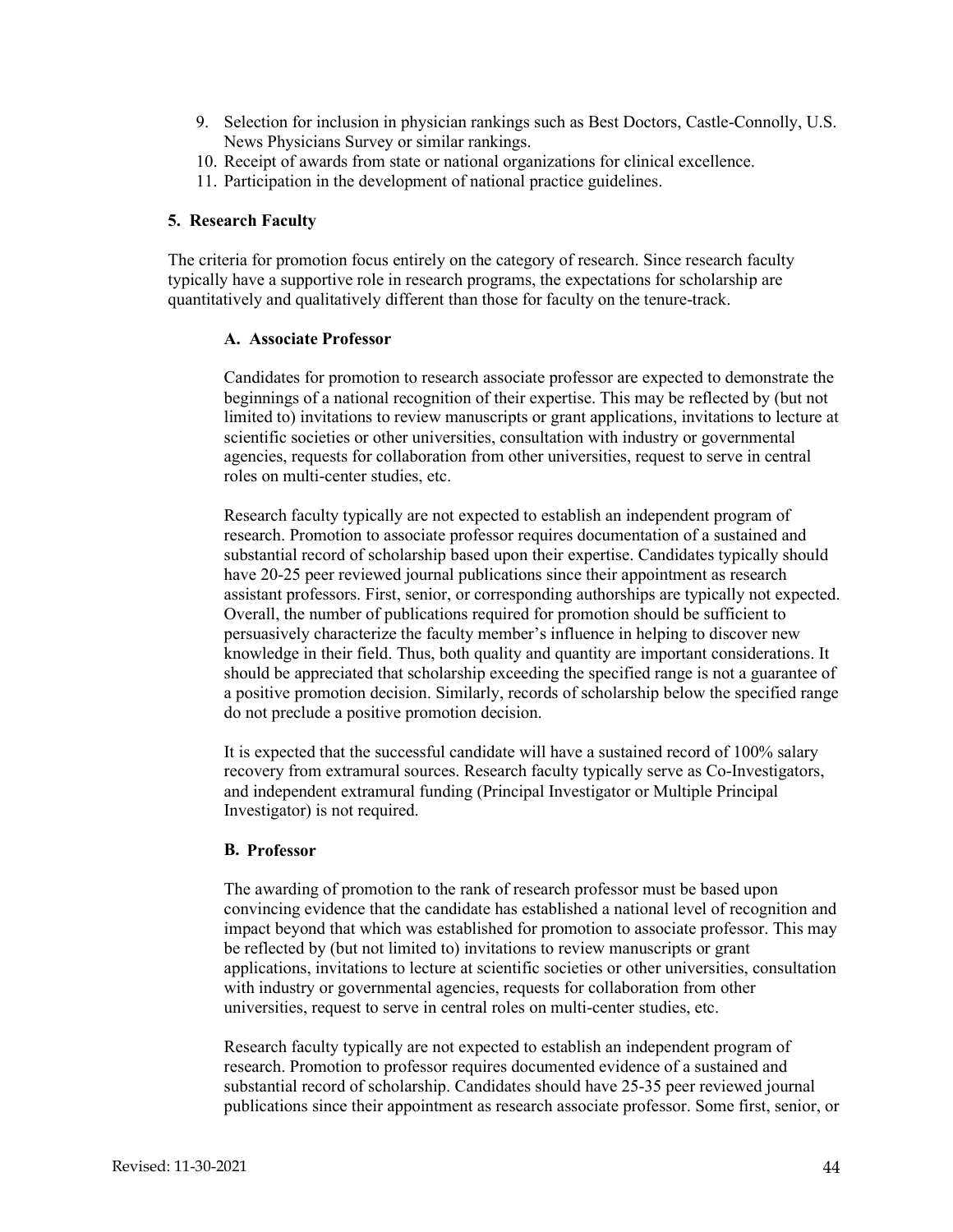corresponding authorships are expected. Overall, the number of publications required for promotion should be sufficient to persuasively characterize the faculty member's influence in helping to discover new knowledge in their field. Thus, both quality and quantity are important considerations. It should be appreciated that scholarship exceeding the specified range is not a guarantee of a positive promotion decision. Similarly, records of scholarship below the specified range do not preclude a positive promotion decision.

It is expected that the successful candidate will have a sustained record of 100% salary recovery from extramural sources. Research faculty typically serve as Co-Investigators, and independent extramural funding (Principal Investigator or Multiple Principal Investigator) is not required.

#### **6. Associated Faculty**

Associated faculty for whom promotion is a possibility follow the promotion guidelines and procedures for tenure-track and clinical faculty (see Promotion and Tenure and Promotion Reviews above), with the exception that the review does not proceed to the college level if the Department Chair's recommendation is negative, and does not proceed to the University level if the dean's recommendation is negative.

# **a. Compensated Associated Faculty** (i.e., Practice)

For compensated associated faculty (paid through OSU, OSUP, or NCH) who are principally focused on patient care, the promotion criteria and procedures will be identical to those for the clinical excellence pathway, except that the decision of the Dean is final. For compensated associated faculty (paid through OSU, OSUP, or NCH) who contribute principally through educational activities, the promotion criteria and procedures will be identical to those for the clinician educator pathway, except that the decision of the Dean is final.

# **b. Uncompensated Associated Faculty** (i.e., Adjunct)

For uncompensated associated faculty, promotion should reflect contributions to the Department or College that exceed the activities that represent the basis for their faculty appointment, in most cases related to the educational mission. At the associate professor level this could include service on Department and or college committees, contributions to medical student curriculum development or other evidence of contributions to the educational or scholarly mission of the Department or college. For promotion to professor, the level of contribution must demonstrate sustained and enhanced engagement or leadership.

Procedures for promotion of uncompensated associated faculty:

- Submission of an updated CV
- Letters from two people, including the faculty member's immediate supervisor (i.e.,division director or clerkship director), who can attest to the associated faculty member's contributions.
- Teaching evaluations if available
- Letter from the committee of eligible faculty including the vote
- Letter from the chair
- Review and approval by College of Medicine Office of Faculty Affairs.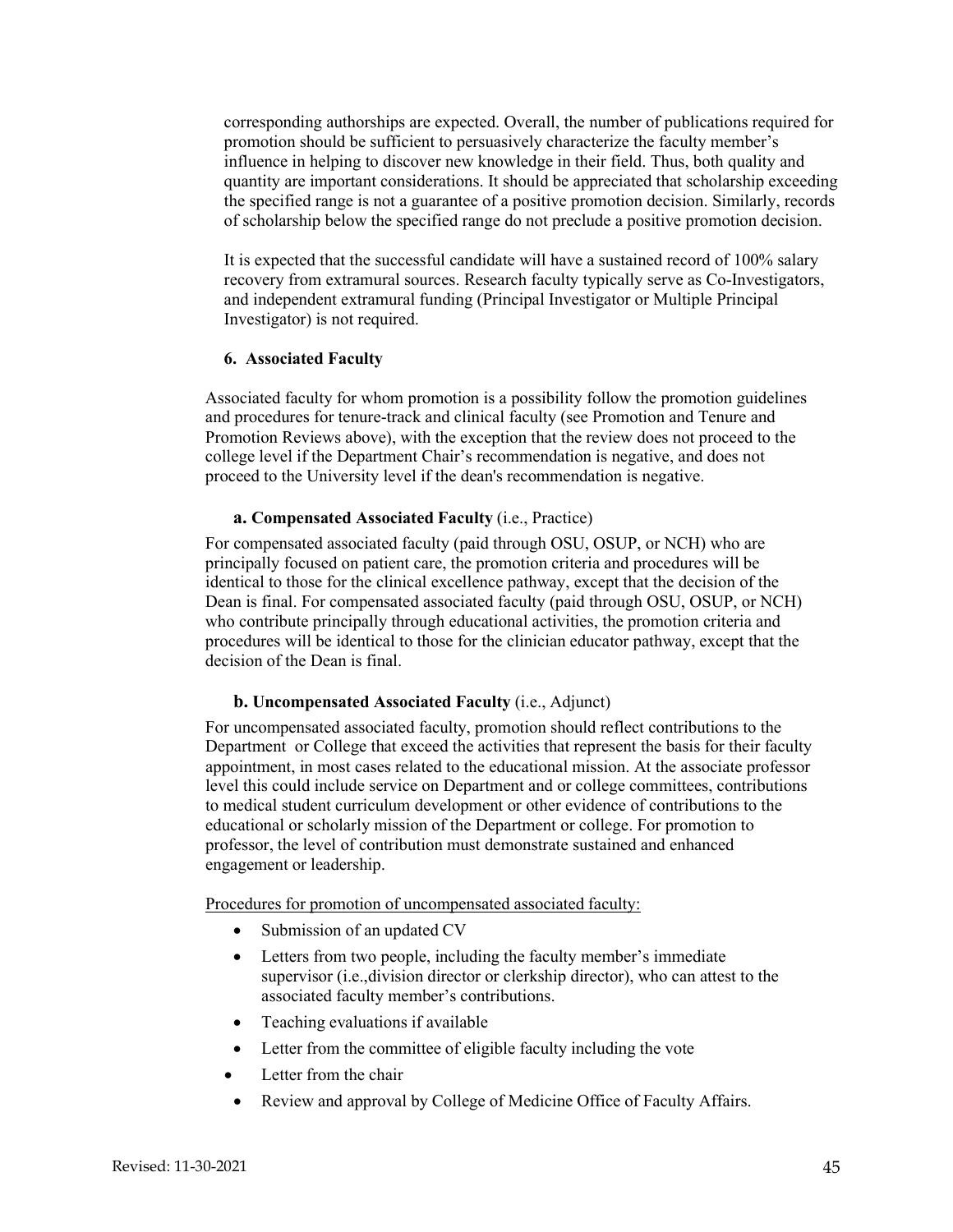#### **B. Procedures for Tenure-Track, Clinical, and Research Faculty**

The department's procedures for promotion and tenure and promotion reviews are fully consistent with those set forth in Faculty Rule [3335-6-04,](https://trustees.osu.edu/rules/university-rules/chapter-3335-6-rules-of-the-university-faculty-concerning-faculty-appointments-reappointments-promotion-and-tenure.html) and the Office of Academic Affairs annually updated procedural guidelines for promotion and tenure reviews found in Volume 3 of the *[Policies and Procedures Handbook](https://oaa.osu.edu/policies-and-procedures-handbook)*. The following sections, which state the responsibilities of each party to the review process, apply to all tenure-track, clinical, and research faculty in the department.

#### **1. Candidate Responsibilities**

Candidates for promotion and tenure or promotion are responsible for submitting a complete, accurate dossier and providing a copy of the APT document under which they wish to be reviewed. If external evaluations are required, candidates are responsible for reviewing the list of potential external evaluators compiled for their case according to departmental guidelines. Each of these elements is described in detail below.

#### • **Dossier**

Every candidate must submit a complete and accurate dossier that follows the Office of Academic Affairs dossier outline. Candidates should not sign the Office of Academic Affairs Candidate Checklist without ascertaining that they have fully met the requirements set forth in the Office of Academic Affairs core dossier outline including, but not limited to, those highlighted on the checklist.

While the Appointment, Promotion and Tenure Committee makes reasonable efforts to check the dossier for accuracy and completeness, the candidate bears full responsibility for all parts of the dossier that are to be completed by him or her.

Documentation shall include:

# **Teaching**

The time period for teaching documentation to be included in the dossier for probationary faculty is the start date to present. For tenured or nonprobationary faculty it is the date of last promotion or the last five years, whichever is less, to present:

- Cumulative SEI reports (Student Evaluation of Instruction computer-generated summaries prepared by the Office of the University Registrar) for formal University classes.
- Cumulative evaluations of clinical teaching (lectures, conferences, grand rounds, patient care encounters, etc.) utilizing appropriate on-line evaluation tools, where available.
- Peer evaluation of teaching reports as required by the department's peer evaluation of teaching program.
- Copies of pedagogical papers, books or other materials published, or accepted for publication. Material accepted for publication but not yet published must be accompanied by a letter from the publisher stating that the work has been unequivocally accepted and is in final form with no further revisions needed.
- Other relevant documentation of teaching as appropriate.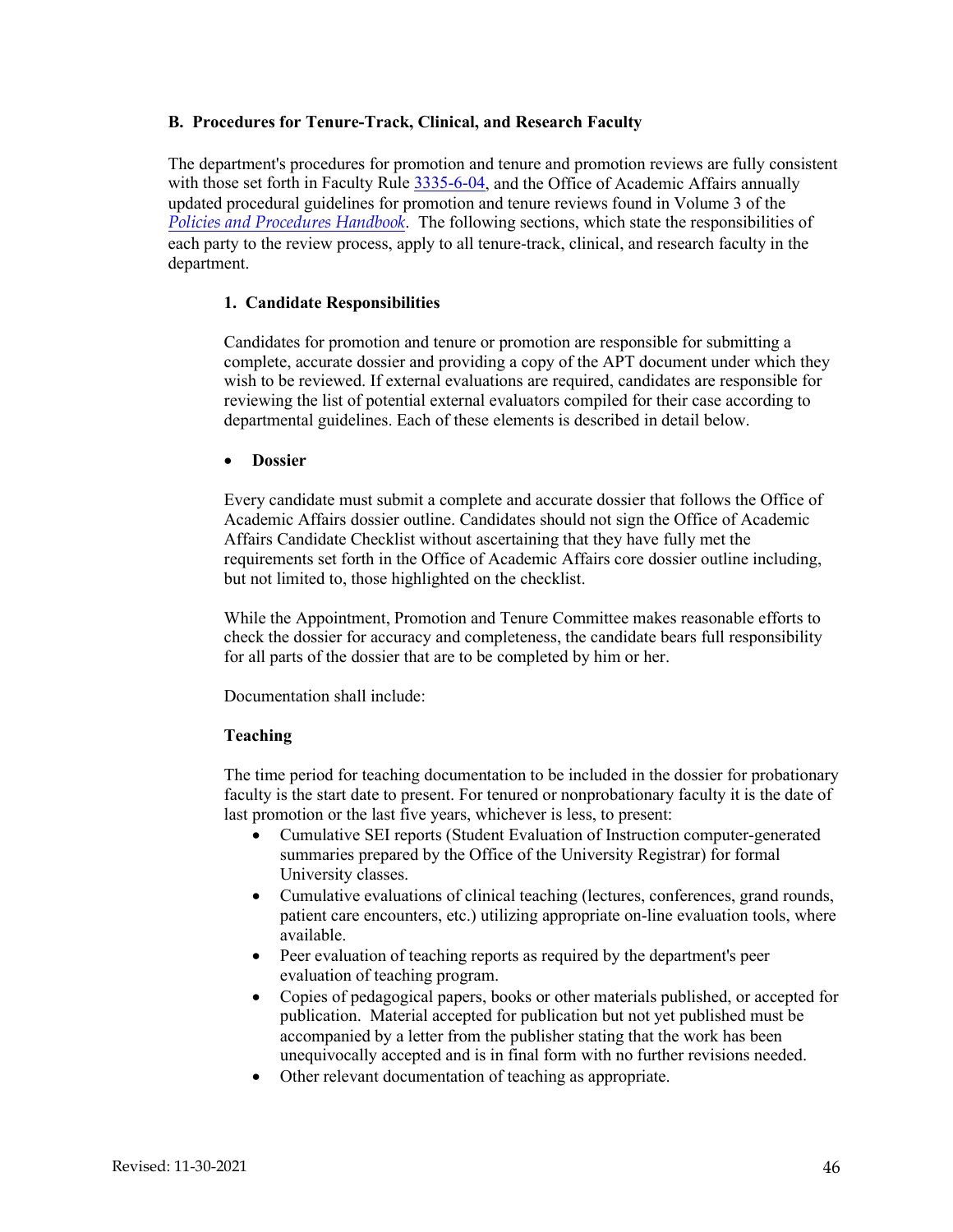# **Research**

The time period for research documentation to be included in the dossier for probationary faculty is the start date to present. For tenured or nonprobationary faculty it is the date of last promotion to present. All research outcomes will be reviewed for increasing independence over time. There should also be an increasing trajectory of significant scholarly outcomes over time.

- If requested by the Department Committee, copies of all scholarly papers published or accepted for publication. Papers accepted for publication but not yet published must be accompanied by a letter from the publisher stating that the paper has been unequivocally accepted and is in final form, with no further revisions needed.
- Documentation of grants and contracts received.
- Other relevant documentation of research as appropriate (published reviews including publications where one's work is favorably cited, grants and contract proposals that have been submitted).

#### **Service**

The time period for service documentation to be included in the dossier for probationary faculty is the start date to present. For tenured or nonprobationary faculty it is the date of last promotion to present.

- Any available documentation of the quality of service that enhances the list of service activities in the dossier.
- The complete dossier is forwarded when the review moves beyond the department. The documentation of teaching is forwarded along with the dossier. The documentation of scholarship and service is for use during the department review only, unless reviewers at the college and university levels specifically request it.

# • **Appointments, Promotion, and Tenure (APT) Document**

Candidates must also submit a copy of the APT under which they wish to be reviewed. Candidates may submit the department's current APT document; or, alternatively, they may elect to be reviewed under either (a) the APT document that was in effect on their start date, or (b) the APT document that was in effect on the date of their last promotion, whichever of these two latter documents is the more recent. However, the current APT document must be used if the letter of offer or last promotion, whichever is more recent, was more than 10 years before April 1 of the review year. The APT document must be submitted when the dossier is submitted to the department.

# • **External Evaluations**

If external evaluations are required, candidates are responsible for reviewing the list of potential external evaluators developed by the department chair and the Appointment, Promotion and Tenure Committee. The candidate may add no more than three additional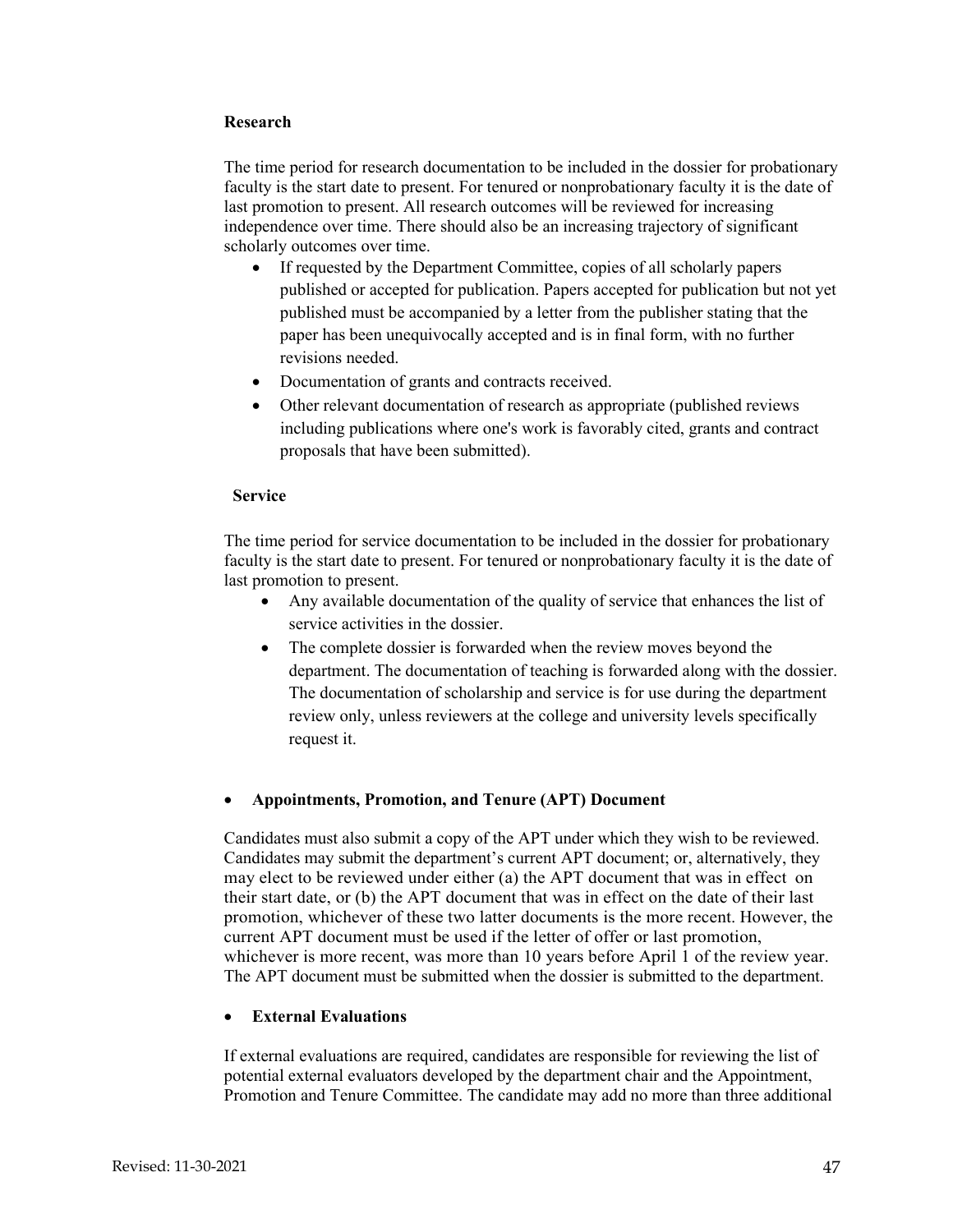names, but is not required to do so. The candidate may request the removal of no more than two names, providing the reasons for the request. The department chair decides whether removal is justified. (Also see External Evaluations below).

# **2. Promotion and Tenure Committee Responsibilities**

The responsibilities of the Promotion and Tenure Committee are as follows:

- To review this document annually and to recommend proposed revisions to the faculty.
- To consider annually, in the spring, requests from faculty members seeking a non-mandatory review in the following academic year and to decide whether it is appropriate for such a review to take place. Only Professors on the committee may consider promotion review requests to the rank of Professor. A two-thirds majority of those eligible to vote on a request must vote affirmatively for the review to proceed.

The committee bases its decision on assessment of the record as presented in the faculty member's CV and on a determination of the availability of all required documentation for a full review (student and peer evaluations of teaching). Lack of the required documentation is necessary and sufficient grounds on which to deny a non-mandatory review.

A tenured faculty member may only be denied a formal promotion review under Faculty Rul[e 3335-6-04](https://trustees.osu.edu/rules/university-rules/chapter-3335-6-rules-of-the-university-faculty-concerning-faculty-appointments-reappointments-promotion-and-tenure.html) for one year. If the denial is based on lack of required documentation and the faculty member insists that the review go forward in the following year despite incomplete documentation, the individual should be advised that such a review is unlikely to be successful.

- A decision by the committee to permit a review to take place in no way commits the eligible faculty, the department chair, or any other party to the review to making a positive recommendation during the review itself.
- Annually, in late spring through early autumn semester, to provide administrative support for the promotion and tenure review process as described below.

**Late Spring:** Select from among its members a Procedures Oversight Designee who will serve in this role for the following year. The Procedures Oversight Designee cannot be the same individual who chairs the committee. The Procedures Oversight Designee's responsibilities are described in the Office of Academic Affairs annual procedural guidelines.

**Late Spring:** Suggest names of external evaluators to the department chair.

**Early Autumn:** Review candidates' dossiers for completeness, accuracy (including citations), and consistency with Office of Academic Affairs requirements; and work with candidates to assure that needed revisions are made in the dossier before the formal review process begins.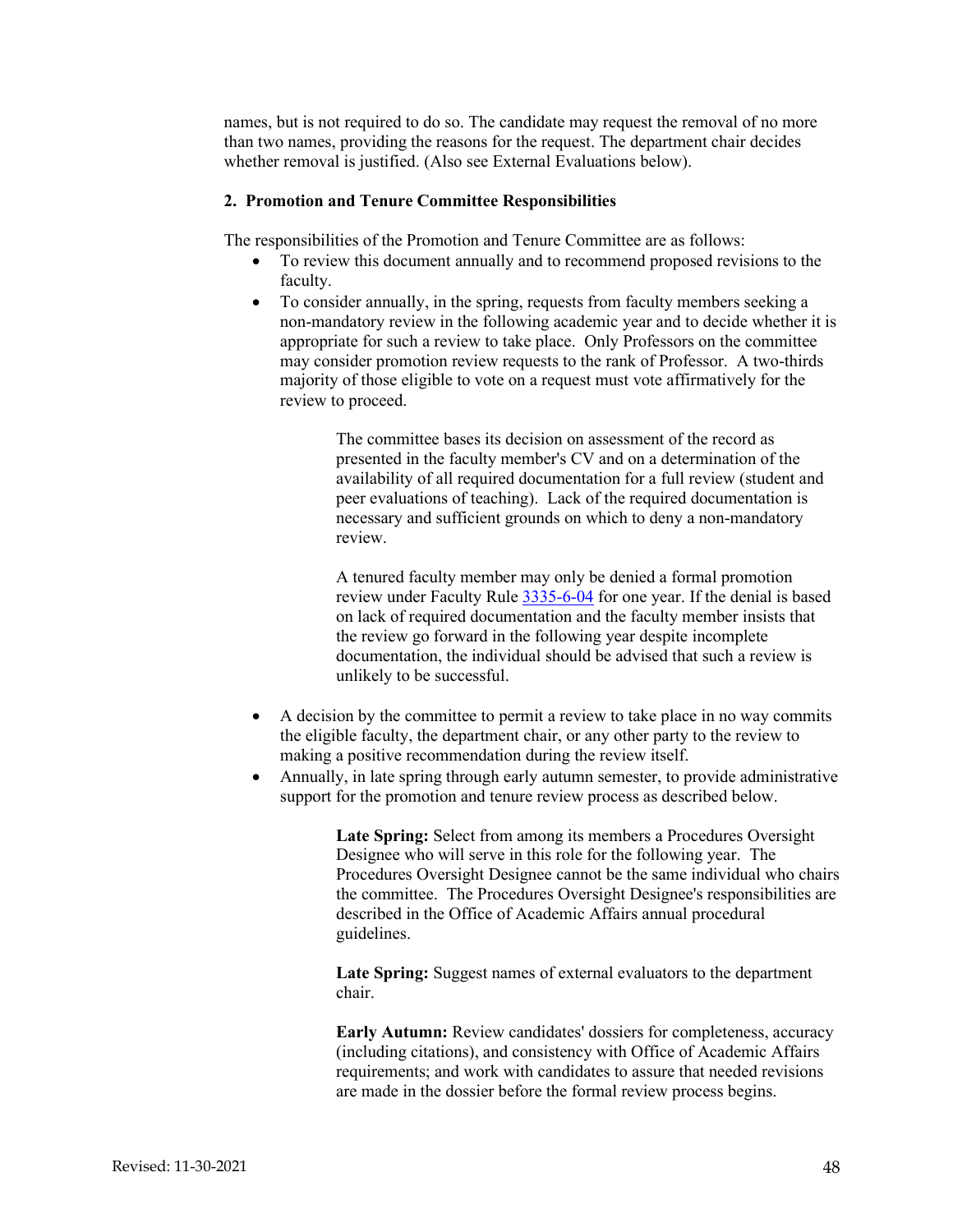Meet with each candidate for clarification as necessary and to provide the candidate an opportunity to comment on his or her dossier. This meeting is not an occasion to debate the candidate's record.

Draft an analysis of the candidate's performance in teaching, research and service to provide to the full eligible faculty with the dossier; and seek to clarify any inconsistent evidence in the case, where possible. The committee neither votes on cases nor takes a position in presenting its analysis of the record.

Revise the draft analysis of each case following the faculty meeting, to include the faculty vote and a summary of the faculty perspectives expressed during the meeting; and forward the completed written evaluation and recommendation to the department chair.

Provide a written response, on behalf of the eligible faculty, to any candidate comments that warrant response, for inclusion in the dossier.

Provide a written evaluation and recommendation to the department chair in the case of joint appointees whose tenure initiating unit is another department. The full eligible faculty does not vote on these cases since the department's recommendation must be provided to the other tenure initiating unit substantially earlier than the Committee begins meeting on this department's cases.

# **3. Eligible Faculty Responsibilities**

The responsibilities of the members of the eligible faculty are as follows:

- To review thoroughly and objectively every candidate's dossier in advance of the meeting at which the candidate's case will be discussed.
- To attend all eligible faculty meetings except when circumstances beyond one's control prevent attendance; to participate in discussion of every case; and to vote.
- Faculty must be present for the entire discussion to be eligible to vote.

#### **4. Department Chair Responsibilities**

The responsibilities of the department chair are as follows:

- To charge each member of the Eligible Faculty Committee to conduct reviews free of bias and based on criteria.
- To determine whether a candidate is authorized to work in the United States and whether a candidate now, or in the future, will require sponsorship for an employment visa or immigration status. (The department must ensure that such questions are asked of all applicants in a non-discriminatory manner.) **Late Spring:** To solicit external evaluations from a list including names suggested by the Appointment, Promotion and Tenure Committee, the chair and the candidate. (Also see External Evaluations below).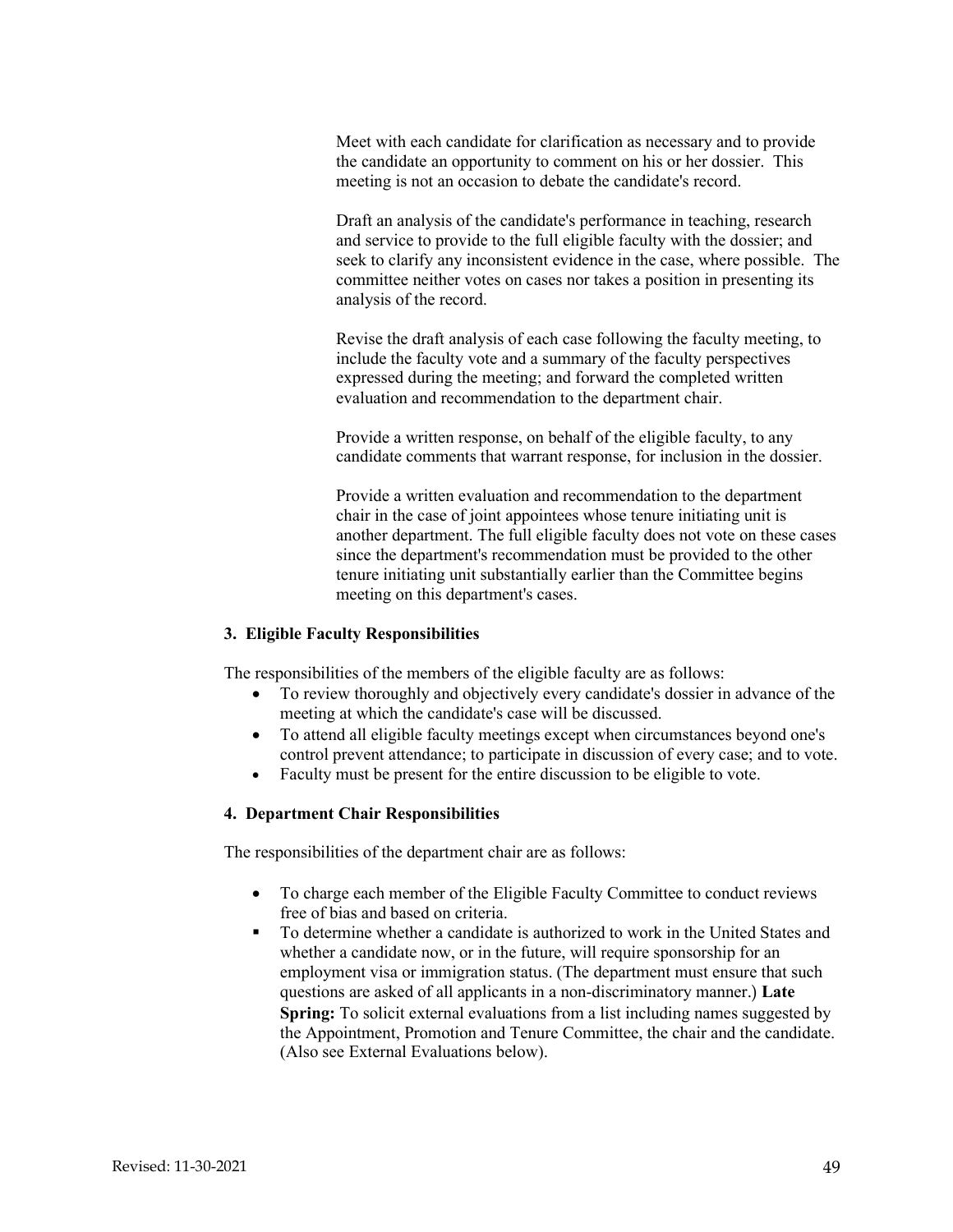- To make adequate copies of each candidate's dossier available in an accessible place (option: a secure on-line site) for review by the eligible faculty at least one week before the meeting at which specific cases are to be discussed and voted.
- To remove any member of the eligible faculty from the review of a candidate when the member has a conflict of interest but does not voluntarily withdraw from the review.
- To attend the meetings of the eligible faculty at which promotion and tenure matters are discussed and respond to questions raised during the meeting. At the request of the eligible faculty, the department chair will leave the meeting to allow open discussion among the eligible faculty members.
- **Autumn:** To provide an independent written evaluation and recommendation for each candidate, following receipt of the eligible faculty's completed evaluation and recommendation.
- To meet with the eligible faculty to explain any recommendations contrary to the recommendation of the committee.
- To inform each candidate in writing after completion of the department review process:
	- Of the recommendations by the eligible faculty and department chair.
	- Of the availability for review of the written evaluations by the eligible faculty and department chair.
	- Of the opportunity to submit written comments on the above material, within ten days from receipt of the letter from the department chair, for inclusion in the dossier. The letter is accompanied by a form that the candidate returns to the department chair, indicating whether or not he or she expects to submit comments.
- To provide a written response to any candidate comments that warrants response for inclusion in the dossier.
- To forward the completed dossier to the college office by that office's deadline, except in the case of associated faculty for whom the department chair recommends against promotion. A negative recommendation by the department chair is final in such cases.
- To receive the Appointment, Promotion and Tenure Committee's written evaluation and recommendation of candidates who are joint appointees from other tenure initiating units, and to forward this material, along with the department chair's independent written evaluation and recommendation, to the department chair of the other tenure initiating unit by the date requested.

# **5. External Evaluations**

External evaluations of research and scholarly activity are required for all promotion reviews in the College of Medicine for tenure-track, clinical and research faculty.

A minimum of five credible and useful evaluations must be obtained. A credible and useful evaluation:

• Is written by a person highly qualified to judge the candidate's research (or other performance, if relevant) who is not a close personal friend, research collaborator, or former academic advisor or postdoctoral or residency mentor of the candidate. Qualifications are generally judged on the basis of the evaluator's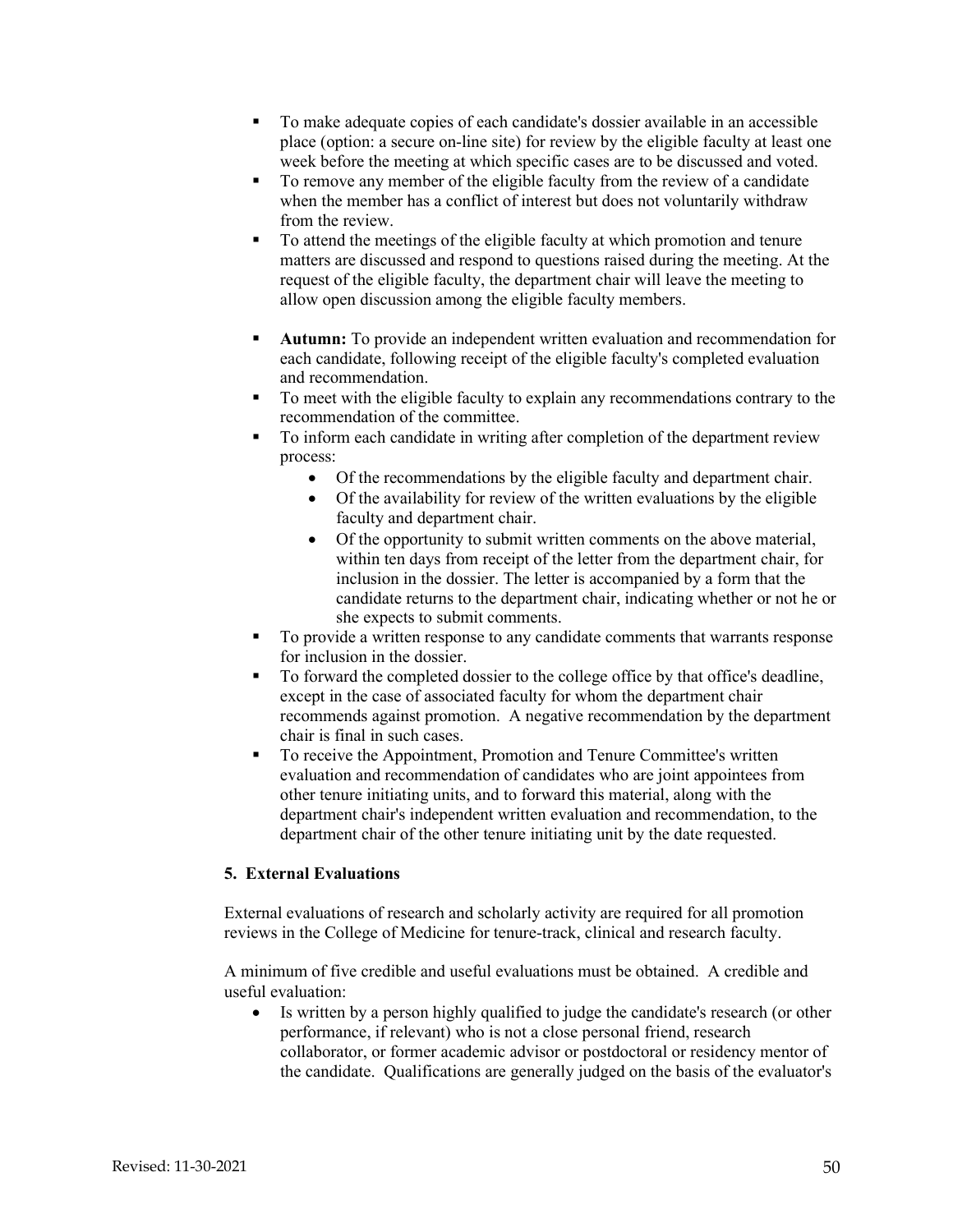expertise, record of accomplishments, and institutional affiliation. They must be at the rank above the candidate being considered.

• Provides sufficient analysis of the candidate's performance to add information to the review. A letter's usefulness is defined as the extent to which the letter is analytical as opposed to perfunctory. Under no circumstances will "usefulness" be defined by the perspective taken by an evaluator on the merits of the case.

Since the department cannot control who agrees to write and or the usefulness of the letters received, at least twice as many letters are sought as are required, and they are solicited before the end of the academic year prior to the review year. This timing allows additional letters to be requested should fewer than five useful letters result from the first round of requests.

As described above, a list of potential evaluators is assembled by the Appointment, Promotion and Tenure Committee, the department chair, and the candidate. If the evaluators suggested by the candidate meet the criteria for credibility, a letter is requested from at least one of those persons. Faculty Rule [3335-6-04](https://trustees.osu.edu/rules/university-rules/chapter-3335-6-rules-of-the-university-faculty-concerning-faculty-appointments-reappointments-promotion-and-tenure.html) requires that no more than half the external evaluation letters in the dossier be written by persons suggested by the candidate. In the event that the person(s) suggested by the candidate do not agree to write, neither the Office of Academic Affairs nor this department requires that the dossier contain letters from evaluators suggested by the candidate.

The department follows the Office of Academic Affairs suggested format for letters requesting external evaluations. A sample letter for tenure-track faculty can be found [here.](https://oaa.osu.edu/assets/files/documents/Letter201.pdf) A sample letter for clinical faculty can be found [here.](https://oaa.osu.edu/sites/default/files/uploads/handbooks/policies-and-procedures/samples/letters/Letter203.docx)

Under no circumstances may a candidate solicit external evaluations or initiate contact in any way with external evaluators for any purpose related to the promotion review. If an external evaluator should initiate contact with the candidate regarding the review, the candidate must inform the evaluator that such communication is inappropriate and report the occurrence to the Department Chair, who will decide what, if any, action is warranted (requesting permission from the Office of Academic Affairs to exclude that letter from the dossier). It is in the candidate's self-interest to assure that there is no ethical or procedural lapse, or the appearance of such a lapse, in the course of the review process.

All solicited external evaluation letters that are received must be included in the dossier. If concerns arise about any of the letters received, these concerns may be addressed in the department's written evaluations or brought to the attention of the Office of Academic Affairs for advice.

#### **C. Procedures for Associated Faculty**

Adjunct faculty, associated faculty with tenure-track titles, and associated clinical faculty for whom promotion is a possibility follow the promotion guidelines and procedures detailed in Section VI.B above, with the exception that the review does not proceed to the college level if the department chair's recommendation is negative, and does not proceed to the executive vice president and provost if the dean's recommendation is negative. Positive recommendations from deans in colleges with departments likewise do not proceed to the executive vice president and provost.

#### **VII. Appeals**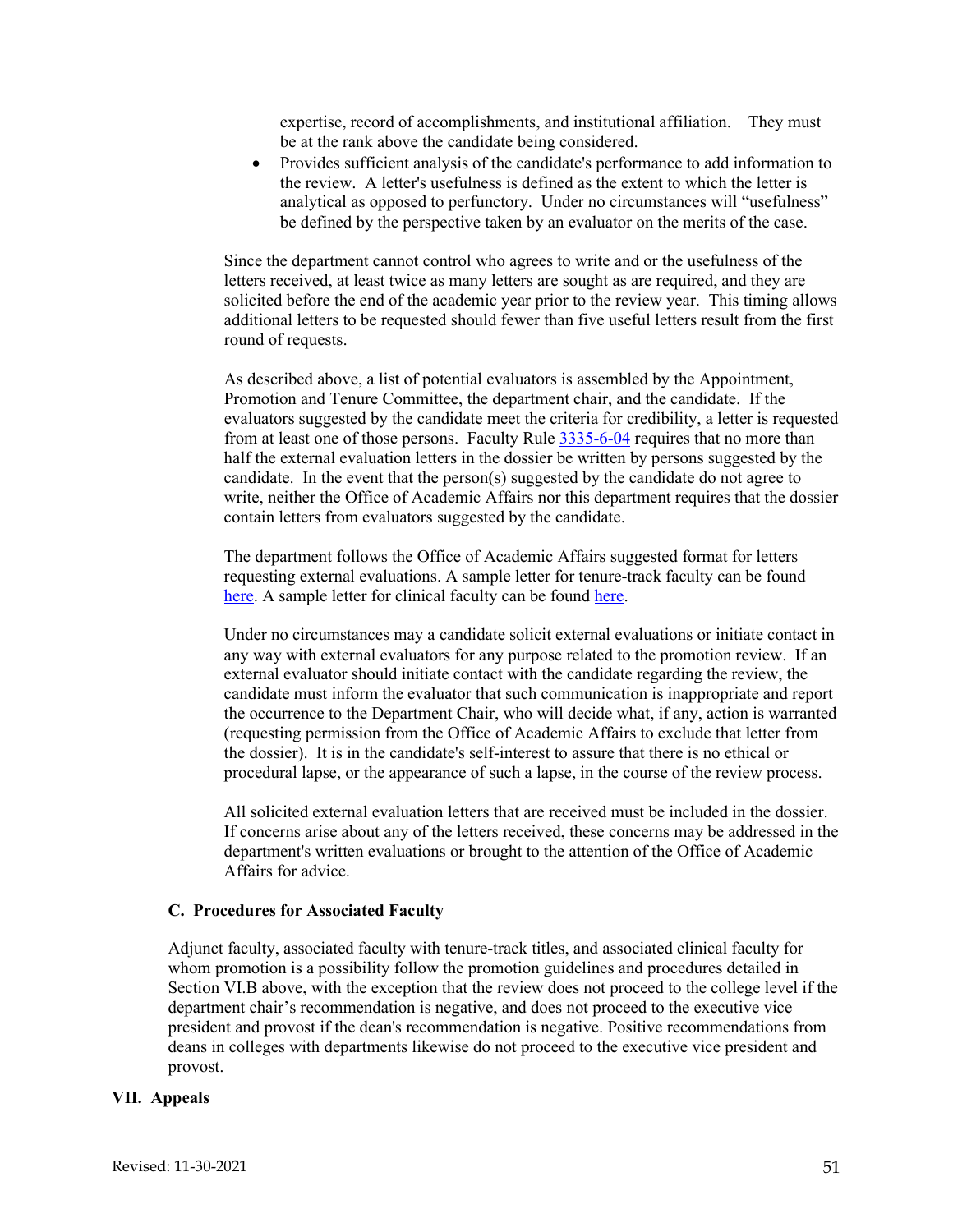Decisions regarding the renewal of probationary appointments and promotion and tenure must be made in accordance with the standards, criteria, policies and procedures described in this document, in the rules of the University, and in the Appointments, Promotion and Tenure document of the College of Medicine. If a candidate believes that a non-renewal decision or negative promotion and tenure action has been made in violation of these policies, and therefore alleges that it was made improperly, the candidate may appeal that decision. Faculty Rule [3335-6-05](https://trustees.osu.edu/rules/university-rules/chapter-3335-6-rules-of-the-university-faculty-concerning-faculty-appointments-reappointments-promotion-and-tenure.html) sets forth general criteria for appeals of negative promotion and tenure decisions. Appeals alleging improper evaluation are described in Faculty Rule [3335-5-05.](https://trustees.osu.edu/rules/university-rules/chapter-3335-5-faculty-governance-and-committees.html).

Disagreement with a negative decision is not grounds for appeal. In pursuing an appeal, the faculty member is required to document the failure of one or more parties to the review process to follow written policies and procedures.

# **VIII. Seventh/Twelfth Year Reviews**

In most instances, a decision to deny promotion and tenure in the penultimate probationary year  $(11<sup>th</sup>$  year for faculty members with clinical responsibilities,  $6<sup>th</sup>$  year for those without clinical responsibilities) is considered final. However, in rare instances in which there is substantial new information regarding the candidate's performance that is relevant to the reasons for the original negative decision, a seventh (or twelfth) year review may be conducted. The request for this review must come from the eligible faculty and the head of the Department, and may not come from the faculty member himself/herself. Details of the criteria and procedures for a review in the final year of probation are described in University Rule  $3335 - 6 - 05$  (B).

If a terminal year review is conducted by this Department and the College, it will be made consistent with this document, the College's Appointments, Promotion and Tenure document, and other relevant policies, procedures, practices, and standards established by: (l) the College, (2) the *Rules of the University Faculty,* (3) the Office of Academic Affairs, including the Office of Academic Affairs Policies and Procedures Handbook*,* and (4) the Office of Human Resources.

# **IX. Procedures for Student and Peer Evaluation of Teaching**

# **A. Student Evaluation of Teaching**

For formal University courses taught by members of this department, the University's Student Evaluation of Instruction (eSEI) should be utilized to assess performance. For all other courses and teaching activities involving students and residents, departmentally/college-based (electronic) assessment tools are to be employed.

# **B. Peer Evaluation of Teaching**

Each faculty member in the Department of Surgery is required to undergo peer review based on their current faculty rank as follows:

- At least once per year for all probationary tenure track, probationary clinical faculty, tenured associate professors and non-probationary associate professors on the clinical faculty.
- At least once every two years for all tenured professors and non-probationary clinical faculty professors.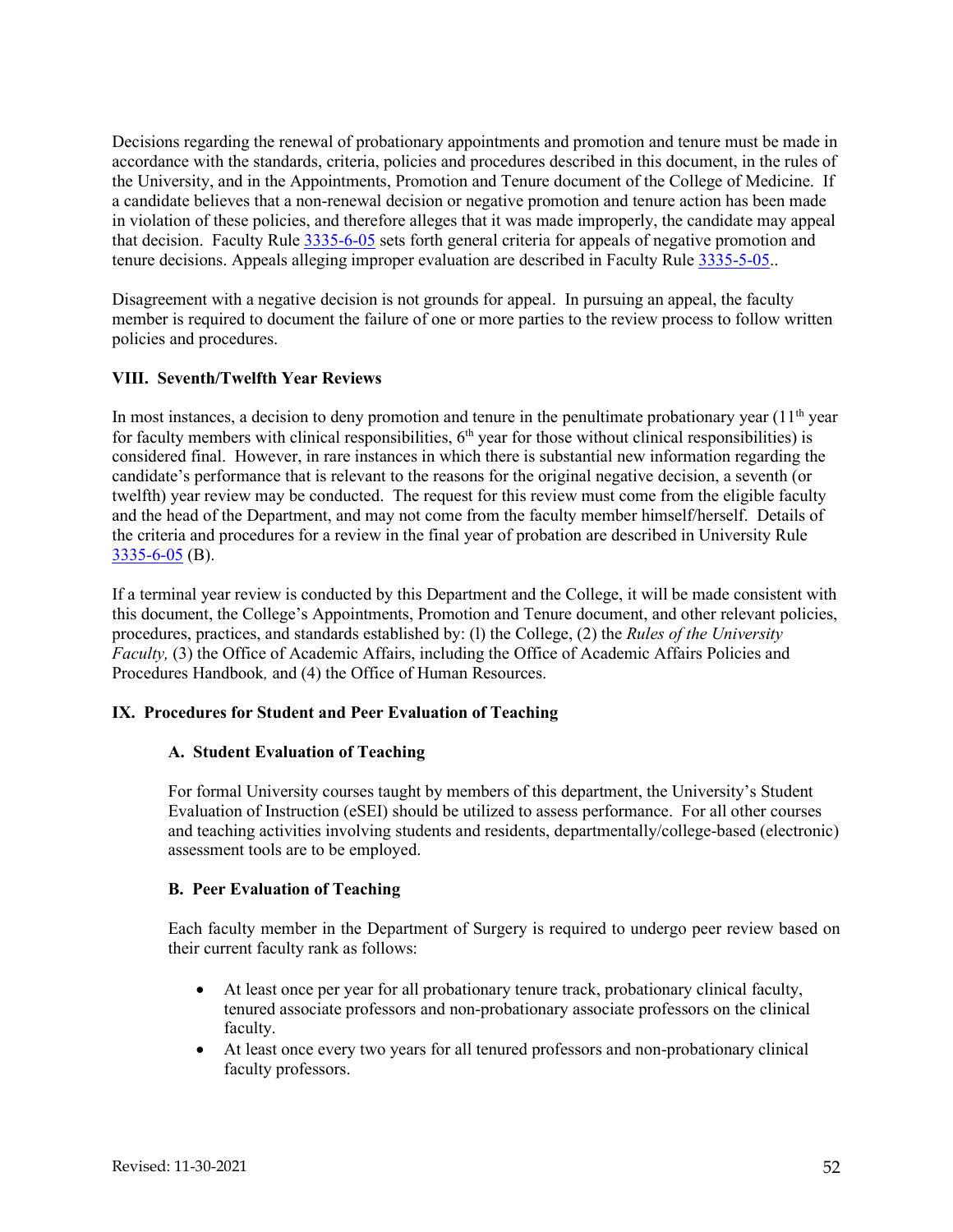The Department Chair or faculty member themselves may request additional review of teaching.

Peer evaluation of teaching may occur in many different venues, as applicable to a faculty member's primary teaching responsibility. The College broadly considers teaching medical students, graduate students, residents and fellows. Faculty members may be evaluated bedside; giving lectures as part of the residency and fellowship programs; at CME courses, whether at Ohio State or elsewhere; lecturing in formal didactic courses, etc.

The evaluator must be the same or higher academic rank than the faculty member they are evaluating. The evaluator submits a complete review of the type of teaching conference (for example grand rounds) that they observed and should focus on such issues as the quality and effectiveness of the instructional materials and assessment tools and the appropriateness of the approach relative to current disciplinary knowledge.

These forms are coordinated by our department faculty affairs coordinator and reviewed by the Vice Chair for Promotion and Tenure as well as presented annually to the Department of Surgery Executive Committee. The peer review documents shall become part of the permanent file of the faculty member; they will be used as part of the annual review of the faculty member and included in the dossier for reappointment and/or promotion and/or tenure.